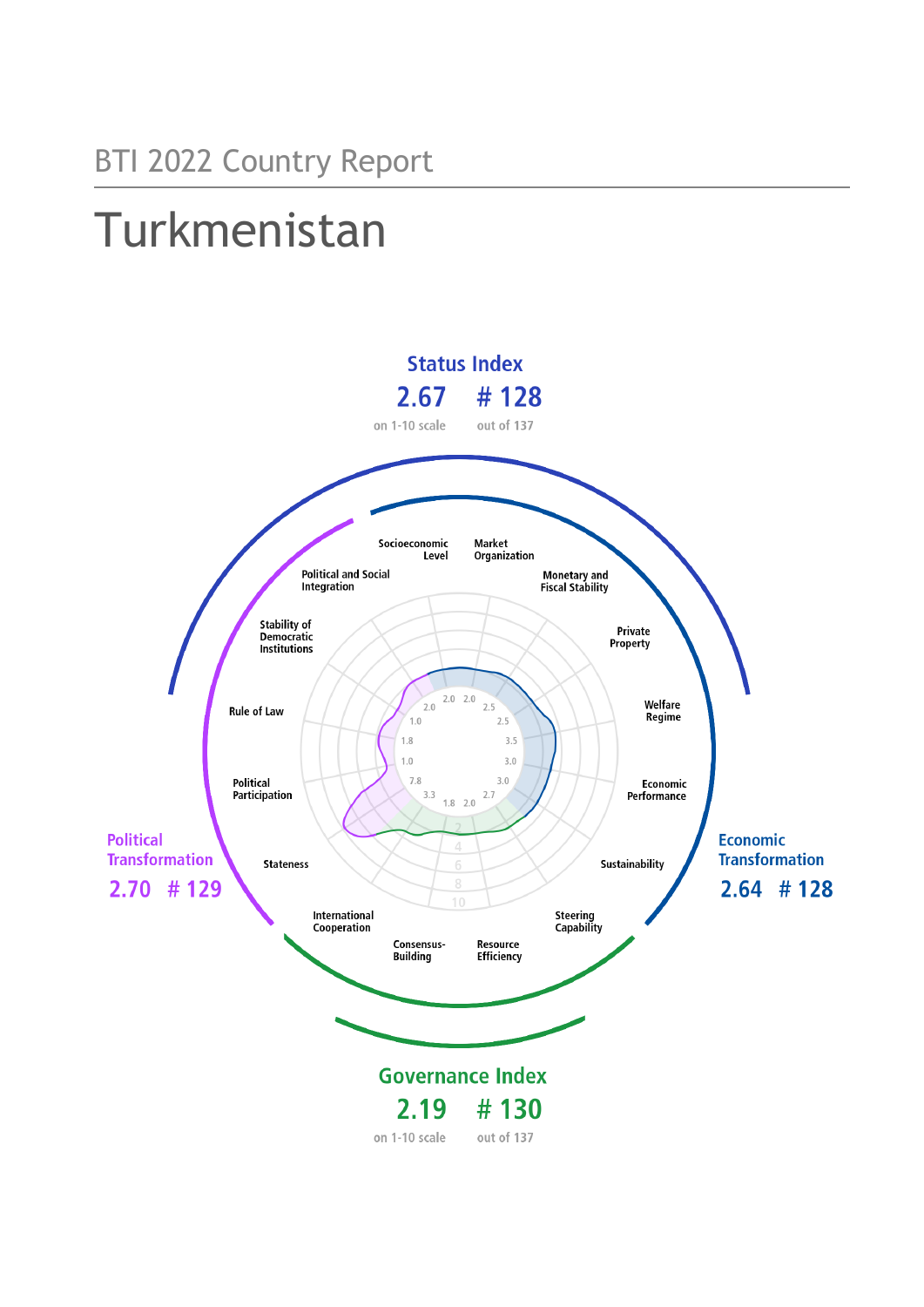This report is part of the **Bertelsmann Stiftung's Transformation Index (BTI) 2022**. It covers the period from February 1, 2019 to January 31, 2021. The BTI assesses the transformation toward democracy and a market economy as well as the quality of governance in 137 countries. More on the BTI at [https://www.bti-project.org.](https://www.bti-project.org/)

Please cite as follows: Bertelsmann Stiftung, BTI 2022 Country Report — Turkmenistan. Gütersloh: Bertelsmann Stiftung, 2022.

This work is licensed under a **Creative Commons Attribution 4.0 International License**.

#### **Contact**

Bertelsmann Stiftung Carl-Bertelsmann-Strasse 256 33111 Gütersloh Germany

**Sabine Donner** Phone +49 5241 81 81501 sabine.donner@bertelsmann-stiftung.de

**Hauke Hartmann** Phone +49 5241 81 81389 hauke.hartmann@bertelsmann-stiftung.de

**Claudia Härterich** Phone +49 5241 81 81263 claudia.haerterich@bertelsmann-stiftung.de

**Sabine Steinkamp** Phone +49 5241 81 81507 sabine.steinkamp@bertelsmann-stiftung.de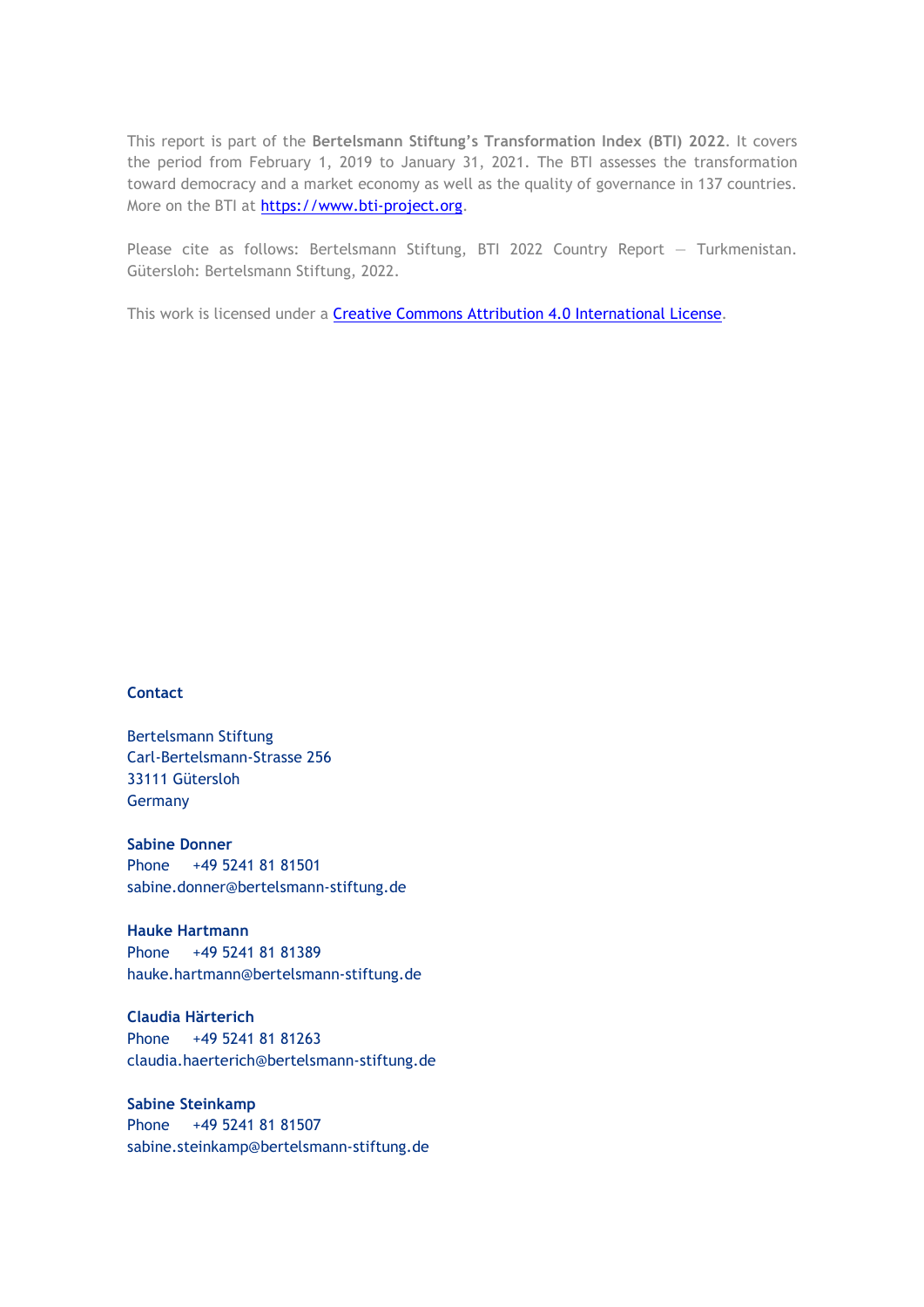#### **Key Indicators**

| Population               | M      | 6.0  | HDI.                           | 0.715 | GDP p.c., PPP $\sqrt{5}$     |     |
|--------------------------|--------|------|--------------------------------|-------|------------------------------|-----|
| Pop. growth <sup>1</sup> | % p.a. | 1.5  | HDI rank of 189                | 111   | Gini Index                   |     |
| Life expectancy          | vears  | 68.2 | UN Education Index             | 0.653 | Poverty <sup>3</sup><br>$\%$ |     |
| Urban population %       |        | 52.5 | Gender inequality <sup>2</sup> | ٠     | Aid per capita $\sqrt{5}$    | 4.3 |
|                          |        |      |                                |       |                              |     |

Sources (as of December 2021): The World Bank, World Development Indicators 2021 | UNDP, Human Development Report 2020. Footnotes: (1) Average annual growth rate. (2) Gender Inequality Index (GII). (3) Percentage of population living on less than \$3.20 a day at 2011 international prices.

# Executive Summary

Along with the People's Republic of Korea, Turkmenistan is considered to have one of the most restrictive political systems in the world. Under its ultra-centralized regime, human rights and civil liberties are not respected and every noteworthy project requires direct personal contact with and approval from the president, his deputy prime ministers or ministers.

During the period under review, there have been no signs of any democratic development or improvement in human rights. The economy operates within a very tight corset of state regulation and influence that is thoroughly intertwined with large-scale corruption. Reforms in all areas of society are primarily cosmetic.

Gas-rich Turkmenistan has been in a severe economic crisis since 2015. Misguided economic policies, especially those pertaining to monetary and foreign exchange, have led to a further worsening of the already-difficult socioeconomic situation in the country during the reporting period. A massive shrinking of purchasing power, the rationing of basic foodstuffs at statesupported prices, restricted access to personal bank accounts and a significant increase in poverty are clear indicators. Scarce employment opportunities have dwindled further, while corruption has become even more rampant.

The dire situation has been exacerbated by the COVID-19 crisis – and the government's total denial of it. There are only a handful of U.N. member states, including Turkmenistan, that have failed to report any cases of COVID-19. Nevertheless, the pandemic puts additional strains on the health system and the economy.

People's growing discontent with the deterioration of living conditions is reflected in an increasing number of protest actions, including the distribution of leaflets, the hanging of posters and the labeling of banknotes with slogans directed against the president or the government. Despite restrictive travel regulations, an increasing number of people have made the decision to emigrate for economic and/or political reasons. The government is countering the population's visibly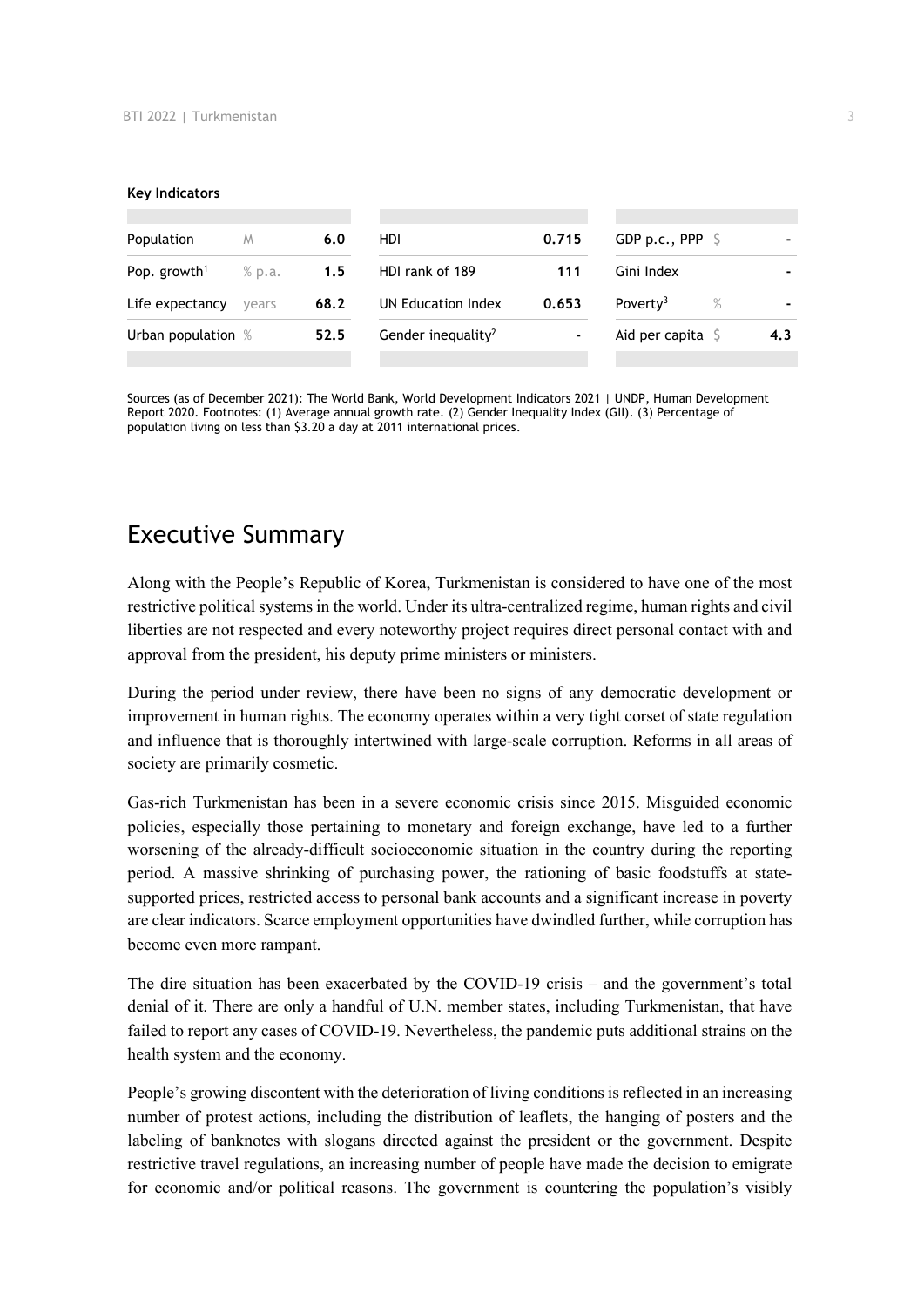growing dissatisfaction with an even stronger denial of fundamental rights and freedoms, as well as threats of punishment for even the most negligible offenses against the state.

A number of major projects in the natural gas and gas processing sectors, as well as with respect to transport corridors have brought the country attention. At first glance, Turkmenistan's cooperation with foreign governments has developed positively during the reporting period. The country has hosted an unprecedented number of international meetings and is participating in international events. However, these activities are intended to simulate cooperation and do not indicate an increasing openness or trend toward democratization. There are only two tangible reasons behind the increase in foreign contacts: first, the government wants to enhance the country's reputation in the interest of financing badly needed international natural gas and industrial projects and, second, to demonstrate to the population that the country's policies enjoy the esteem of the international community.

The personality cult around President Gurbanguly Berdymukhamedov intensified during the reporting period and took on more bizarre features. Expressions of devotion to the "Arkadag" (protector) entail new hymns of praise, page-long poems of dedication, generous gifts and the erection of new golden statues. In 2020, for instance, Berdymukhamedov's favorite dog, the Central Asian herding dog Alabai, received a tribute in the form of a six-meter-high golden statue. At the turn of the year 2020/21 many employees in public institutions had to dig especially deep into their pockets for the renewal of portraits with the president's face. The new portrait, with a gold-colored frame, is to be placed on what is now a 2.2- by 1.5-meter hand-knotted tapestry.

A detailed assessment of Turkmenistan's political and economic situation is complicated by scattered and even falsified information and data put out by the government. Official success stories reflected in economic statistics, in particular, are nowhere to be found in reality. Data published by international institutions are equally exaggerated, since they are predominantly based on figures from Turkmenistan statistics, due to the lack of other available data.

# History and Characteristics of Transformation

Turkmenistan gained independence in 1991 with the collapse of the Soviet Union, a situation it was neither politically nor economically prepared. Saparmurat Niyazov, who was the first party secretary of the Communist Party of the Turkmen Soviet Socialist Republic, usurped Moscow's prerogative in decision-making and had himself elected president of the newly independent state in direct elections held in October 1990. He retained his role as president until his death in 2006.

Turkmenistan's first constitution of May 1992 declared the country a presidential republic based on democratic principles and the rule of law. It guaranteed the separation of powers and fundamental civil and political rights for its citizens. In reality, however, any form of political activity was suppressed, and an autocratic regime was established that relied on the intelligence services and security apparatus to maintain its hold on power.

Domestic legitimacy was established through a cult of personality surrounding President Niyazov that imbued him with a larger-than-life public presence as the chief of all Turkmen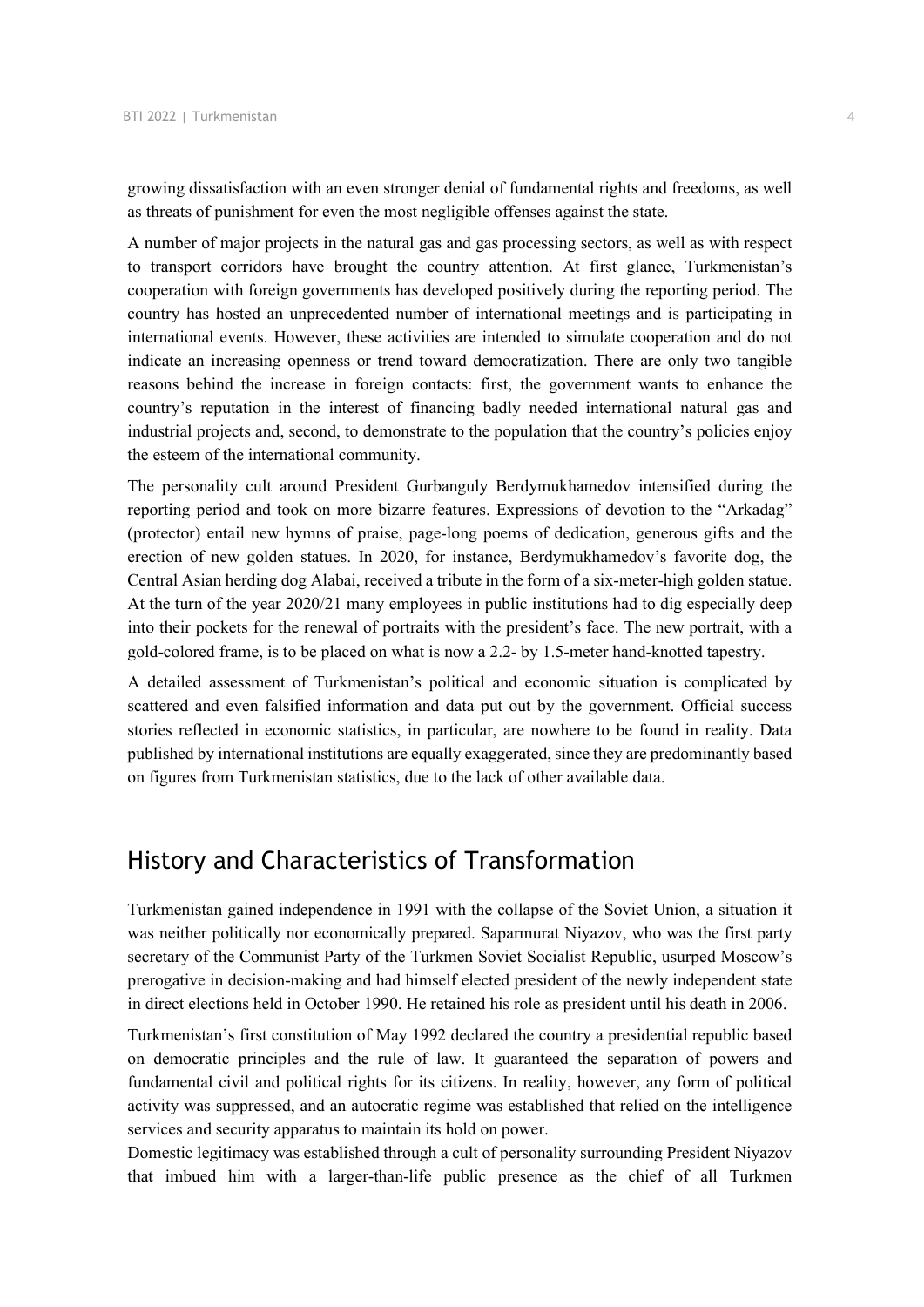(Turkmenbashi). When the failed August coup in 1991 sealed the fate of Marxism-Leninism as a ruling ideology, ethnic nationalism formed the foundation of the new sociopolitical order, and the "Turkmenization" of state and educational institutions was aggressively pursued.

Turkmenistan faced considerable pressure to adapt to the new situation in the 1990s as central planning by Moscow and Soviet-era producer and consumer relations dissolved. Export revenues from gas, oil and cotton, over which the state now had control, were not enough to compensate for the loss of Moscow's budgetary financial transfers. As a result of declining shares in the Russian pipeline network, outstanding payments from the country's top customer (Ukraine) and a lack of investment in infrastructural maintenance and improvements, gas production fell by 85% from 87 billion cubic meters to 13 billion cubic meters between 1990 and 1998. Many factories were closed. In 1993, the government introduced free water, gas and electricity to households and started to subsidize basic foodstuffs and petrol in an attempt to cushion the high inflation and impoverishment of the population.

Turkmenistan passed several laws (e.g., On Joint Stock Companies, On Entrepreneurial Activity and On Denationalization and Privatization of Property) after gaining independence to pave the way for a gradual transformation of the economy. However, the reforms stalled in the first years of Niyazov's tenure and came to a complete halt in the second half of his presidency. Denationalization of the economy was limited to small actors in the retail and service sectors and to the most unprofitable enterprises in other sectors. Collective farms (kolkhozy) were dissolved in the mid-1990s, and peasant cooperatives emerged on the basis of lease contracts. However, the state continued to maintain its control over land use and holds a purchasing monopoly on grain and cotton. As a result, agricultural incomes for farmers without access to good land and subsidized goods and services are still very low. The restructuring of the agricultural sector has been hampered further by the ecological degradation caused by decades of extensive cotton cultivation, which has rendered hundreds of thousands of hectares of land unusable.

When President Berdymukhamedov took office in early 2007, a wave of hope swept through the country for progress toward a transparent, pluralistic and market-oriented state. However, the euphoria soon faded, and real progress has been marginal. The decision-making process is premised on the private interests of the leadership. Informal patronage networks and deeply rooted corruption are the mainstays of the current order. Berdymukhamedov's "state network" is based on an inner circle that consists of approximately 80 to 100 close supporters and relatives, mainly from his home region in the Ahal Province near the cities of Baharly and Gökdepe. Members of the president's family and his inner circle, who occupy all significant positions in politics, business (including trade) and education, use their rank as a source of private income. In addition, the proceeds from the export of hydrocarbons, mainly natural gas, provide a solid source of funding for the repressive apparatus, despite the recent decline in revenues. The president and his henchmen benefit from a deliberately low level of education, political apathy and the complete lack of press and information freedoms.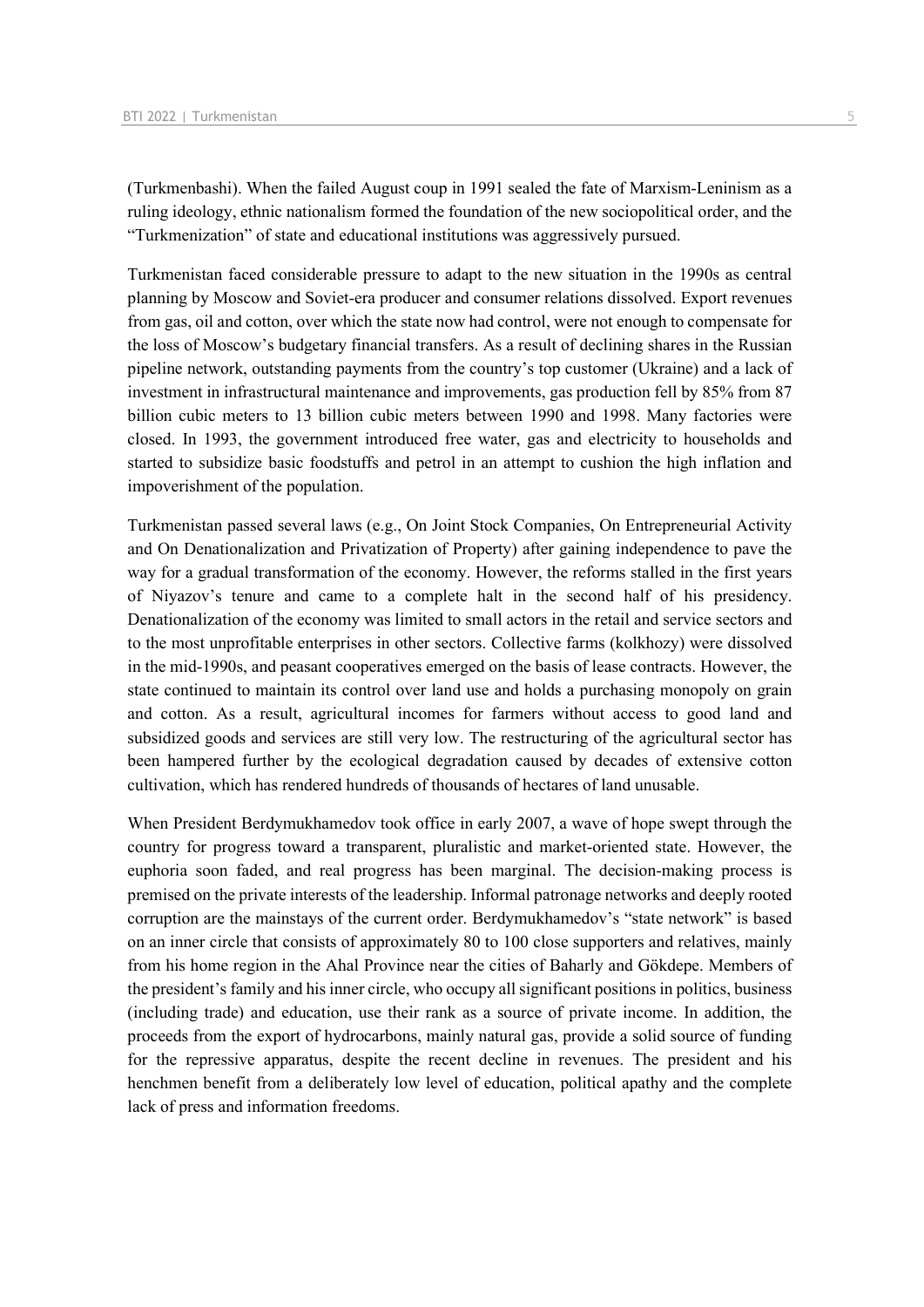The BTI combines text analysis and numerical assessments. The score for each question is provided below its respective title. The scale ranges from 1 (worst) to 10 (best).

# Transformation Status

# I. Political Transformation

#### **1 | Stateness**

The dominant position of President Gurbanguly Berdymukhamedov forms the foundation for the state's monopoly on the use of force, which functions and is secured throughout the entire territory of Turkmenistan. The exercise of state administration in the form of a presidential republic and the overriding role of the president as head of state in steering domestic and foreign policy are firmly enshrined in the constitution.

There is only a small circle of officials and advisers close to the president who are privy to policymaking.

Rudimentary opposition groups can only be found at the regional level (above all in the province of Mary and the capital, Ashgabat) and abroad, primarily in Turkey. They mostly come from the entrepreneurial community and are severely repressed by the police and security services. Consequently, there is little chance for them to develop themselves.

The population at large supports state unity and the legitimacy of the nation-state, but would certainly like to see many more freedoms, democracy and justice in the country. The constitution formally guarantees equal rights, protection and development opportunities to all citizens (Articles 4, 5 and 25 to 65). In practice, these constitutional guarantees are not upheld. The rights of people without direct access to decision-makers and/or the financial resources required to pay bribes are regularly curtailed.

There are substantial restrictions on people's freedoms. There is no freedom of movement or settlement in the country. Citizens with registered residency in regions outside the capital Ashgabat usually have no chance to rent or purchase a flat in the country's metropolis. People from the regions who seek employment in Ashgabat have to go through a bureaucratic permit procedure; such permits are granted only in individual cases.

#### **Question** Score

# Monopoly on the use of force 10  $\frac{122}{2}$  10

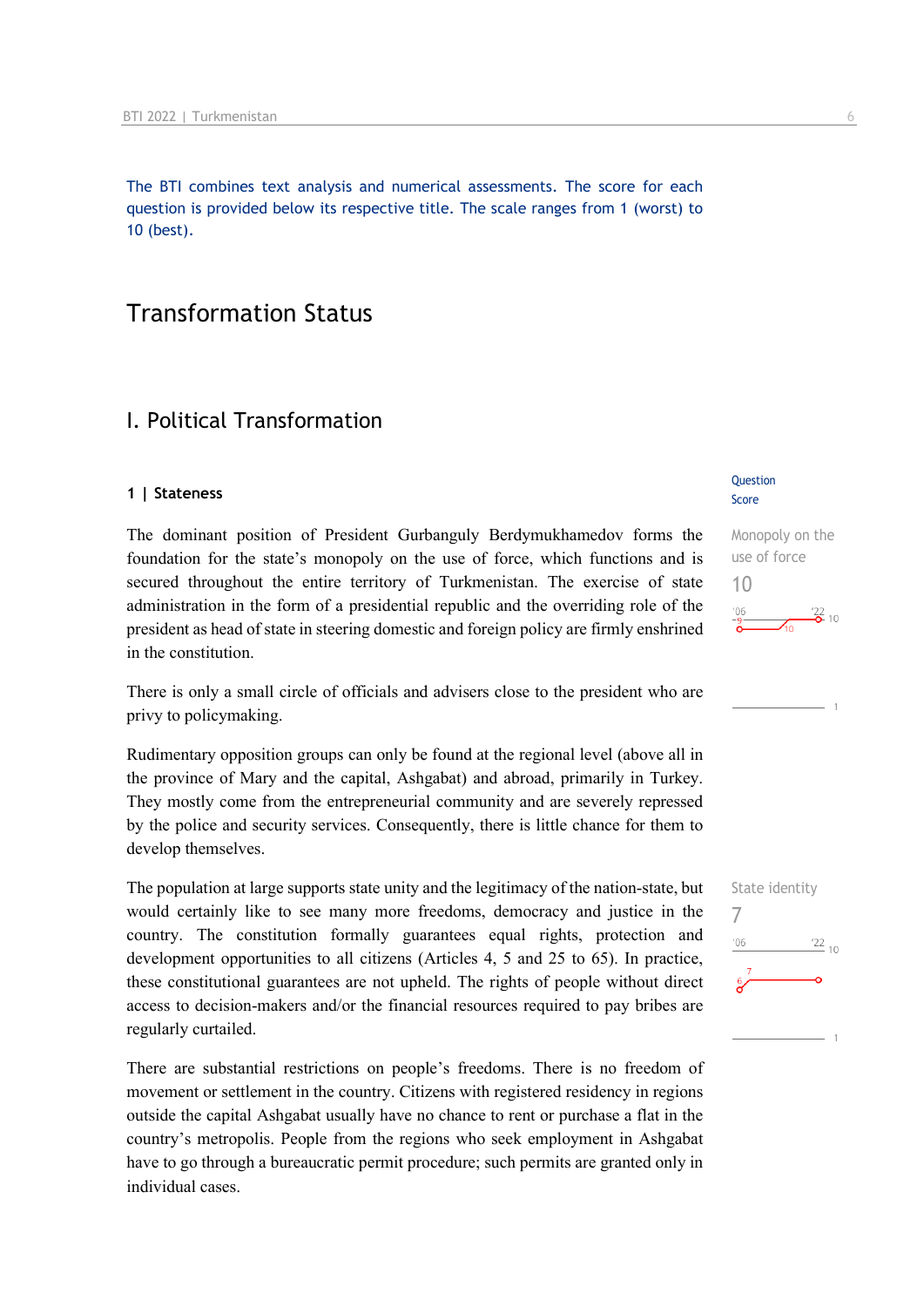Critics of the regime, disgraced officials, members of religious communities, the family members of exiled dissidents, many journalists, cultural workers and academics, and often their families, are not allowed to leave the country. Young people (up to 40 years of age) are equally often denied travel abroad because of fears they will not return to Turkmenistan.

There is no equal access to employment opportunities in public institutions (administrative bodies, schools and health care, services or production facilities). This also applies to the use of public social services, including education. The right to a fair trial is not upheld in practice. Respect for and protection of private and family life, and protection of the privacy of correspondence and telecommunications does not exist.

Turkmenistan is a secular state. Religion and state are formally separated in this predominantly Sunni Muslim society. Religious dogmas have little influence on politics and legislation. However, for the majority of the population, Islam is an integral part of their traditional culture and serves to maintain their moral values. Most of the urban population is only formally religious, and there is very little religious militancy.

The president uses Islam as a pillar of his dictatorial power. Imams are appointed and controlled by the state and are often called upon to provide the opinions on political and social issues of their believers. The state imposes strict limits on the guaranteed right to freedom of religion through its control of religious activities by the councils for Religious Affairs, which operate at all levels of state administration. With the enactment of the Law on Religious Practice and Religious Organizations in March 2016 and a regulation on the control of religious organizations adopted in September 2020, it has become even more difficult to practice a religion in the country than it was previously. Fears of growing influence on religion and politics by Turkmen jihadists operating abroad, as well as the difficult social and economic situation in the country, which is increasingly criticized by many ordinary believers, has led the state to intensify its control of Muslim religious communities.

There are far fewer registered religious communities today compared to the pre-2016 period. Registered communities include congregations of the Russian Orthodox, Roman Catholic, Armenian Apostolic Churches and the Evangelical Free Church of Greater Grace (Greater Grace Church), as well as congregations of the Hare Krishna movement. Activities by unregistered religious groups and congregations are strictly prohibited. Violators can be severely punished.

The World Persecution Index (WVI) compiled by the non-denominational Christian relief organization, Open Doors, confirms that non-Muslim believers find themselves in a difficult environment in Turkmenistan. In 2019 and 2020, it placed Turkmenistan among the 25 countries where Christians are most persecuted by police, secret services, local authorities and Islamic communities. The difficult environment for non-Muslims has worsened in recent years, according to Open Doors.

No interference of religious dogmas 9 $\frac{22}{10}$  $-06$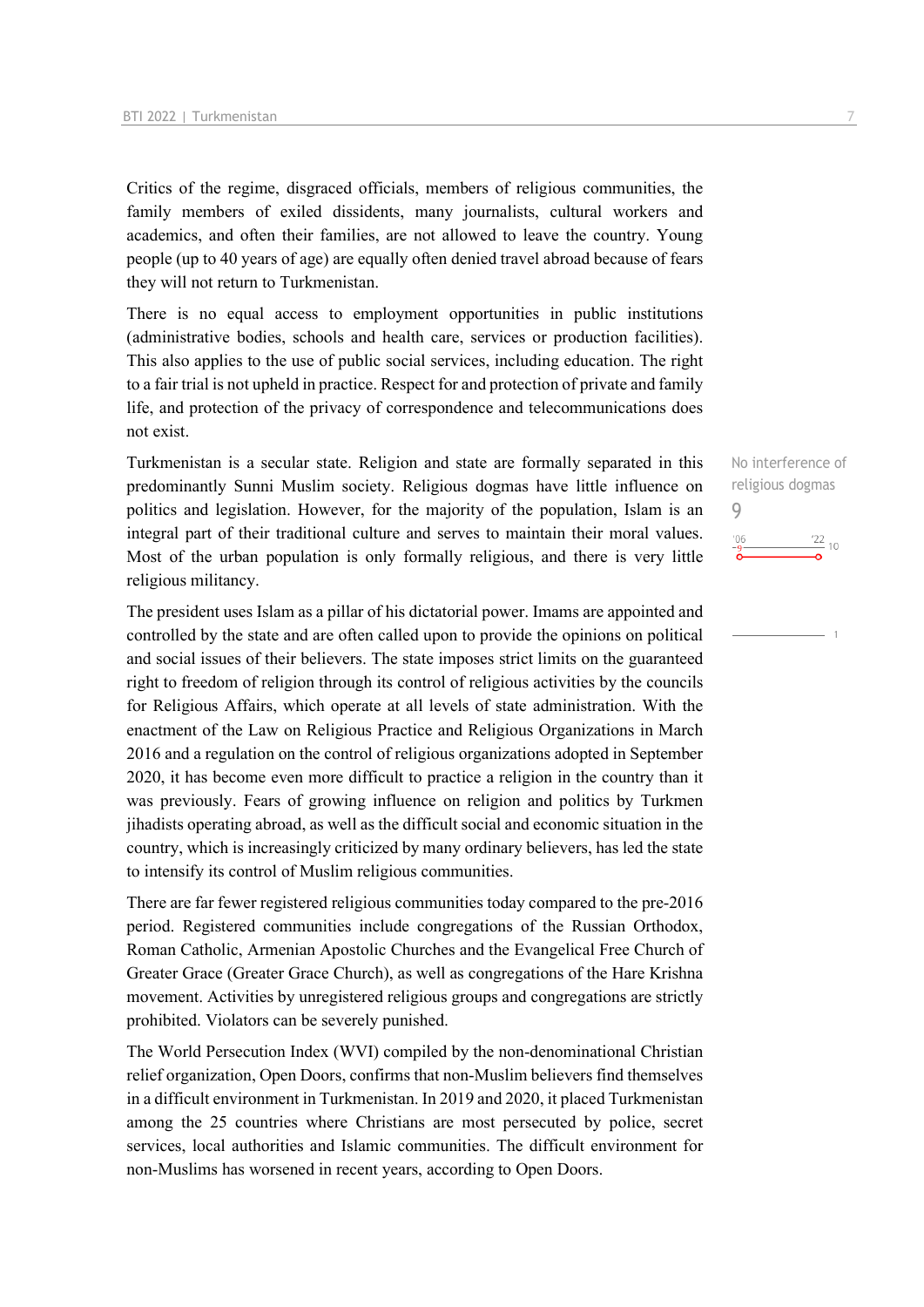Basic administrative infrastructure exists throughout Turkmenistan. However, it is underdeveloped, especially outside of the capital. In 2015 to 2020, according to official figures, \$7.5 billion was spent on developing infrastructure in the provinces, including rural areas. However, many of the constructed objects do not meet the needs of the population but are rather regional prestige buildings. For example, there are only two small universities and hardly any modern and well-equipped hospitals. Well over half of the population has no access to a reliable supply of tap water.

The traditionally weak quality of infrastructure in Turkmenistan, including both administrative and social and supply infrastructure, has further deteriorated during the reporting period. The expected effects of the country's development have largely failed to materialize. The lack of technical skills in the state administration and state companies has inevitably led to losses in the effectiveness of the public and business sectors. Further reasons for a poorly functioning administrative infrastructure include an increase in official arbitrariness and the rotation of civil servants by the president, mostly without justification. Nepotism and clientelism remain widespread.

During the global pandemic, the population has had to endure significant cuts in medical care due to the massive hospitalization of patients suffering from COVID-19. Patients with other serious illnesses were discharged from hospitals in many places. Planned surgeries, including major surgical procedures, were canceled. Medical care for COVID-19 patients was extremely poor and particularly precarious outside the capital. There is a massive lack of medical equipment, protective gear, medicines and medical staff.

#### **2 | Political Participation**

Universal suffrage is guaranteed but the electoral process is neither free nor fair. Former President Niyazov was appointed for life on December 28, 1999, by a decision of the highest legislative body, the Halk Maslahaty (People's Council). Following his death, President Gurbanguly Berdymukhamedov was elected in February 2007 with 89.1% of the vote, confirmed in office for five years in the February 2012 presidential election with 97.1% of the vote, and elected for another seven-year term in the February 2017 presidential election with 97.7% of the vote.

In the 2017 elections, for the first time, candidates from three parties ran for the top office: in addition to the dominant Democratic Party, the Party of Industrialists and Entrepreneurs and the Agrarian Party also fielded candidates. The latter two parties do not pursue independent policies but rather act as an extension of the Democratic Party.

According to the constitution and the current electoral law, only candidates who have lived in Turkmenistan for at least 15 years and are active in state institutions, civil society organizations, businesses and other organizations are entitled to run in





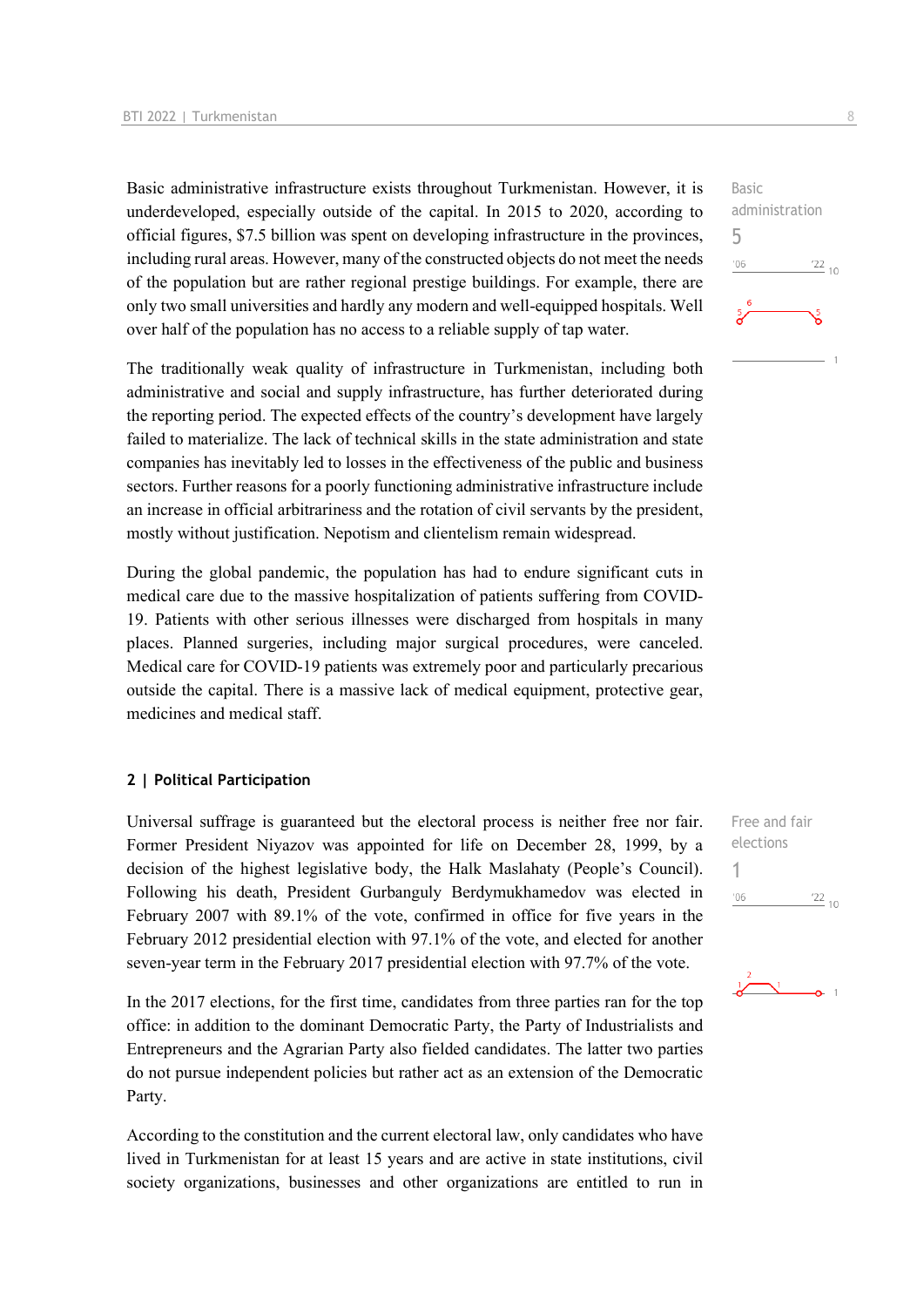presidential elections. These provisions exclude potential candidates from the ranks of the political opposition abroad. There is no opposition at home due to the repressive treatment of dissenters.

Election observers from the Organization for Security and Cooperation in Europe (OSCE) harshly criticized the 2017 elections, noting that they were characterized by an absence of pluralism, a lack of independent reporting and serious irregularities. The final report by the OSCE Office for Democracy and Human Rights on the parliamentary elections held on 25 March 2018 was no less critical.

The pre-selection of all candidates does not allow for genuine competition. In the new bicameral parliament that will exist from 2021, members of the upper house will only be appointed by the president or indirectly elected by his henchmen in the provinces.

President Berdymukhamedov continues to control public life with an iron fist. He appoints all key positions at the national, regional and local levels, including the heads of all ministries and state committees, in addition to all of Turkmenistan's representatives in international organizations. Berdymukhamedov is head of state (president), chairman of the cabinet of ministers, commander-in-chief of the armed forces and chairman of the State Security Council.

The president approves and signs off on all political, economic, social and cultural programs. He determines the basic directions and strategies in domestic and foreign policy. The president also appoints the editors-in-chief of all mass media outlets. In sum, Berdymukhamedov has concentrated all state power in his hands. Independent political groups have no chance to participate in, contradict or challenge the existing power structures.

Freedom of assembly is formally guaranteed in the constitution of October 2016 and in the Law on Assemblies that came into force in July 2015. The law allows for peaceful (private) assemblies, provided they are authorized in advance and do not take place near government buildings and other locations specified by the state. Due to the repressive atmosphere in the country, however, holding any assembly without unpleasant consequences for the participants is impossible. The COVID-19 pandemic did not affect this situation.

Local protests as an expression of dissatisfaction with central and local decisions occur only sporadically. During the reporting period, people mainly protested the lack of subsidized food supplies, overdue wages and pension payments, lack of assistance in dealing with natural disasters, restricted access to their own bank accounts, forced resettlements without or with insufficient compensation, and the reduction of places in schools for children studying in the Russian language. Such protests are immediately broken up by security authorities, frequently with violence. Critics must expect punishment. Arrests are frequent.







 $\sim$  1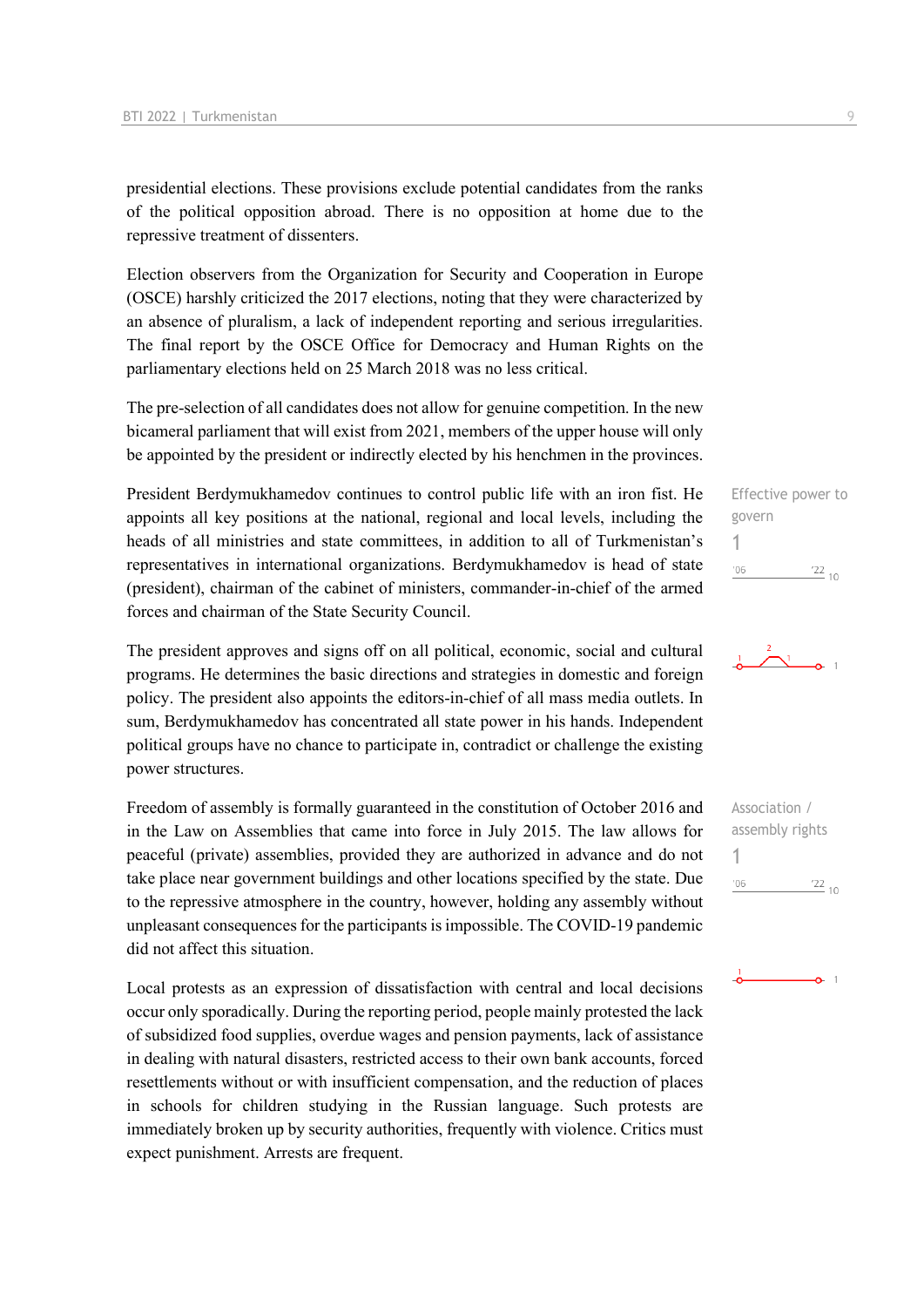The right to establish and register social organizations is enshrined in the constitution, the Law on Political Parties and the Law on Social Organizations. However, civil society organizations without official sanction wishing to register face insurmountable obstacles, and officially registered non-governmental organizations (NGOs) hardly exist. The few NGOs active in the country are subject to strict state control. In its medium-term human rights action plan (2016 to 2020), Turkmenistan committed to creating favorable conditions for NGO registration, development and activity, although with no visible follow-through.

Open and critical reporting in the national media is not possible due to restrictive state censorship and fear of reprisals by the security apparatus.

Reporters without Borders places the country, together with North Korea, at the bottom of all 180 nations surveyed in its current press freedom ranking for 2020. Turkmenistan's 27 small-circulation newspapers, each with only a few pages, and seven magazines are almost exclusively filled with speeches by the president, summaries of these speeches, official announcements and success stories of state and state-related institutions. All newspapers except the weekly Zaman Turkmenistan are official state entities; 15 were founded by cabinet ministers while the others are concerned with regional governments or unions. All media outlets are controlled by the Committee for the Protection of State Secrets in the Mass Media. There is no press with real political and economic content, let alone critical reports.

The population has hardly any access to foreign press or other printed matter. The state monopoly on opinion and state control of the media includes the book market, as well as radio, television and the internet.

There were several cases during the reporting period in which journalists writing critically were fined and/or imprisoned on trumped-up charges. Officially, only 24 representatives of foreign mass media held accreditation as of January 1, 2020.

Free access to the internet, provided by law since 2014, is not guaranteed. Internet traffic in the country is strictly controlled by the state. All foreign websites and social media networks, messenger services and cloud storage and file sharing services (Dropbox, ZippyShare, WeTransfer and others) that the state does not like are blocked. People who use VPNs on computers to bypass blocked sites face punishment and/or confiscation of their devices.

High internet costs make the net unaffordable for many users. Only about one-fifth of the population had access to the internet (fixed or mobile) in 2020. The only channels through which the population can inform itself freely about international events are foreign television channels that can be received via satellite dishes.

The lack of freedom of expression became grotesque during the COVID-19 pandemic. Turkmenistan officially does not have any COVID-19 cases, although official reports in the first months after the outbreak of the pandemic warned of potentially harmful effects from "dust" in the air and advised people to wear masks. However, anecdotal evidence suggests that the virus is rapidly spreading throughout the country.

Freedom of expression 1 $\frac{22}{10}$  $'06$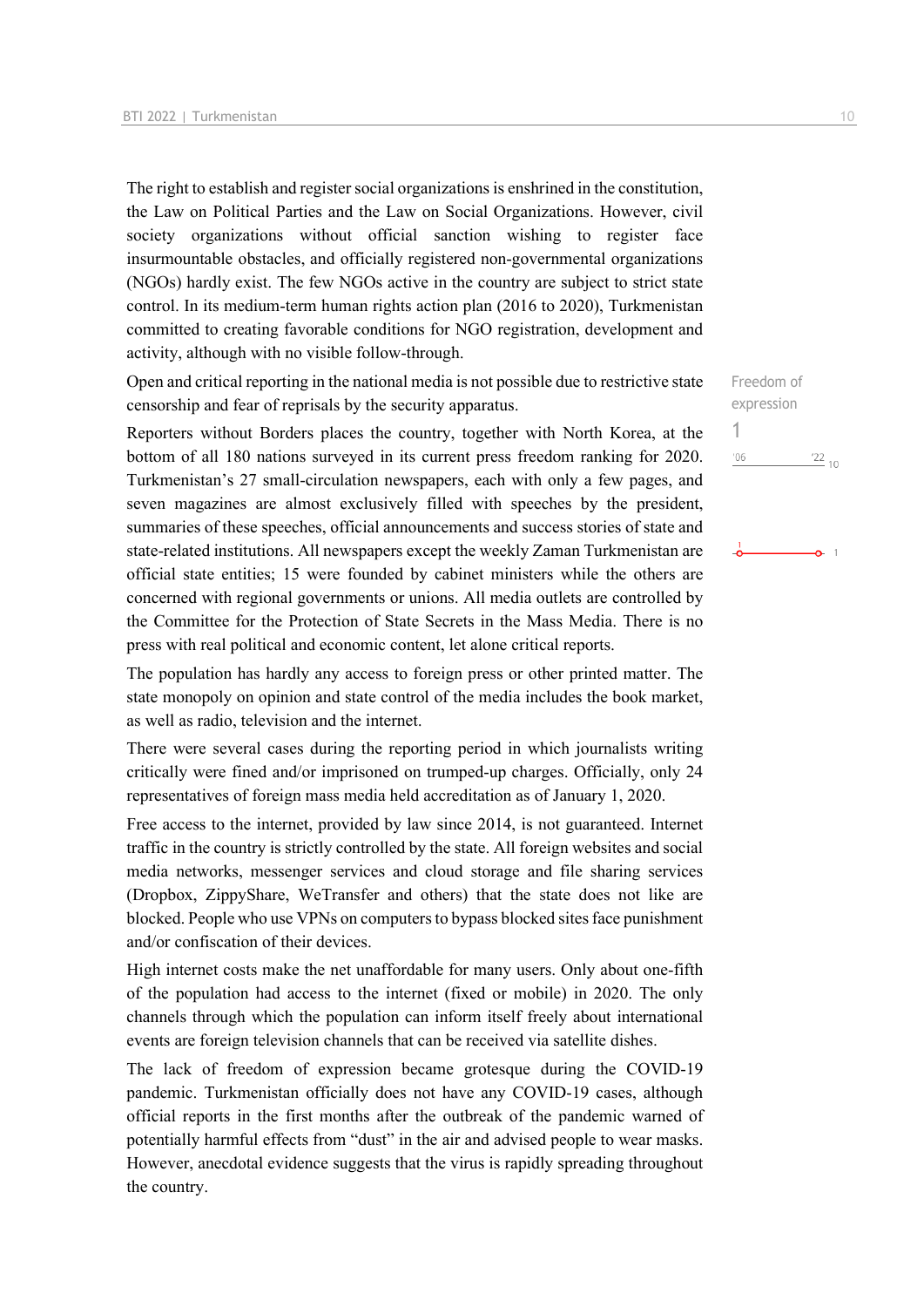#### **3 | Rule of Law**

The separation of powers is enshrined in the constitution but is not upheld in practice. The president and head of government, Gurbanguly Berdymukhamedov, rules the country by decree. The legislative and judicial branches are dominated by the executive. The judiciary, which lacks independence, engages in politically motivated abuses of its power. The president appoints and dismisses all senior civil servants at will. Only he may officially criticize the work of ministries, state agencies and enterprises and make changes in their management.

A constitutional amendment of September 25, 2020, sealed the creation of a bicameral parliament in Turkmenistan, the Milli Gengesh (National Council). The National Council will consist of the upper chamber, the Halk Maslahaty (People's Council), and the lower chamber, the Mejlis. The election of the new members of the People's Council is scheduled for March 28, 2021.

The upper house, consisting of 56 members, is not directly elected. Eight members each, carefully selected and loyal to the president, are elected by secret ballot during relevant sessions of the Halk Maslahaty of the five provinces and the capital Ashgabat for five-year terms. A further eight members are appointed by the president. Members must be at least 30 years old, have a university degree and have resided in Turkmenistan for at least 10 years. In addition, each former president is guaranteed a seat on the People's Council.

The Halk Maslahaty confirms laws passed by the lower house (Article 831 of the constitution). It can propose and hold referenda. Its members also confirm the president's proposals for the appointment of the chairman of the Supreme Court, the attorney general, the minister of Internal Affairs and the minister of Justice from 2021 (paragraph 5 of Article 802 of the constitution).

The Lower House continues to consist of 125 pre-vetted MPs. With these constitutional amendments, the president not only further expands his powers, but also prepares the ground for a later transfer of power to his son Serdar Berdymukhamedov or, if necessary, another close confidant.

All measures to contain the coronavirus pandemic in the country, including restrictions on border crossings, quarantines and domestic isolation, the closure of shops, markets, public utility facilities and other objects, are based on decrees and orders issued by the president, bypassing parliament.

Separation of powers 2 $06'$  $\frac{22}{10}$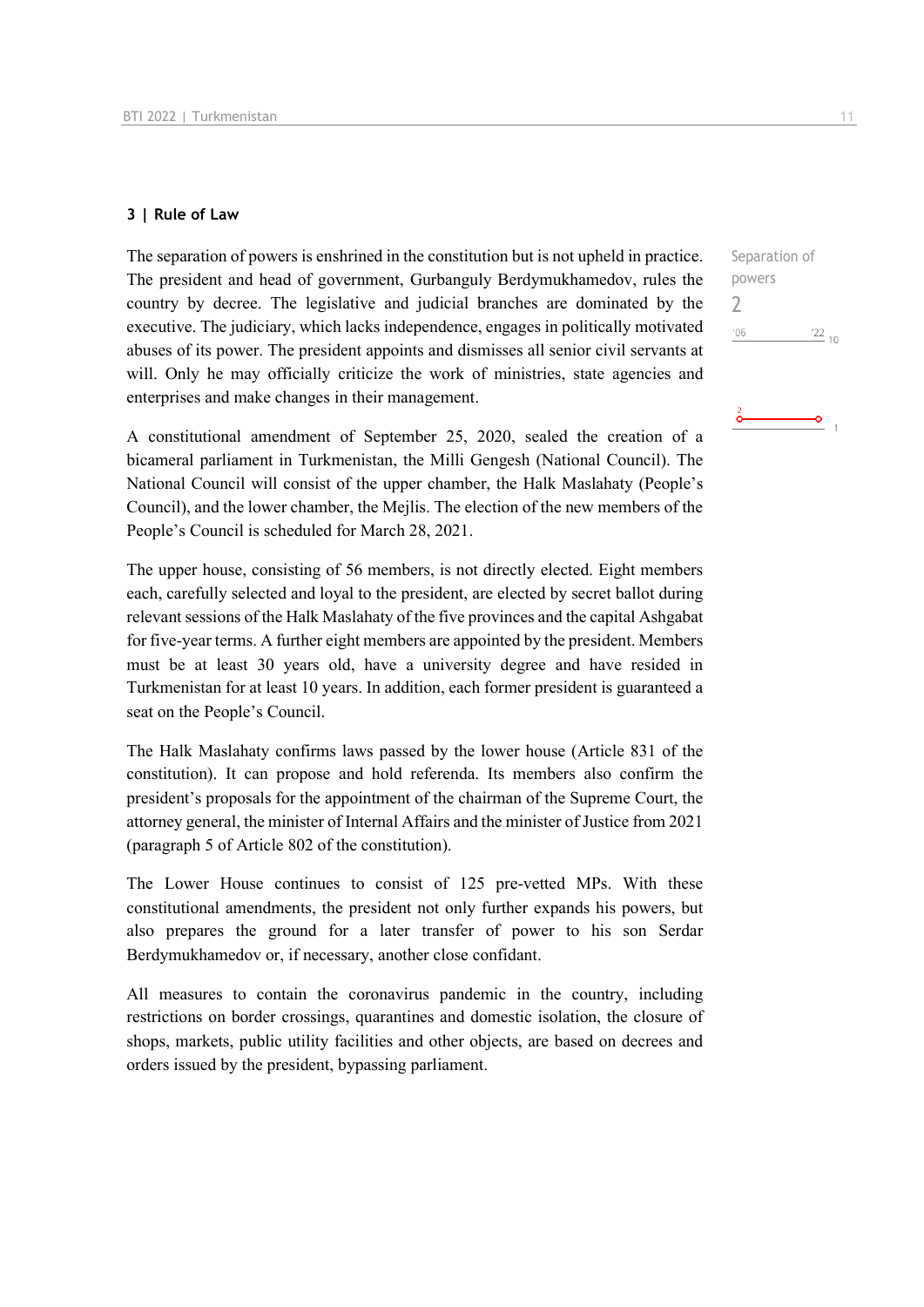The judiciary is officially independent and established at all administrative levels. In practice, however, it is highly politicized and an integral part of the administrative command structure. Enforcement of and changes to legal norms depend on the personal vagaries of the president. Judgments handed down are corrected by the president "when necessary." In the judiciary, rampant venality, arbitrariness and clientelism are widespread. Obtaining a rare place in law school and procuring employment as a judge or lawyer are not possible without the payment of bribes. The cost of a "successful" matriculation can amount to several tens of thousands of U.S. dollars.

The Attorney General, his deputies and judges are appointed by the president for fixed, five-year terms (with the possibility of reappointment for another five years). Licenses for lawyers are issued by the Ministry of Justice. The allocation is nontransparent, as are procedures in the court system. There is no independent judicial control or auditing. Even international audit firms are obliged to cooperate with government institutions and have very limited access to documents and data. There is still no constitutional judiciary and no new law on the legal status and activities of lawyers. In 2016, the president announced the implementation of judicial and police reforms in the period 2017 to 2021, although these have not yet occurred.

Abuse of office is an integral part of the system of rule in Turkmenistan. The common practice of the state buying the loyalty of its employees by granting them "additional earnings" (even if not openly) has persisted during the reporting period. The official press not infrequently publishes heavily filtered information in which the president criticizes corruption, names corrupt officials and punishes them, often confiscating their assets.

These activities have nothing in common with a true fight against corruption by the president and his entourage. The real motives for denouncing, dismissing and punishing officials who have fallen out of favor are either the failure to share income with the authorities, the need to designate scapegoats for the deterioration of the social and economic situation in the country or as examples that demonstrate the determination of "anti-corruption policy" in Turkmenistan. The punishments mostly affect people who are critical of the "state," who have made decisions on their own authority or whose position is to be filled by other officials, now in favor.

In sectors particularly affected by corruption (e.g., public education and health, customs, taxation, justice, the security services and police, and the oil and gas industry), incidents of corruption are prosecuted only sporadically and almost exclusively on arbitrary grounds.





Prosecution of office abuse  $\overline{\phantom{0}}$  $\frac{22}{10}$  $'06$ 

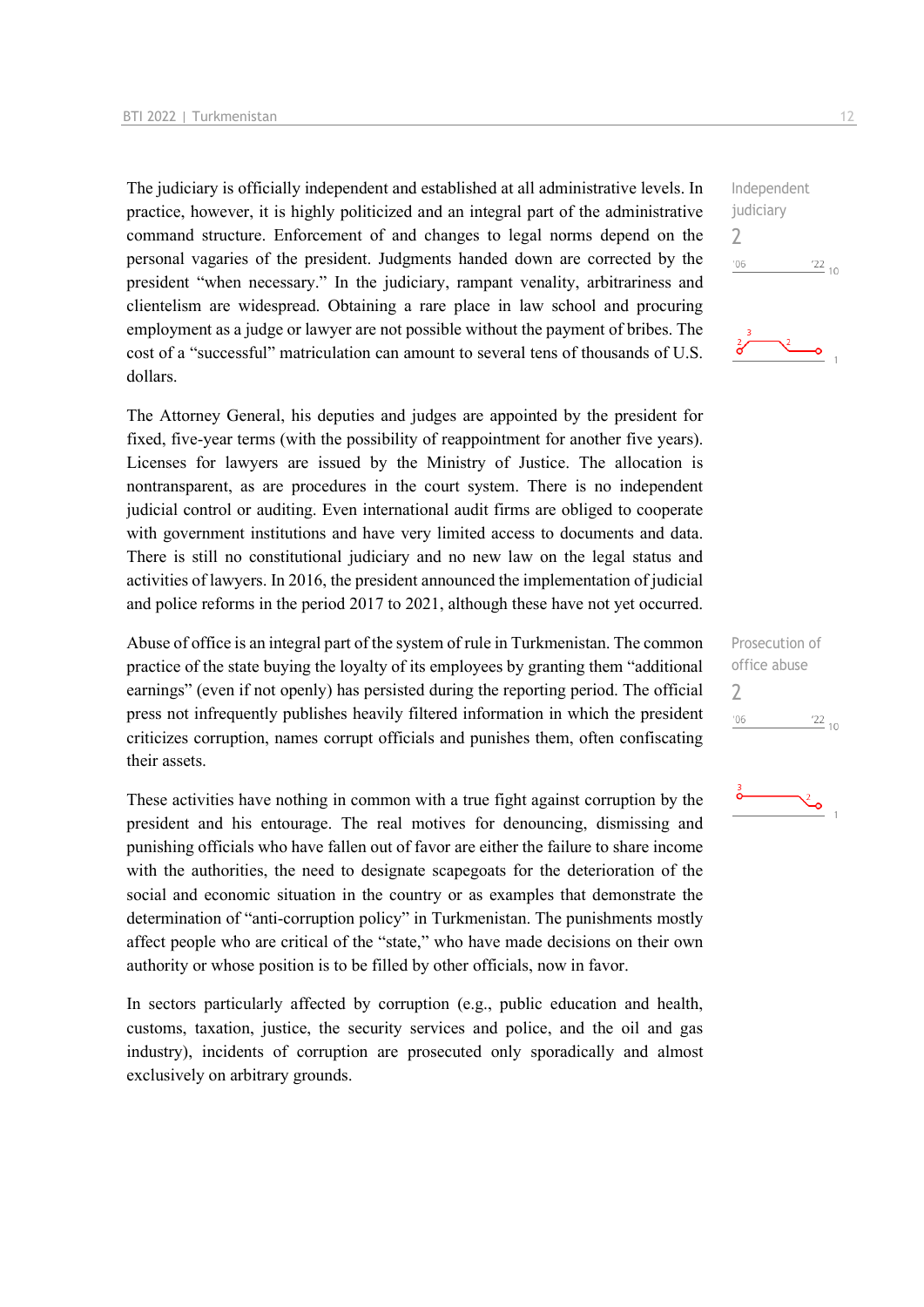Civil rights are systematically violated. Constitutional protection of privacy and citizens' access to justice are not guaranteed in practice. Private property rights are disregarded. Every year, many residents are forced to leave their homes and flats to give way for construction of prestigious public buildings. They receive little or no compensation.

Conscripted young men who refuse to serve in the armed forces for reasons of health, conscience and/or religion are punished with prison sentences of one to three years, even if they have valid health issues. There is no alternative service in Turkmenistan. According to unofficial sources, there are currently (January 2021) about twelve conscientious objectors serving prison sentences.

In Turkmenistan's strongly patriarchal society, women often have no say in arranged marriages and rarely have access to upper-level positions in politics and business. Same-sex relations between adults are heavily criminalized and sexual acts between partners can be punished by imprisonment for two years and up to five years in repeated cases, according to the Criminal Code (Article 135 ff).

The common practice of forcing public servants, including teachers and doctors, but also school-age children, to harvest the cotton crop, plant or maintain green spaces, or clean public prestige roads and squares – under threat of punitive measures in case of refusal – did not change during the reporting period.

Members of national minorities are discriminated against in the exercise of their civil rights through an escalating Turkmenization of all spheres of social life. Pupils and students of non-Turkmen origin are often obliged to wear national Turkmen clothing. If they do not do so, they often have to put up with repercussions. Members of national minorities are marginalized in the civil service more than ever before.

Members of the political opposition and their families are watched, bullied and harassed by the national security service. Nothing is known to date about the fate of the people convicted in connection with the failed assassination attempt on former President Niyazov in 2002. According to the international human rights campaign Prove They Are Alive, there are currently around 120 Turkmen people whose whereabouts in the country and fates are unknown.

Prison inmates are deprived of their constitutionally guaranteed rights. In prisons, penal camps, police stations and security agencies, corruption is rampant and torture widespread. The inmates in the mostly hopelessly overcrowded penal institutions suffer from catastrophic hygienic conditions, inadequate and in some cases completely absent medical care and malnutrition, which increased during the reporting period. Political prisoners often receive new sentences of several years while in prison due to alleged violations of prison rules, unfounded accusations of additional crimes or simply because of the insinuation that they would pose a danger



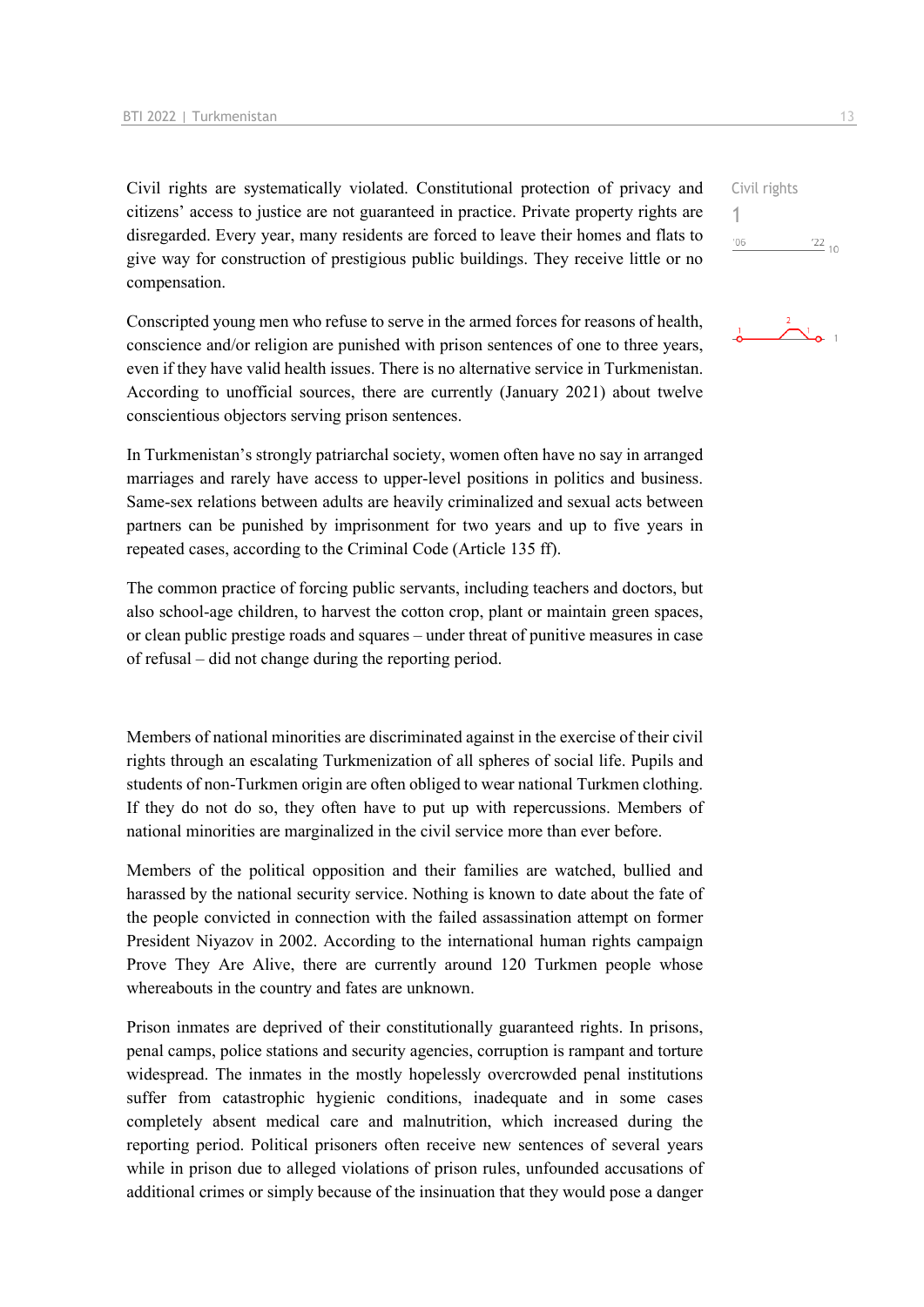to society. Fearing reprisals, including against family members living in freedom, prison inmates do not report their tormentors, or do so very rarely. Prison inmates in almost all detention centers are defenseless against the coronavirus. There is virtually no medical care. Protective equipment and medicines are completely lacking. The spread of the COVID-19 virus has reached alarming proportions in many prisons. There are numerous suspected deaths.

Several of the measures adopted or practiced during the COVID-19 pandemic by the government, health authorities and state-owned enterprises are disproportionate and discriminatory and thus an expression of disregard for civil rights. Principally, since September 7, 2020, those who refuse medical treatment for a recognized, dangerous infectious disease (epidemic/pandemic) can be punished with a prison sentence of up to two years, and up to five years if they refuse more than once. This is provided for in an amendment to the Criminal Code passed on August 22, 2020 (addition to Article 119). People who refuse to be inoculated against influenza as some protection against the COVID-19 virus have been threatened with dismissal (state institutions and business) and/or criminal liability. Medical professionals who want to resign due to the often-unbearable conditions in medical institutions (overwork, permanent stress, lack of protective equipment, etc.) are threatened with revocation of their academic degrees (diplomas).

#### **4 | Stability of Democratic Institutions**

The question of the stability of democratic institutions is not applicable in Turkmenistan, as there are no democratically functioning institutions in the country. At best, there are only very vague "traces of democracy." The constitution formally postulates the separation of powers, but the president rules the country autocratically by presidential decree. The legislative and judicial branches are subordinate to the executive, which is dominated by the presidential administration.

Performance of democratic institutions 1  $\frac{22}{10}$  $'06$ 

Commitment to democratic institutions

 $\Omega$  1

 $\frac{22}{10}$ 

1

 $'06$ 

Dictatorial presidential power leaves no room for the functioning of democratic institutions. The Institute of State, Law and Democracy was created to manage the analysis of legislation and the democratic process but in reality does the bidding of the presidential office.

Similarly, the activities of the ombudsperson for the Protection of Human Rights and the Protection of Citizens from Unlawful State Action, created in 2017, has so far failed to produce any results. Of the total of 1,725 complaints submitted in 2018 and 2019, either in writing or orally, only a very small number were decided in favor of applicants. The bulk of the complaints concerned the resolution of housing and labor issues, court rulings, and the processing of applications by the Migration Board (issuance of passports, residence registration, approval of entry to and exit from the country).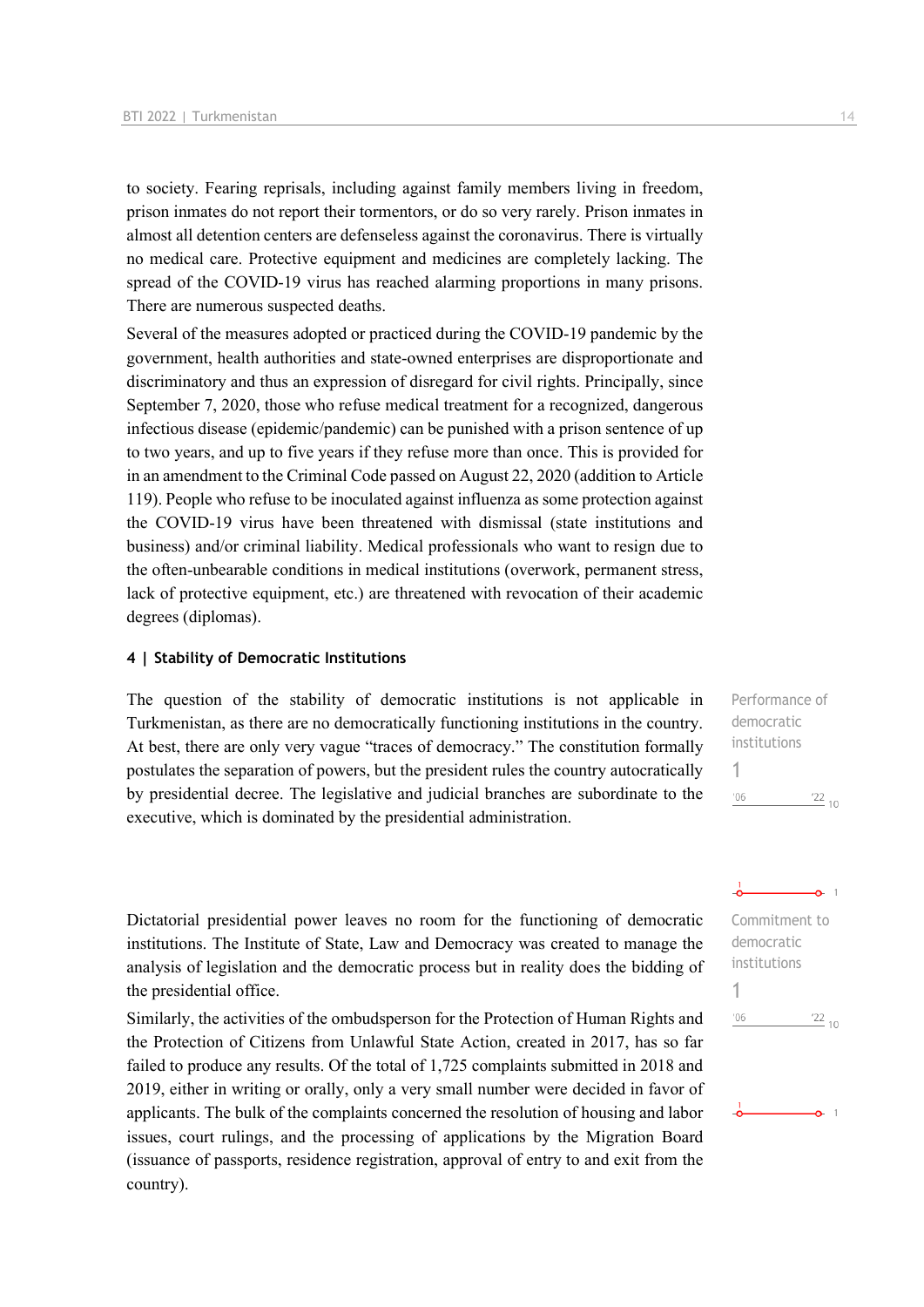#### **5 | Political and Social Integration**

The president paved the way for the introduction of a multiparty system by passing the Law on Political Parties on January 15, 2012. On August 21, 2012, the Union of Industrialists and Entrepreneurs of Turkmenistan established the Party of Industrialists and Entrepreneurs. This was followed by the establishment of the Agrarian Party on September 28, 2014. Of the 125 seats in parliament, the Democratic Party of Turkmenistan (DPT), which is close to the president, holds 55 seats and the other two registered parties hold 11 seats each. The remaining 48 seats are held by representatives of "independent" associations and citizens' groups.

Both the Party of Industrialists and Entrepreneurs and the Agrarian Party do the bidding of the president, who established them to create an image of political pluralism. The former party performs tasks of state management and control for emerging private entrepreneurs, while the latter party implements government programs for the development of rural regions and food production.

The barely functioning mediation mechanisms between society and the political system have not improved during the reporting period. The institutions established as part of the alleged democratization process, such as the new National Council (Milli Gengesh) with its upper and lower houses (Halk Maslahaty and Mejlis), perform only acclamatory functions. Independent professional and trade union associations do not exist. Only the state-controlled social associations (consisting primarily of trade unions and the women's and youth associations) and the three political parties are allowed to propose candidates for parliamentary elections.

Interest groups are markedly under-represented in Turkmenistan's political system. The modest number and lack of diversity of such groups reflect the absence of democratic development in the country. The activities of the 10 or so notable interest groups in Turkmenistan are mainly limited to social support and environmental concerns and subject to strict state control. They are often recipients of grants from international donor banks and funds, and are almost exclusively based in the capital, Ashgabat.

Interest groups advocating for improved democratic processes, sustainable economic development and the improvement of working conditions are not permitted to register officially. There are also no business associations in Turkmenistan. The only representative of the interests of the private sector is the state-controlled Union of Industrialists and Enterprises of Turkmenistan, which is immensely influenced by the economic interests of the president and his entourage.



| Interest groups |               |
|-----------------|---------------|
|                 |               |
| 106             | $^{22}_{-10}$ |
|                 |               |
|                 |               |

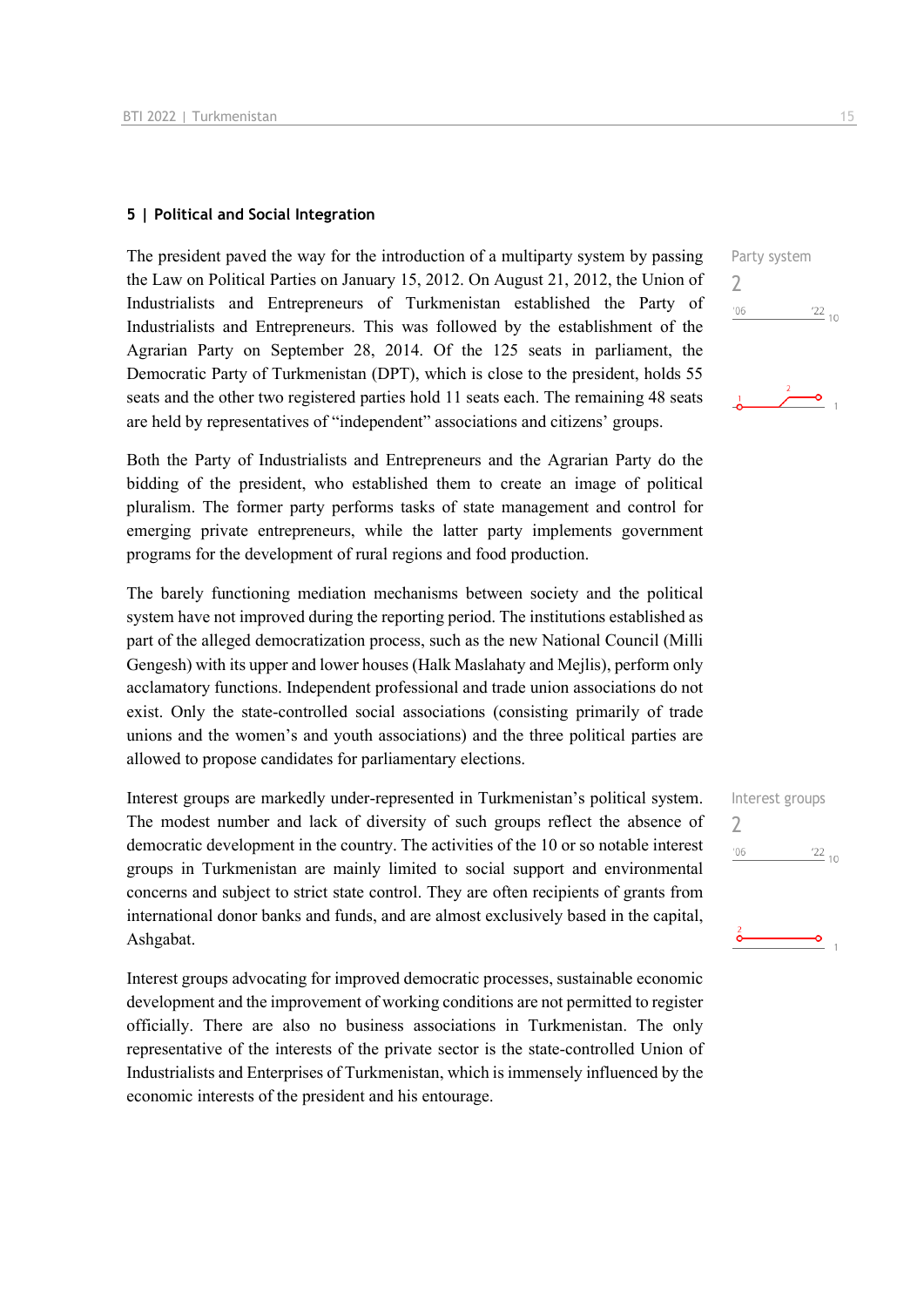There are no surveys in Turkmenistan on the attitude of the population toward democracy as a form of government. Private conversations between foreigners and Turkmenistan citizens on the sidelines of international fora, congresses and sports competitions and with longtime business partners, as well as the isolated comments of Turkmenistan citizens published on the internet, show that a small and steadily growing segment of the population is unequivocally expressing the desire for more democracy.

During the reporting period, silent protests by the population against government policies increased. These include the labeling of banknotes, the distribution of leaflets and the hanging of small posters with slogans directed against the president and his repressive policies. Turkmenistan citizens living abroad have also protested the tense economic and social situation in Turkmenistan, in the United States, the Turkish Republic of Northern Cyprus and Turkey. In particular, they have criticized the failure of the state to help mitigate economic and environmental damage caused by natural disasters that hit the country in 2019 and 2020.

The desire for change in society is mainly expressed by people with high levels of education and experience abroad. While the real potential for protest is indisputably greater, most people in Turkmenistan still do not dare to make critical statements out of a justified fear of severe reprisals against themselves and their family members. In addition, a large part of the population, especially in rural areas, remains uneducated regarding democratic processes as a result of the one-sided information produced by the state.

The self-organization of civil society remained at a very low level during the reporting period. It is suppressed en masse and controlled by the state with virtually no room for self-organization. The farmers' cooperatives and the Union of Industrialists and Entrepreneurs are also squeezed into a tight web of state regulation, both at the central and local levels.

Self-help groups, which are almost always informal personal networks, exist for the provision of services once provided by the state or collective farms (e.g., the construction and maintenance of housing or support for the vulnerable). Groups that operate independently of the state are subject to repression in the form of surveillance, constant monitoring and bans. Private institutions backed by foreign funding are only allowed to operate under state control. Trust among citizens is weak and generally exists only within personal relationships.

Approval of democracy n/a  $^{\prime}06$  $\frac{22}{10}$ 

 $\overline{n/a}$ 

Social capital  $\overline{\phantom{0}}$  $^{\prime}06$  $\frac{22}{10}$ 

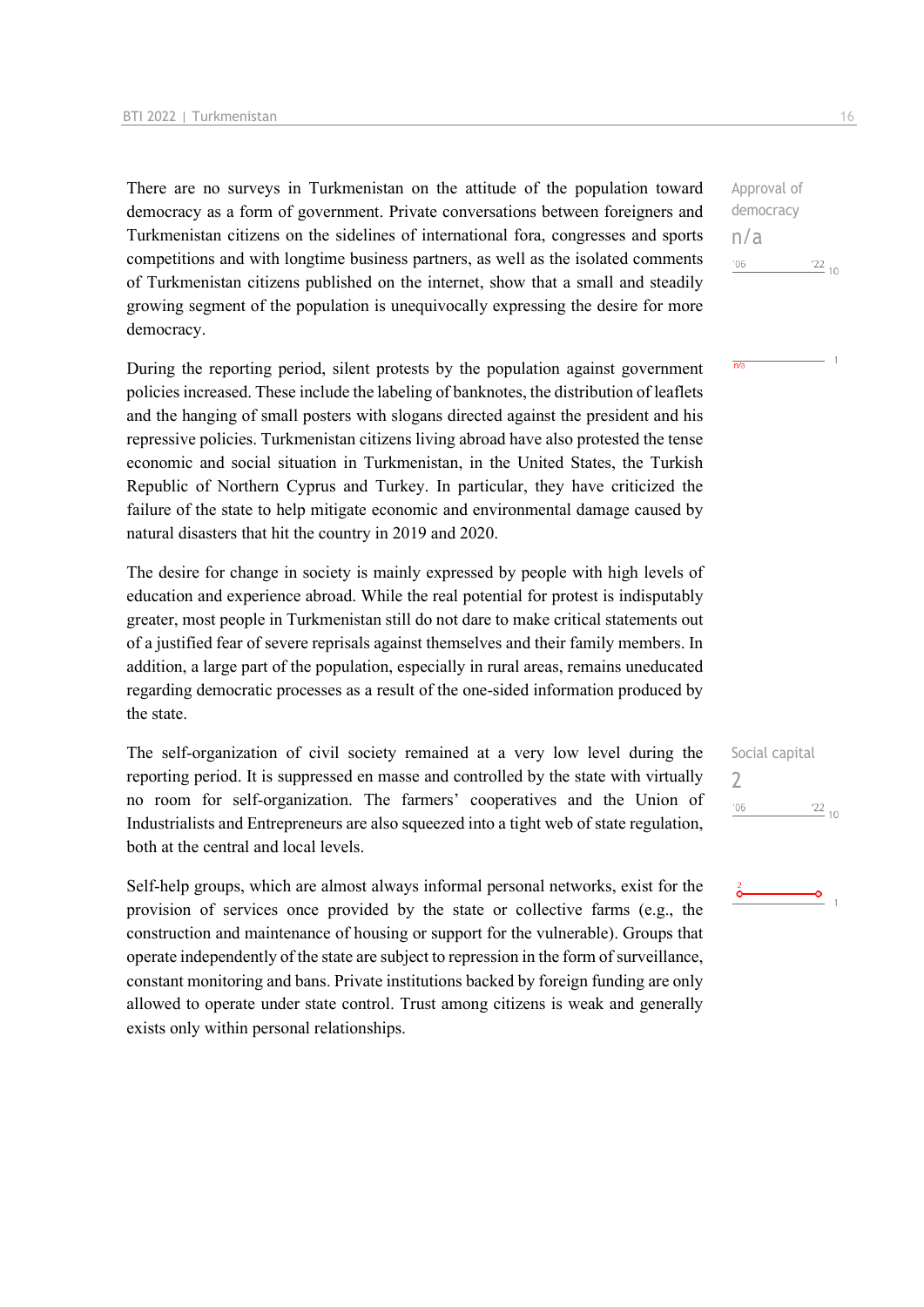### II. Economic Transformation

#### **6 | Level of Socioeconomic Development**

The United Nations Human Development Index (HDI) classifies Turkmenistan as a country with a high level of human development, thereby vastly overstating the actual situation on the ground. Even the Inequality-Adjusted Human Development Index (IHDI, 2019), which factors in the large inequalities in education, health and income among the population, is inflated for Turkmenistan, although it more accurately reflects the real level of human development. The HDI/IHDI are based on highly unrealistic data provided by the national statistics agency. The Gini index, which indicates the degree of inequality of income distribution in a country, has not been reported for Turkmenistan for many years due to a lack of accessible data.

Large-scale poverty and unequal opportunities for social participation are widely present in Turkmenistan society. This is especially true for large segments of the minority and rural populations and members of the titular nation who do not belong to the leading Turkmenistan tribes. In all regions outside the capital, Ashgabat, where five-sixths of the population lives, there are hardly any regular jobs, virtually no universities, only a few secondary schools for vocational training and hardly any functioning medical facilities. Wages in the rural provinces are more than a third lower than they are in the cities. In the villages, every second inhabitant is considered poor; in the cities, it is about every third inhabitant.

Public spending on health and education accounts for significantly less than 2% of GDP – far lower than the international average. The majority of the population cannot afford the high bribes required for employment in the public sector and for many medical services. Access to universities, most vocational schools and "elite" general education schools is not possible without the payment of large bribes, often in addition to tuition fees.

During the reporting period, Turkmenistan adopted a number of normative acts to comply with the Beijing Declaration and Platform for Action on Strengthening Women's Rights and Gender Equality (1995) and the National Plan of Action on Gender Equality for 2015 to 2020. In practice, however, almost all the new regulations are declarative in nature. Women are often exposed to domestic violence, subjugation, prostitution, as well as discrimination from the security forces. Women are also disproportionately affected by the difficult social conditions and the weak labor market: according to current official figures, nearly one-third (unofficially, more than half) of women outside the agricultural sector earn their living in the informal sector of the economy. For men, these rates are 18% and 30%, respectively.

#### **Ouestion** Score

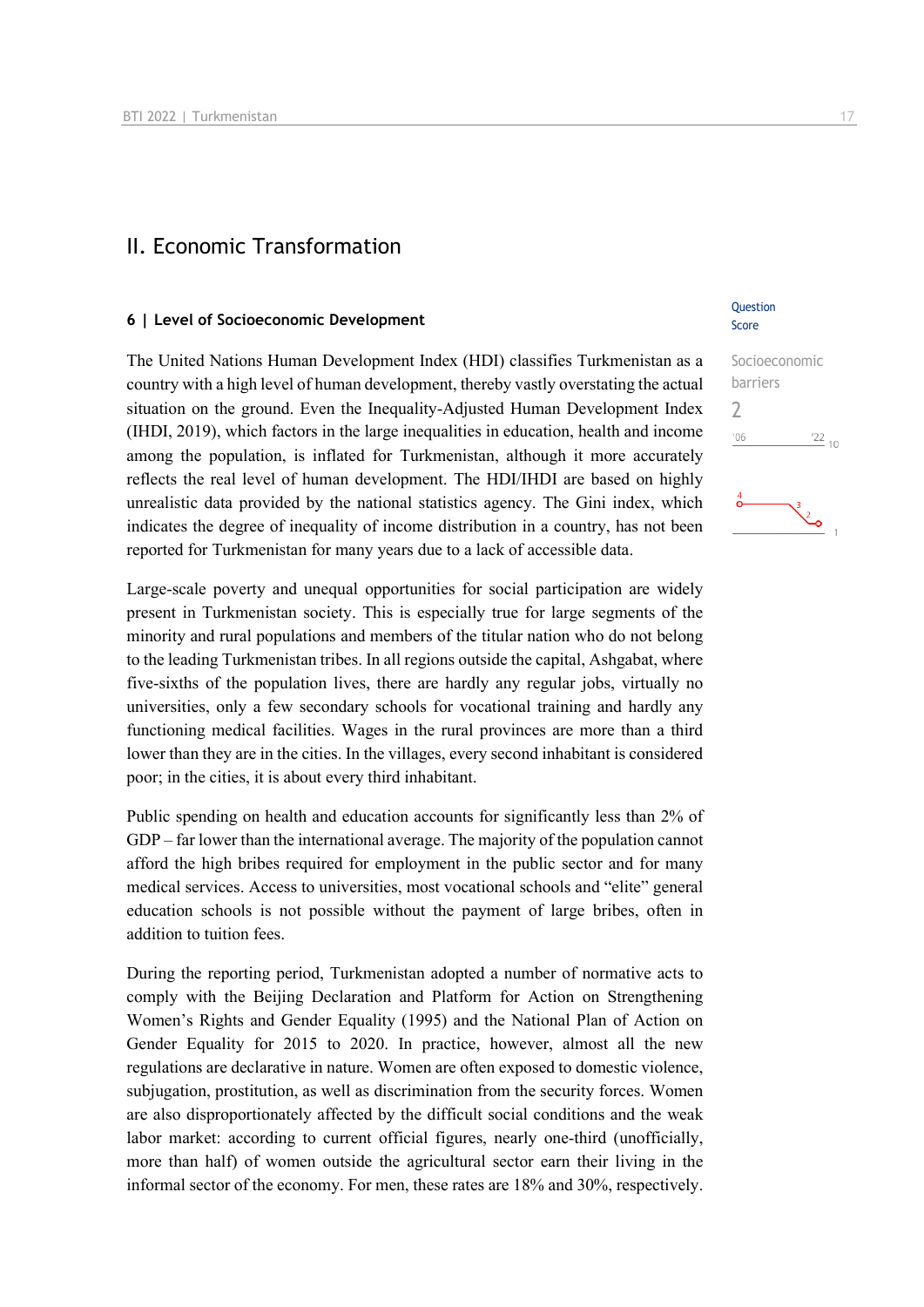Only one in four senior positions are held by women, who constitute only 25% of parliamentary deputies and 20% of members of national councils in the provinces and the capital.

Poverty levels and opportunities for participation in society deteriorated significantly during the reporting period, including during the COVID-19 pandemic, due to the severely exacerbated socioeconomic situation. People experiencing poverty (less than 50% of the median income) accounted for an unrealistically low 7.2% of the population in 2018, according to Turkmenistan's statistics. In real terms, this rate is likely to have risen above 30% as of 2020, according to unofficial estimates.

The already-low share of regularly employed persons further decreased in the reporting period and is unlikely to exceed 25% of the total workforce in 2020. Most self-employed earn their livings from low-income jobs in agriculture, retail or transport and have little social security. The Committee on Economic, Social and Cultural Rights of the Economic and Social Council of the United Nations (U.N.) estimates the real unemployment rate at up to 60%, although Turkmenistan's leadership has declared an unrealistic rate of 4 to 5% for years. Youth unemployment in the countryside is a cause for serious concern.

Turkmenistan's small elite, which profits heavily from state-financed prestige projects, is the main beneficiary of the considerable difference between the official and unofficial currency exchange rates of the Turkmenistan manat against the U.S. dollar and is the only population group to have unfettered access to its "own" foreign currency.

| <b>Economic indicators</b> |               | 2017                     | 2018                         | 2019                     | 2020   |
|----------------------------|---------------|--------------------------|------------------------------|--------------------------|--------|
|                            |               |                          |                              |                          |        |
| <b>GDP</b>                 | \$ M          | 37926.3                  | 40765.4                      | 45231.4                  |        |
| GDP growth                 | $\%$          | 6.5                      | 6.2                          | 6.3                      |        |
| Inflation (CPI)            | $\%$          | $\overline{\phantom{m}}$ | $\overline{\phantom{0}}$     |                          |        |
| Unemployment               | $\%$          | 3.8                      | 3.8                          | 3.7                      | 4.4    |
|                            |               |                          |                              |                          |        |
| Foreign direct investment  | % of GDP      | 5.5                      | 4.9                          | 4.8                      |        |
| Export growth              | $\%$          | $\overline{\phantom{m}}$ |                              | $\overline{\phantom{a}}$ |        |
| Import growth              | $\frac{9}{6}$ | $\overline{\phantom{a}}$ | $\overline{\phantom{a}}$     | $\overline{\phantom{a}}$ |        |
| Current account balance    | \$ M          | $\overline{\phantom{m}}$ | $\qquad \qquad \blacksquare$ | $\overline{\phantom{a}}$ |        |
|                            |               |                          |                              |                          |        |
| Public debt                | % of GDP      | 28.0                     | 31.5                         | 32.2                     | 32.2   |
| External debt              | S M           | 8650.3                   | 8159.8                       | 6515.8                   | 5636.0 |
| Total debt service         | S M           | 1729.8                   | 1832.6                       | 2160.6                   | 2093.0 |
|                            |               |                          |                              |                          |        |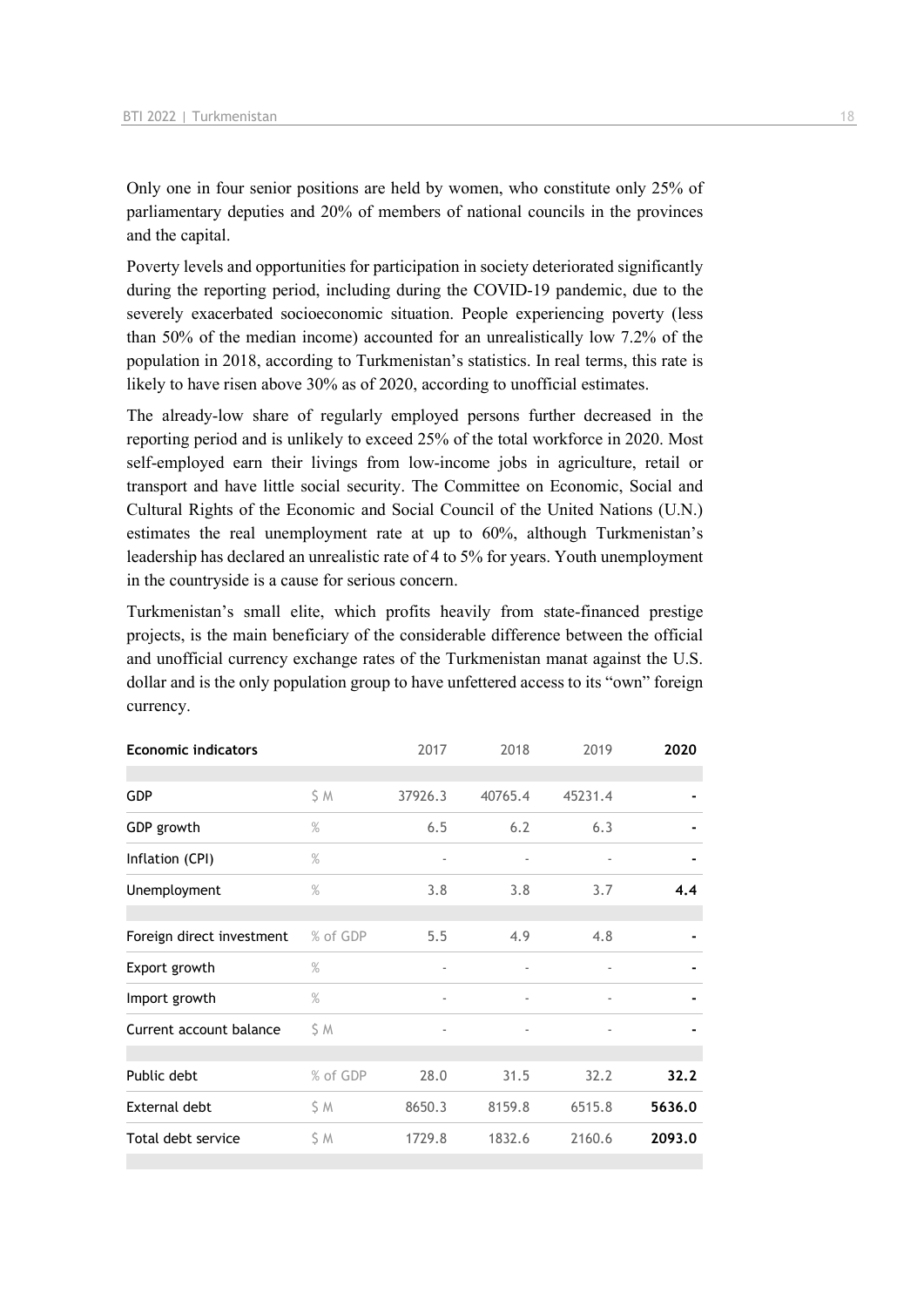| <b>Economic indicators</b> |          | 2017 | 2018                     | 2019                     | 2020 |
|----------------------------|----------|------|--------------------------|--------------------------|------|
|                            |          |      |                          |                          |      |
| Net lending/borrowing      | % of GDP | ٠    |                          |                          |      |
| Tax revenue                | % of GDP | ٠    |                          | $\overline{a}$           |      |
| Government consumption     | % of GDP | 7.8  | $\overline{\phantom{a}}$ | $\overline{\phantom{a}}$ |      |
| Public education spending  | % of GDP | ۰    |                          | 3.1                      |      |
| Public health spending     | % of GDP | 1.5  | 1.2                      |                          |      |
| R&D expenditure            | % of GDP |      |                          |                          |      |
| Military expenditure       | % of GDP | ٠    | ٠                        | ٠                        |      |

Sources (as of December 2021): The World Bank, World Development Indicators | International Monetary Fund (IMF), World Economic Outlook | Stockholm International Peace Research Institute (SIPRI), Military Expenditure Database.

#### **7 | Organization of the Market and Competition**

Turkmenistan's economic system is centrally planned and administered. The state controls all key sectors of the economy, including the oil/gas, electricity, cotton (production and ginning) and telecommunications sectors, as well as most manufacturing. For cotton and grain, the state has established purchasing and trading monopolies at prices below world market levels.

In the small and medium-sized private enterprises sector, which includes individual entrepreneurs (tradesmen), there are traces of economic competition. However, even these economic entities can develop only within the confines of the state-directed Union of Industrialists and Entrepreneurs and must submit to strict state regulations. Bazaars are still managed by the state and the activities of traders operating there are strictly controlled. There are price specifications for and controls on many products. State tenders, which are void of competition, are mostly awarded to companies that have good contacts with the government and are prepared to pay considerable bribes to co-finance public social objects and state prestige events.

With the exception of oil and gas production (mainly in the form of productionsharing agreements in capital-intensive and technologically demanding offshore production), there is little foreign direct investment (FDI) in the textile, food and electronics industries. FDI is seriously constrained by limited freedom of enterprise and investment, a lack of legal security, extreme corruption, the large size of the informal sector, the interference of the state in business matters and massive problems in trading currency (conversion of the Turkmenistan manat into foreign currency).

The size of Turkmenistan's large shadow economy is difficult to quantify, but it is likely to exceed 50% of the gross domestic product.

Market organization 2 $'06$  $\frac{22}{10}$ 

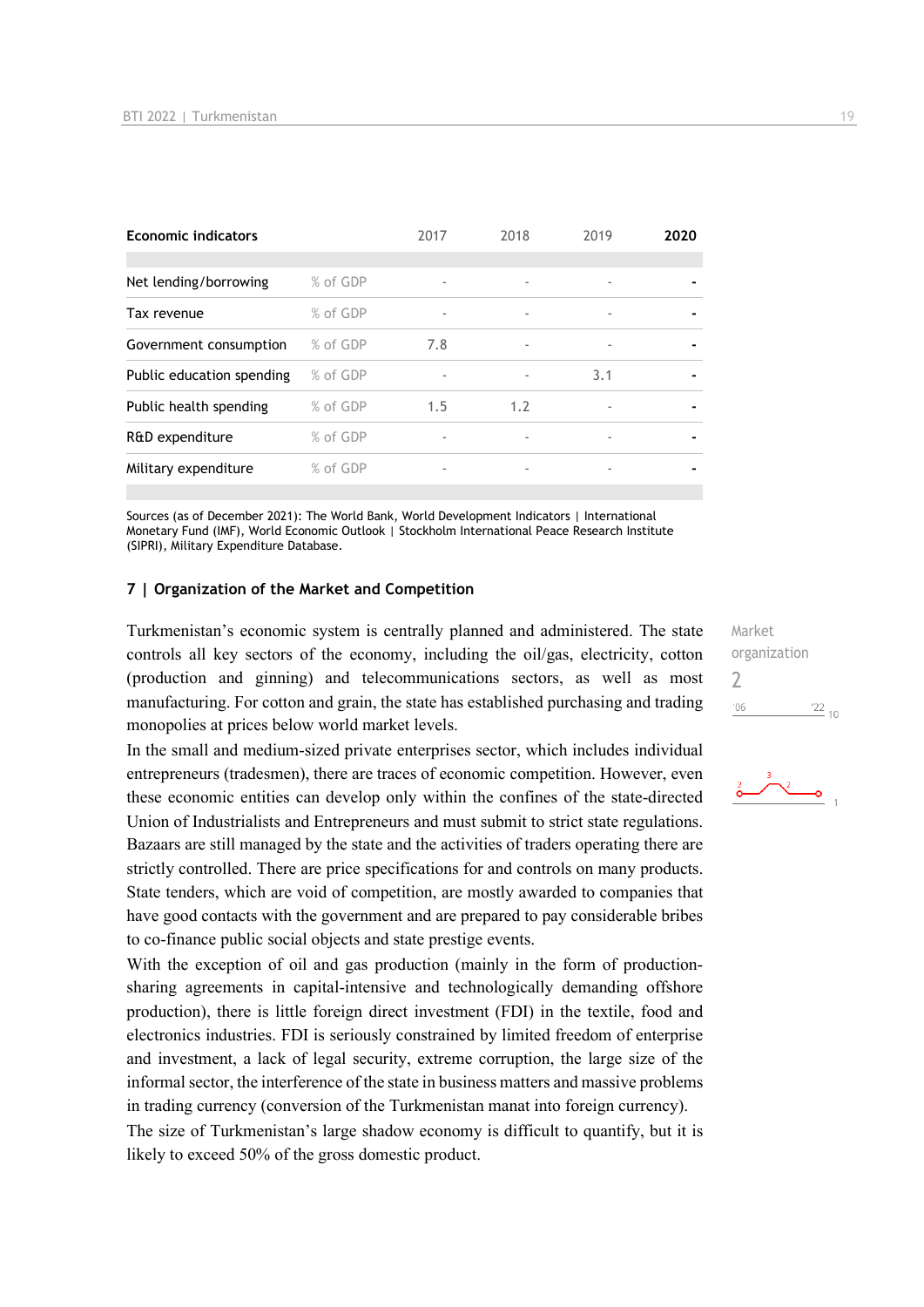There is no anti-monopoly legislation in Turkmenistan. There is also no indication that the government intends to introduce competition into Turkmenistan's economic legislation. In the Law on State Support of Small and Medium Enterprises of August 15, 2009, as amended on May 1, 2016, there are rules prohibiting anti-competitive price fixing and market sharing, as well as restrictions on market access. However, these regulations, enshrined in Article 17 of the law, are only of a declarative nature. They are not reflected in any other legal act, and there are no provisions for enforcement in the event of non-compliance.

All strategic and nearly all promising businesses are firmly in state hands or strictly controlled by the state. The lucrative trade in luxury goods, consumer electronics, household technology, building materials and luxury foodstuffs, including tobacco products, is entirely or largely concentrated in the hands of the families of the highestranking officials. Trade in other consumer goods and a larger group of capital goods can develop relatively freely, although it is still regulated and controlled by the state in many respects.

Official tariff and non-tariff barriers (technical regulations, trade quotas and bans) are comparatively low. However, lengthy and cost-intensive bureaucratic procedures for export and import transactions, nontransparent practices in customs clearance of goods, problems with foreign currency conversion, corruption-related unofficial tariff and non-tariff trade barriers, and difficulties obtaining visas are some of the main impediments to the development of free foreign trade.

Through the State Commodity Raw Material Exchange of Turkmenistan, the government secures a monopoly on foreign and wholesale trade, as well as control over a significant portion of commodity flows in exports and imports (volume and price levels of many raw materials, semi-finished goods and intermediate products).

During the reporting period, nontransparent monetary and foreign exchange policies and corrupt licensing and customs offices further complicated the import business. The government is unwilling to devalue the national currency (Turkmenistan manat) against the U.S. dollar, which is long overdue. Imports at the favorable official exchange rate can only be realized by companies close to the president and some major state-owned enterprises. All other importers suffer from the massive increase in the cost of obtaining foreign currency at the black-market rate and the severe restrictions on access to foreign currency. Imports of goods in 2020 were only a modest one-fifth of the previous level of \$16 billion and more in 2013 and 2014.

The country was granted WTO observer status on July 22, 2020. However, a real willingness to transform the trade regime, the financial and banking systems, as well as the legislation concerning international trade (customs/taxes, insurance, export financing) to conform to a market economy does not exist in Turkmenistan. Hence, full accession to the WTO in the foreseeable future is unlikely.



Liberalization of foreign trade 3 $'06$  $\frac{22}{10}$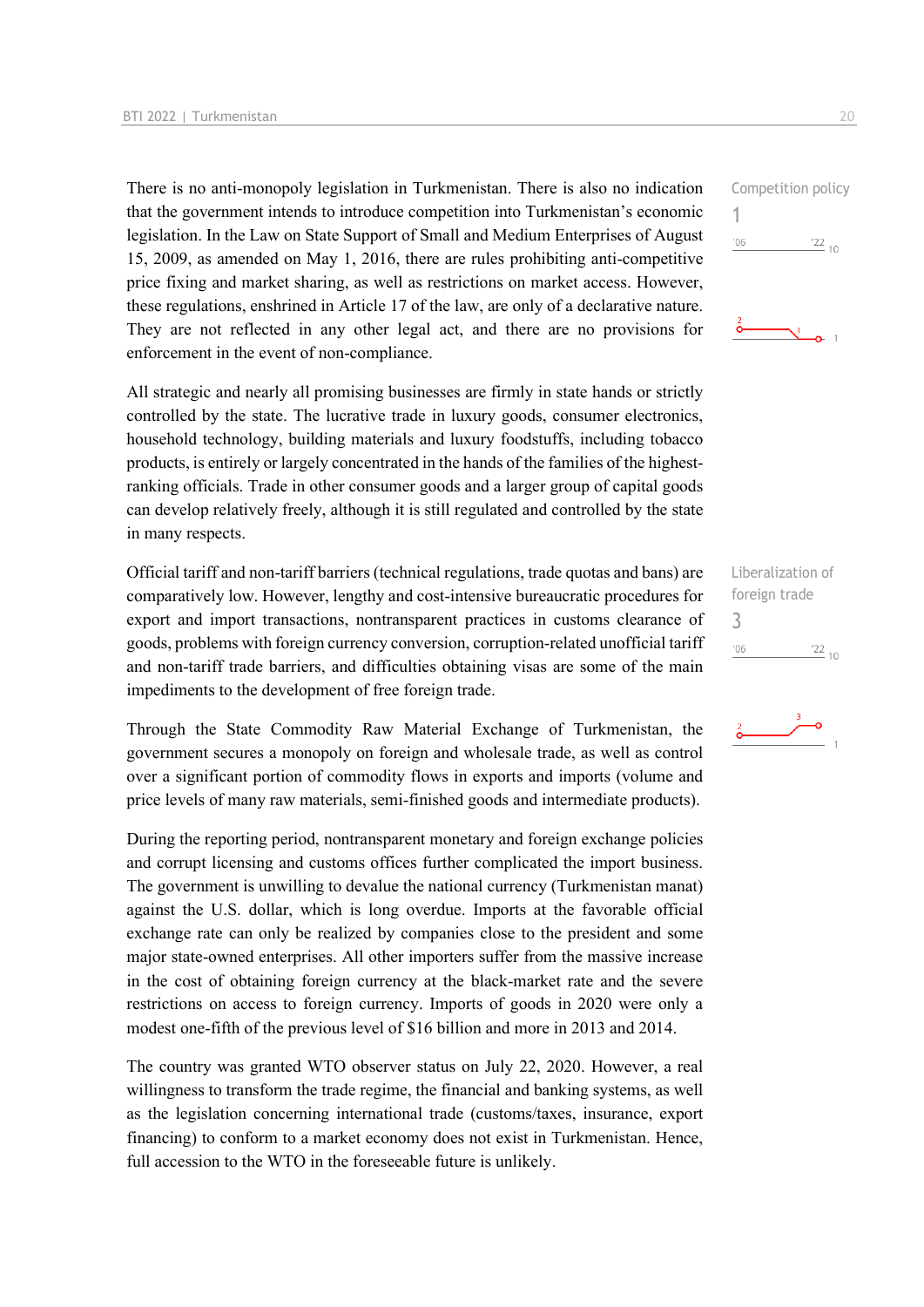Officially, Turkmenistan has a two-tier banking system. Three state-owned banks, Turkmen Vnesheconombank (foreign trade and project financing), Dayhanbank (agricultural sectors) and Turkmenbashi Bank (extraction and heavy industry, transport/telecommunications, construction and trade), dominate more than 80% of the banking business in the country. The State Development Bank often finances large-scale state projects. The private Turkmen credit institution, Rysgal, which operates under the umbrella of the Union of Industrialists and Entrepreneurs, is ultimately also state-controlled through state regulations in the banking industry.

Since 2012, commercial banks have published their audited balance sheets according to international standards (International Financial Reporting Standards). Yet, the balance sheets of these institutions, which are hardly credible, have been declining or stagnating for years (\$33.9 billion as of January 1, 2019; latest available figure). The share of assets in gross domestic product is very low by international standards. Weak bank capitalization severely restricts financing of private projects.

The central bank is far from independent. It continues to perform the functions of a commercial bank by managing the accounts of the state's main players in the oil and gas industry and replacing state-owned enterprises' bad loans with new loans. Ultimately, the president determines the guidelines and activities of the central bank.

The weak and nontransparent banking system suffers from a large and growing shortage of cash and foreign currency, with no likelihood of improvement in sight. Quite a few companies that have to procure raw materials for their production in foreign currency abroad have stopped operating in Turkmenistan as a result of the significantly increased difficulty of conversion currency. Free access by companies and individuals to their own accounts is not guaranteed. For example, the state transfers wages, pensions and social benefits to public servants, pensioners and other groups almost exclusively on cash cards, from which cardholders can only withdraw very limited amounts of money. Moreover, the trade and service sectors have only a limited number of automatic cash machines.

In Turkmenistan, no data is available on the share of bad loans in the credit portfolio. However, there are clear indications that the indebtedness of private construction companies, in particular, increased significantly during the reporting period and even more so during the global pandemic. These economic entities are often no longer able to redeem loans or to service them on time because of a decrease in state financing for construction projects. Many of the public servants who have been laid off in recent years, experience serious difficulty financing their home ownership loans. Accumulating repayment debts among state-owned enterprises are covered by the central bank.



 $\nabla^{\beta}$  ,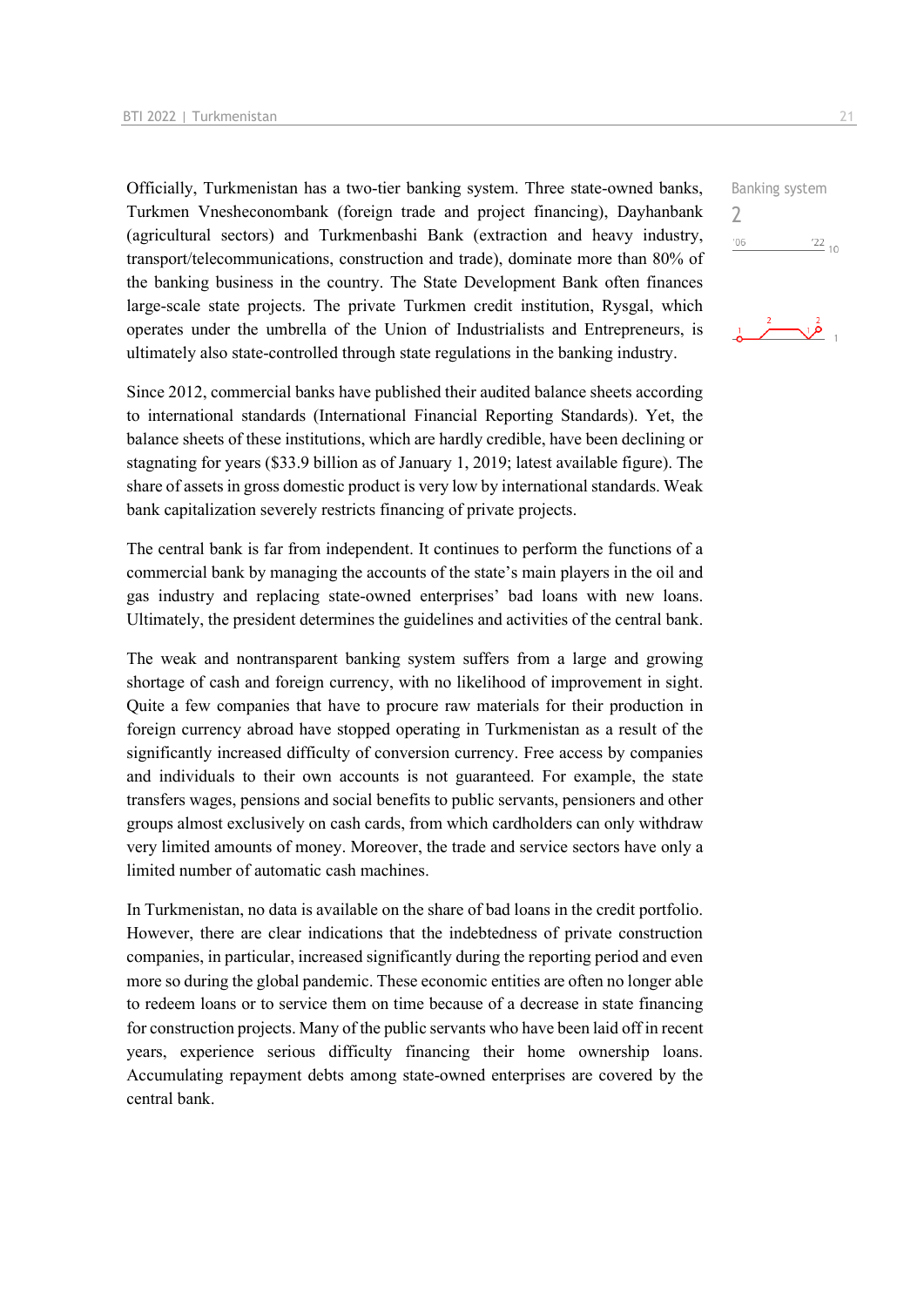#### **8 | Monetary and fiscal stability**

Turkmenistan's currency (the manat/TMM) is not freely convertible. On January 1, 2015, as a result of the turmoil on the international oil and gas market and, above all, the massive depreciation of the Russian ruble (Russia accounts for one-fifth of Turkmenistan's exports), the central bank devalued the manat to an exchange rate of \$1: TMT 3.50. This rate is still valid today, although economic conditions, if treated seriously, required a further significant devaluation long ago. The black-market rate grew to about eight times the official rate during the reporting period.

Real annual inflation has been several times higher than the officially reported price increases of around 13% (2019 and 2020) during the period under review. The basket of goods used to determine the price increases, but does not correspond to the needs of the population as it includes too few services and hardly any imported consumer goods. It also gives too much significance to a small number of state-subsidized foodstuffs.

The shortage of foreign currency on the Turkmenistan financial market, which began in 2014 as a result of falling revenues from oil and gas exports, has led to considerable restrictions on currency conversion that have worsened from year to year. Apart from state-owned enterprises that realize important projects, build prestigious buildings or process imports commissioned by the president, only those entrepreneurs who are close to the president or well-disposed toward him can exchange foreign currencies at the official rate. Other entrepreneurs and the population at large are subject to massive restrictions on currency exchange.

The president's relatives and close associates benefit from the current foreign exchange policy. They can cover their foreign exchange needs using the official exchange rate and therefore have no interest in overcoming the currency crisis.

The gray market for foreign currency procurement expanded during the reporting period. Prices in manat for many imported goods, including primarily consumer goods but also many intermediate goods for domestic production, are now many times higher than before. Given that the country has to import most of its consumer goods and supplies, many everyday goods are no longer affordable for the bulk of the population.

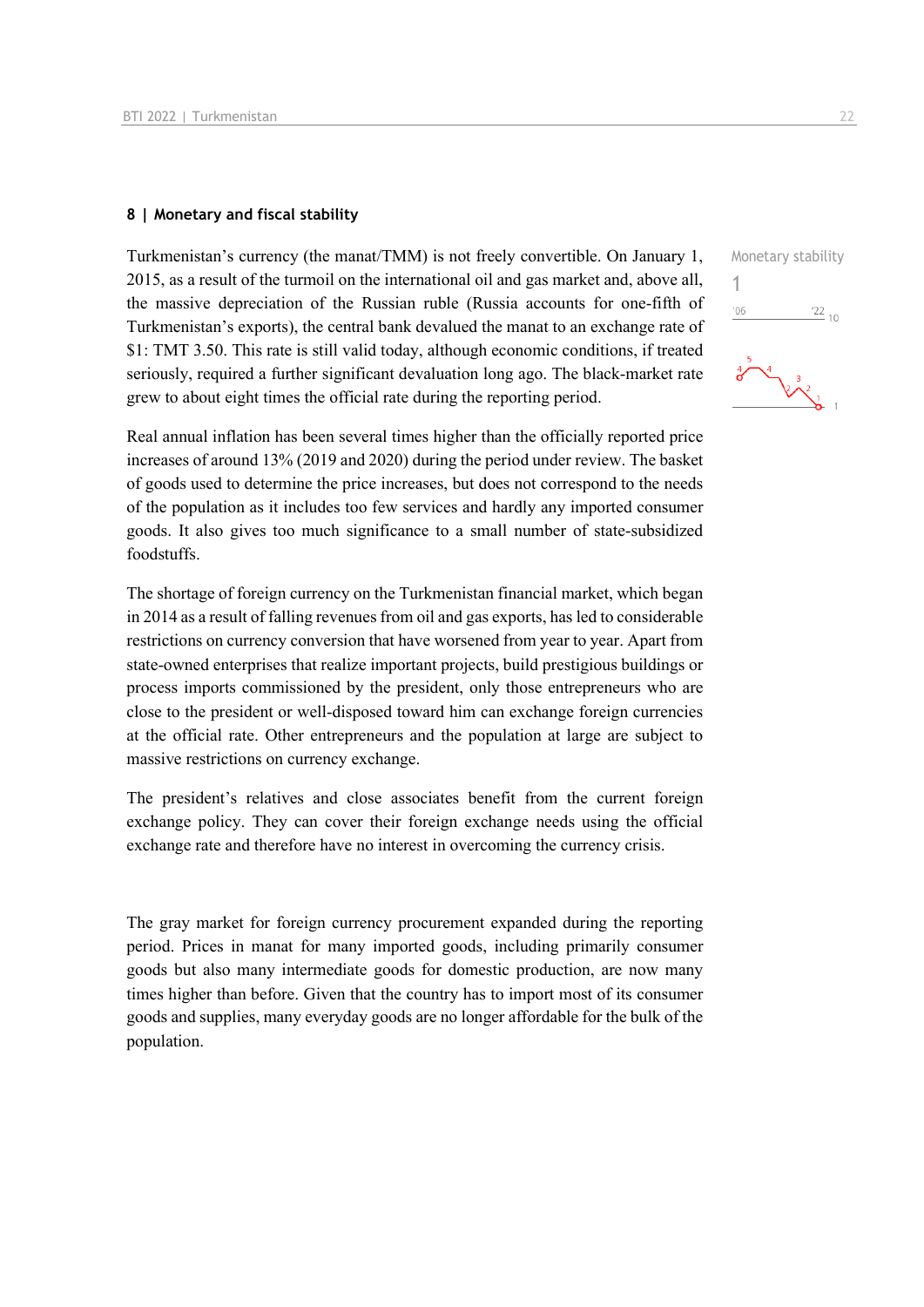In macroeconomic terms (budget balance and debt), Turkmenistan was in a comfortable position until the economic and financial crisis in 2015, thanks to high revenues from the export of oil, gas and oil products. Surpluses (mainly proceeds from hydrocarbon exports) flowed into a stabilization fund established in 2008. The fund could have developed into a solid basis for a balanced and sustainable investment policy in the interest of diversifying the economy. But there is neither credible information on the fund's inflows nor on its functioning, let alone on the use of the accumulated funds.

In the years since 2015, including the reporting period, the economic situation in Turkmenistan has deteriorated as a result of massive export slumps. Many economic indicators slid into negative territory as a result of sharply decreased prices for the main export commodities  $-$  gas, crude oil and oil products  $-$  and major supply shortfalls (gas exports to Russia and Iran). Nominal budget revenues in 2019 and 2020 were estimated to be only 35% of the pre-crisis year, 2014, on average.

Considerable cuts on the expenditure side of the state budget (public investment, expenditures on the administrative apparatus) have led to the state budget being largely in balance since 2018, according to official figures. The officially reported reduction of the previously high current account deficit (2015 to 2017) in the years 2018 to 2020 primarily resulted from the drop in imports because of the restrictive foreign exchange policy.

There is still no sign of a fiscal policy geared toward a sustainable socioeconomic development of the country. A truly objective picture of Turkmenistan's fiscal policy cannot be presented. The scant officially published data are not trustworthy, often embellished and not meaningful. International Monetary Fund and the World Bank data are also of little use since they rely on the official data of the Turkmenistan government. There is no reliable information on foreign exchange reserves (the official and unrealistic figure for 2018: \$20 billion), the multiple extra-budgetary funds and other funds managed by the president and his close associates. State budget revenues are closely intertwined with those of the president and state-owned enterprises.

There is no doubt that the real budget situation in 2020/2021 is likely to be far more critical than official figures show, if only because of the negative impact of the coronavirus pandemic on the economy. Indications of this include the loss of revenue from gas exports and many state-owned enterprises, continuing cuts in administrative expenditure, further waves of layoffs of civil servants, as well as additional expenditures to cope with the consequences to the health sector.

The difficult budget situation is also reflected in an action plan that the government of Turkmenistan has drawn up with support from the United Nations. The plan,

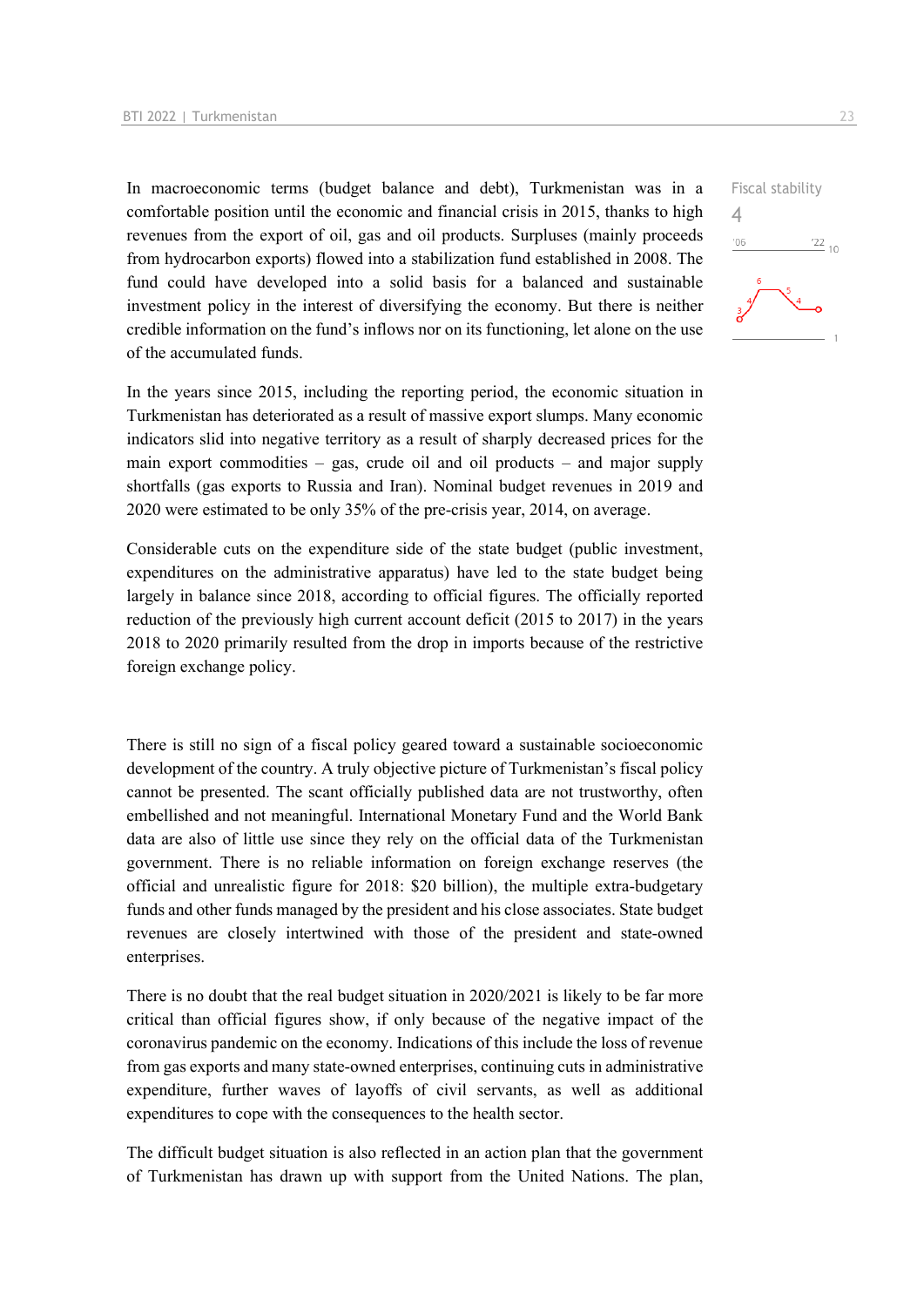designed for the years 2020 and 2021, includes projects with a volume of around \$1 billion. They are to be financed mainly by the Asian Development Bank (ADB), the World Bank and the European Bank for Reconstruction and Development (EBRD). The money is primarily intended to finance important budget expenditures: support for disadvantaged population groups (\$500 million); the modernization and expansion of the supply infrastructure (about \$200 million); as well as credit and other assistance for small and medium-sized enterprises, self-employed people and farmers (\$200 million). Whether and how the program will be realized is still an open question as of the beginning of 2021. In view of the lack of political will for transparent implementation, at most a few smaller individual projects are likely to be realized.

#### **9 | Private Property**

While the protection of property rights is formally anchored in the constitution and other laws, they are not protected in practice. Even minor offenses, such as the failure to pay taxes or missing licenses and permits, or alleged or contrived offenses, are often punished by the confiscation of personal property.

Successfully operating companies have to reckon with government takeovers on fictitious grounds, if only to lessen the government's competition. Foreign investors are by no means protected from the expropriation of their assets without compensation. This risk is also reflected in the Property Rights Index calculated annually by the Heritage Foundation, where Turkmenistan figures at the bottom of the ranking table.

Forced relocations and expropriations of people living in residential buildings or even entire settlements in the "state interest", usually without any justification, advance notice or compensation, are not uncommon.

In the reporting period, several thousand inhabitants were again affected by forced displacement in Ashgabat alone. The demolition of settlements is carried out on the orders of the president. The residential areas have to make way for the oversized and costly expansion of the country's metropolis into a showcase city. In many residential areas, the state administration dismantles satellite dishes and outdoor air-conditioning systems at regular intervals without prior notice.

During the reporting period, local governors (häkim) have repeatedly ordered the destruction of privately owned areas for cultivating fruits and vegetables. The land in question is marginal and not used for cotton cultivation. The only reason for destroying the fields is that their tenants have not fulfilled the state plan for the cotton harvest or could not fulfill it due to adverse weather conditions.

Property rights  $\overline{\phantom{0}}$  $^{\prime}06$  $\frac{22}{10}$ 

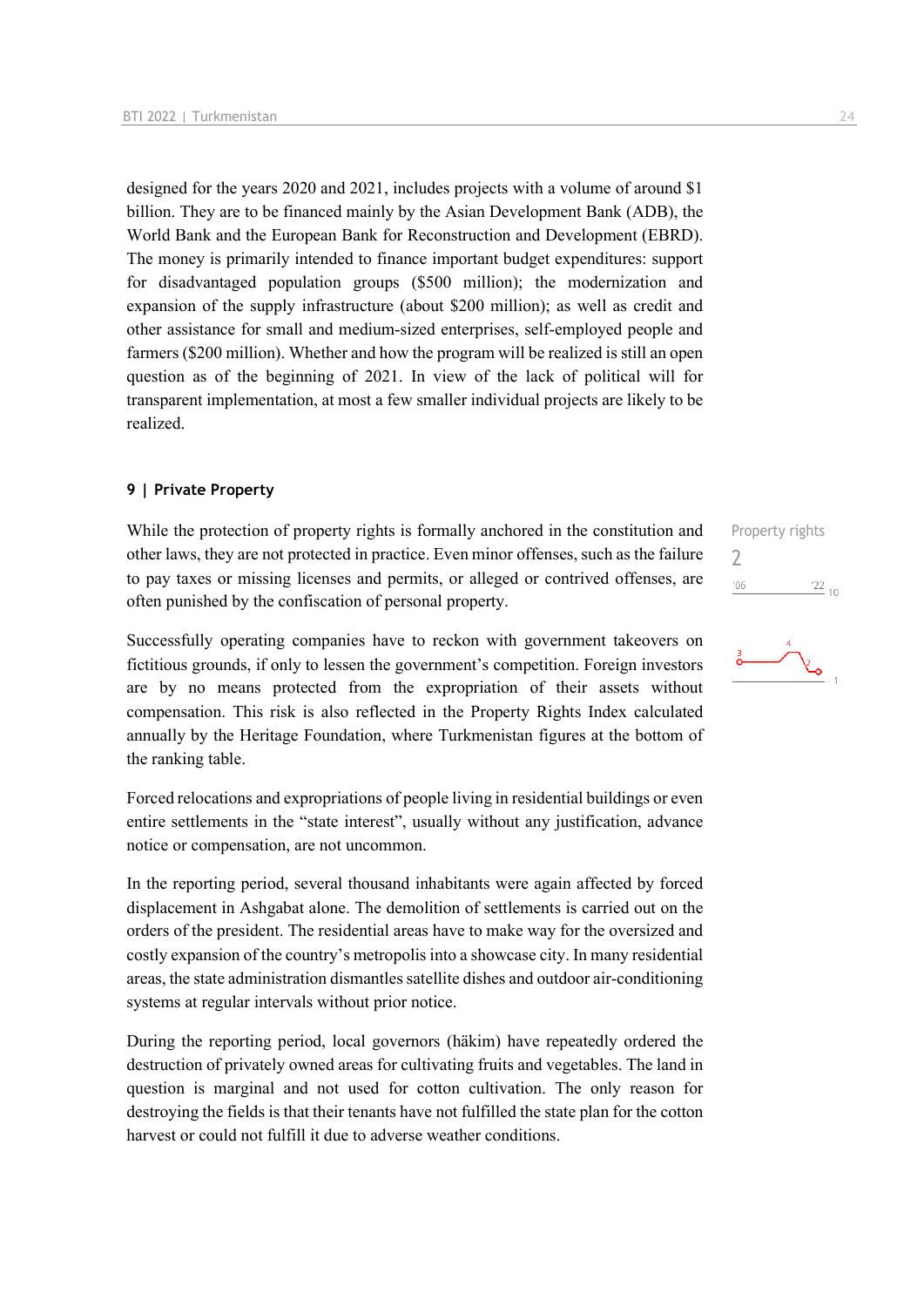Privatization primarily takes place in the form of the sale of unfinished buildings or economically ailing enterprises. The vast majority of larger manufacturing enterprises are still in state hands.

The Turkmenistan economy is a strongly centrally controlled state economy. But the private sector has been very gradually coming out of the starting blocks over a number of years. During the reporting period, the number of small and medium-sized economic entities representing the private sector outside the many small traders in the bazaars and markets has continued to grow in both number and turnover.

Private economic entities are usually members of the Union of Industrialists and Entrepreneurs of Turkmenistan, which are mainly active in the trade/distribution, construction and agro-industry sectors. The association had about 24,000 members in mid-2020. The cumulative gross fixed capital formation realized by these enterprises totaled about \$2.5 billion as of mid-2020. Currently, many companies are in a difficult economic situation as a result of the deep economic and financial crisis. Apart from the "selected" patronage companies of the president and his entourage, they cannot count on any financial aid during the global pandemic.

Although the union is officially independent, in practice it is strictly regulated by the state. Its remit is explicitly stated in the new Law on the Union of Industrialists and Entrepreneurs of Turkmenistan of October 5, 2019. The development of entrepreneurship in the country has not been accompanied by an improvement in the business environment for private sector activities. One major obstacle to sustained improvement is the lack of independence of the judiciary. Concluding contracts and even more so investments remain high-risk activities – apart from priority state contracts – because there are hardly any safeguards.

Project-related business activities are often politically motivated and require mastery of many bureaucratic hurdles. Major projects, including trade deals, are often awarded to people or companies close to the president and his inner circle. These projects not infrequently serve as a transshipment point for embezzled funds and/or the elimination of unwelcome competitors. In any case, young entrepreneurs need connections to networks and financial resources in order to implement their projects.

Private enterprise 3 $\frac{22}{10}$  $^{\prime}06$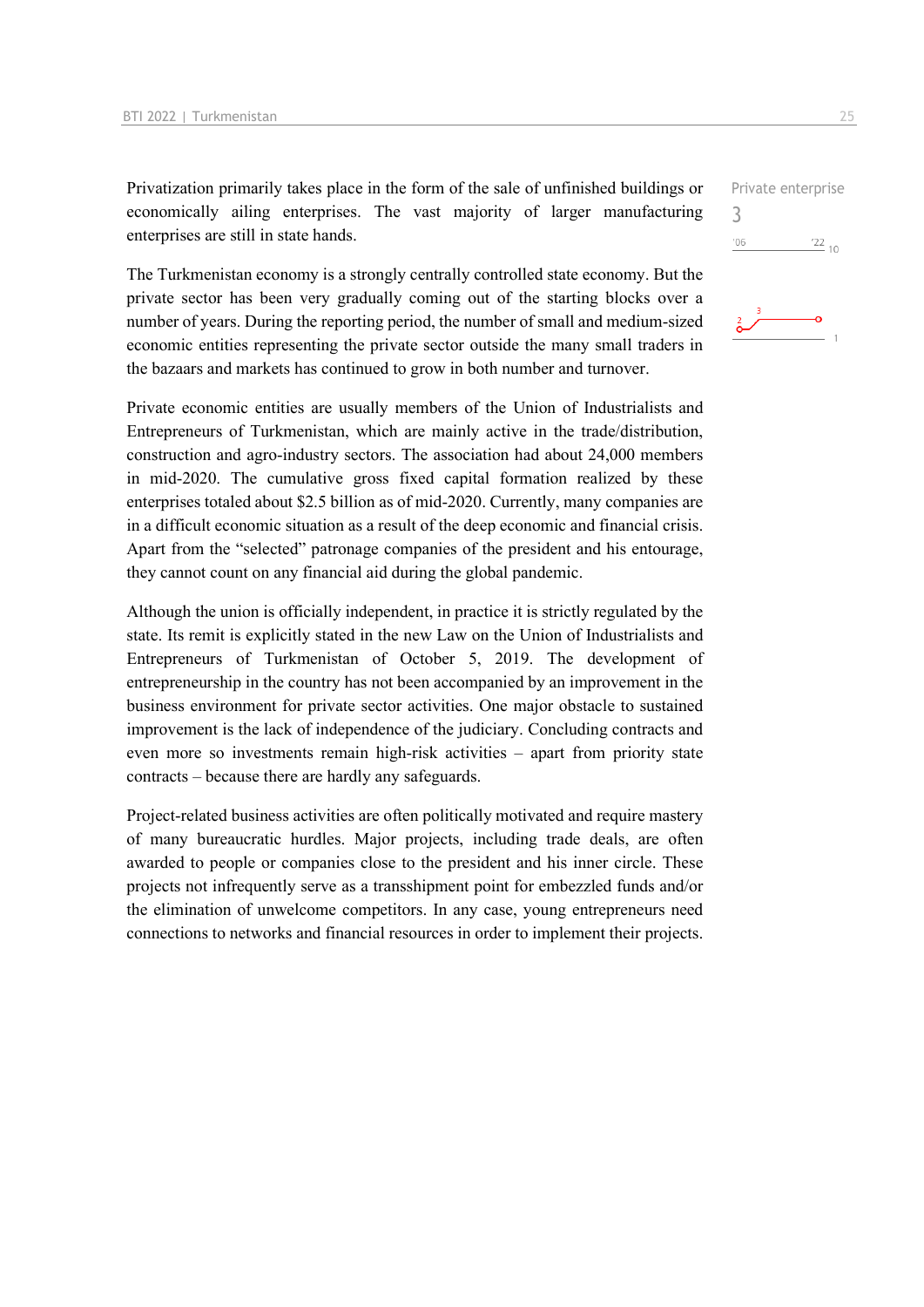#### **10 | Welfare Regime**

Turkmenistan's welfare system is based on the social security system (restructured in 2013) that includes a pension savings system, in addition to several medium-term programs in the areas of health, education, the labor market, childcare, sports activities for children and youth, and the promotion of home ownership.

The health care situation is far from satisfactory for the vast majority of the population, especially for those living outside the capital. Annual per capita expenditure on health care as a whole is low, at around \$150. The main problems in the health sector are the ineffective management of the new medical facilities in Ashgabat, the lack of medical consumables and medicines, a poor standard of health care in rural areas and small towns, the acute shortage of specialists and high levels of corruption. At the beginning of 2018, there were only 14,200 doctors in the country, or 2.5 doctors per 1,000 inhabitants. There is a complete lack of doctors in several medical specialties. Each year several dozen medical facilities are built or modernized. However, many of these properties tend to be showcase buildings that average citizens cannot access.

A peculiarity of Turkmenistan's social system are the high subsidies for water, gas and electricity, despite the abolition of free distribution of these utilities in limited quantities from 2019. However, these subsidies are offset by the high cost of installing and operating electricity, water and gas meters.

During the reporting period, and especially during the COVID-19 pandemic, Turkmenistan expanded the issuance of ration cards for people in need from the capital to other parts of the country. The cards allow the purchase of some basic foodstuffs in limited quantities at subsidized prices (primarily in state-run retail outlets). Obtaining the cards often involves considerable bureaucratic effort on the part of citizens. Moreover, the supply of subsidized foodstuffs has long been insufficient. An effective public safety net for the needy does not exist in Turkmenistan. Citizens rely on family and neighborly help, support from village communities and handouts from the "better-off."

During the reporting period, inequality in Turkmenistan increased as increasing numbers of people found it difficult to cope with drastic losses to their incomes. The wave of layoffs that began in 2015 continued unabated in 2019 and 2020. Well-paid jobs were only given to people who are part of employers' informal networks and who could afford the often lavish financial "expenses" required to keep the job.

There is no equality of opportunity in the education sector. Notwithstanding the government's activities in expanding the school system, further education is unaffordable for the majority of secondary school leavers. At least four-fifths of the new university places awarded each year go to students whose parents can afford  $^{22}$  10

 $\Delta$ 

 $'06$ 

|                | Equal opportunity |
|----------------|-------------------|
| 3              |                   |
| $^{\prime}$ 06 | $122_{10}$        |
|                |                   |

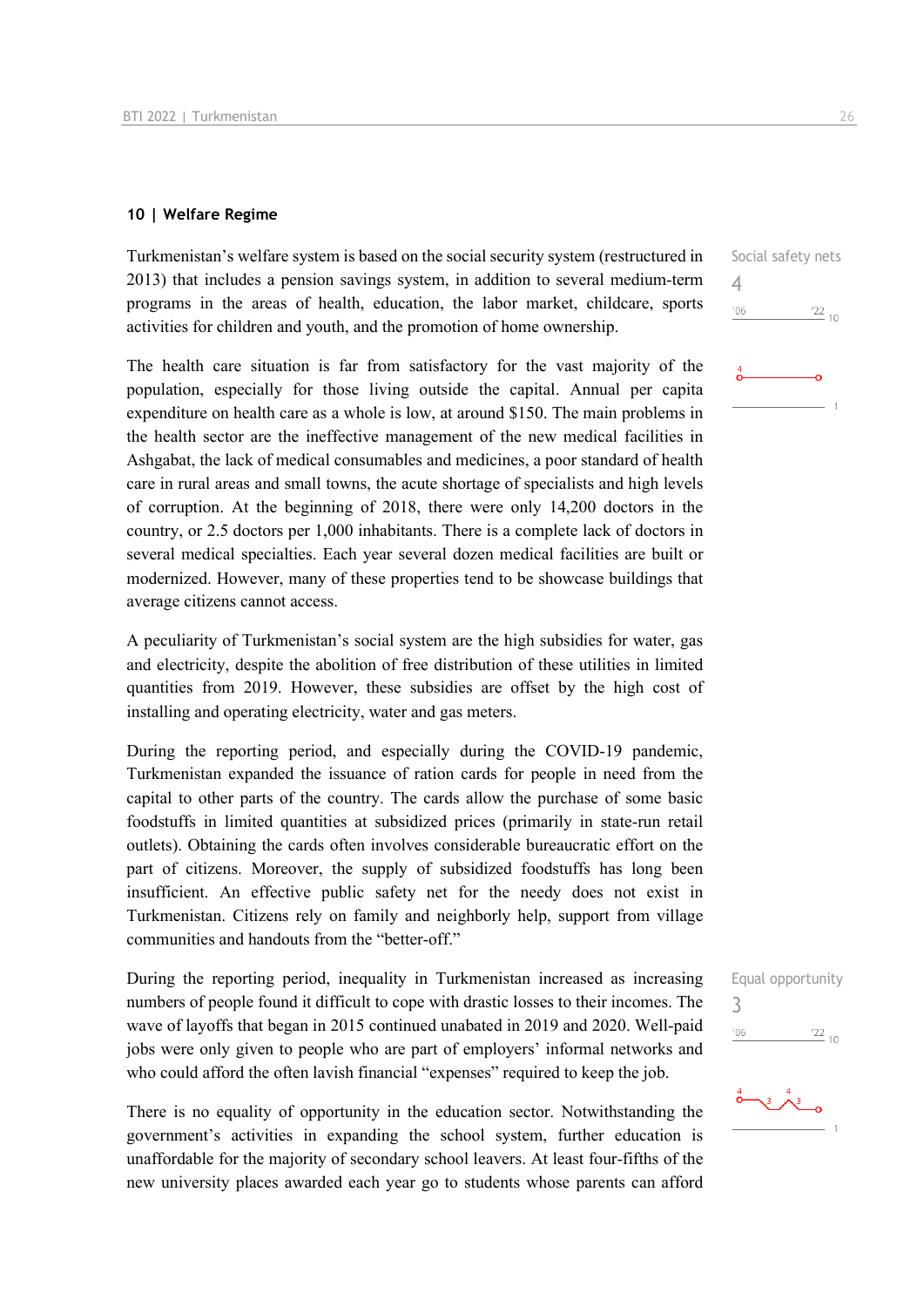bribes of up to several \$10,000 per place in addition to tuition fees. Young people living outside the capital have particularly poor prospects for getting an education, owing to the paucity of secondary schools in the provinces.

The illiteracy rate of all persons older than 15 years is 0.1%. The official data on the ratio of female to male enrollment is not meaningful due to the very low annual enrollment. The proportion of women among all students of about 50% is only due to the training of many young women as educational professionals.

Members of national minorities find it increasingly difficult to exercise their constitutionally guaranteed rights as a result of the "Turkmenization" of society promoted by the elite. This is especially true in the education sector (higher and vocational education) and in recruitment to the civil service. The situation of women in society remains critical. Although women are legally equal to men, they do not have the same opportunities as men due to cultural prejudices. Women seldom hold high-level offices, are hardly to be found among the new entrepreneurial class and work poorly paid and low-skilled jobs in great numbers.

#### **11 | Economic Performance**

During the reporting period, the unsatisfactory economic situation did not improve compared to the pre-crisis years. Turkmenistan remains in a deep economic crisis. The country has suffered from lowered prices for its main exports – gas, oil and oil products – as well as from cutbacks in gas supplies to China in 2020. Gross domestic product, measured in U.S. dollars at the official exchange rate, has reverted in 2019 and 2020 to roughly the level of the last pre-crisis year, 2014. Taking into account the realistic parallel exchange rate, however, overall economic output was barely onefifth of the previous level. Nominal GDP per capita averaged around \$7,500 (official rate) and \$1,500 (parallel rate) in 2018 and 2019.

Officially, the government reported real economic growth of 6.3% and 5.9% for 2019 and 2020, respectively. These official growth rates, like the increases reported by most international observers, do not correspond to reality. There are three main reasons for these overstated figures: (1) the official data are not based on standard international valuation and survey methods and are also embellished; (2) the real price increases are clearly below the officially determined inflation rates; and (3) the large difference between the official and parallel exchange rates prevents an objective assessment of both the development of the gross domestic product and the performance of the economy.

Natural gas, oil and oil products account for nine-tenths of the country's exports. Turkmenistan freed itself from dependence on trading gas with Russia when the Turkmenistan-Uzbekistan-Kazakhstan-China gas pipeline started functioning at the end of 2009. As a result, however, the country is highly dependent on gas exports to

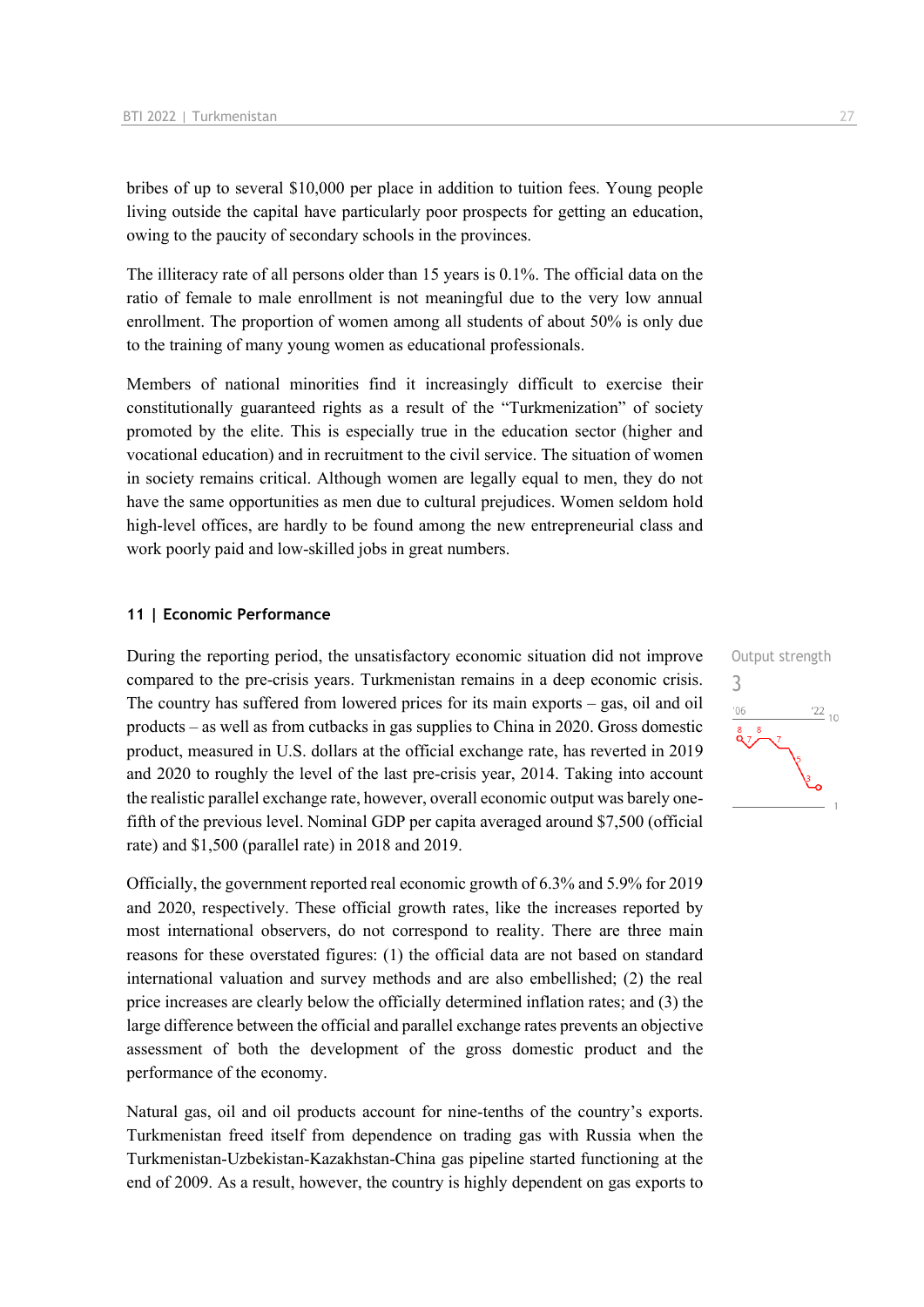China. After a pause, Russia is now purchasing gas from Turkmenistan again, but only in small quantities. In the interest of a geographical and sectoral diversification of its exports, Turkmenistan is pursuing projects with the goal of construction of a gas pipeline in the direction of Afghanistan-Pakistan-India (TAPI project), as well as the further expansion of gas chemistry. However, serious obstacles prevent the realization of the pipeline in the medium to the long term.

Nevertheless, even with today's decreased foreign exchange earnings from hydrocarbon exports, Turkmenistan has an acceptable foreign exchange cushion as a basis for diversifying and increasing the economy's efficiency. In addition to hydrocarbons, other notable economic sectors are agriculture (cultivation of cotton, cereals, fruits and vegetables), food, textile and clothing industries, a few product groups in the chemical and building materials industries, and, in particular, the construction industry. Yet both agriculture and manufacturing are characterized by low efficiency.

#### **12 | Sustainability**

Environmental awareness is increasingly mentioned by the government but receives little attention in practice. Turkmenistan has at least formally committed itself to environmental protection by signing numerous international environmental agreements and passing several laws in the field of resource conservation and waste management. However, environmental concerns are regularly subordinated to economic growth.

There has been no significant activity to date in implementing the National Strategy for Climate Change prepared in 2012 and 2013 by the Supreme Council for Science and Technology under the president of Turkmenistan. Plans to accelerate the introduction of energy-efficient and energy-saving technologies and the use of renewable energy in state-owned industry, public transport and municipal housing have remained dormant, with the exception of a few flagship projects.

Pollution levels are high at major industrial sites. The measures introduced so far to improve the ecological situation at the Turkmenbashi oil refinery or the fertilizer factories in Mary, for example, are still far from sufficient to attain environmental recovery.

In many towns and settlements, a continuous, high-quality water supply is not guaranteed. Most pipe networks and pumping stations are worn out, and desalination plants work poorly. In many cities and most rural districts, there are no or no functioning sewage plants. Some two-thirds of the irrigation systems in operation today require a fundamental overhaul, including improved routing, concrete beds and covers. Only a fraction of the land designated for irrigation (1.4 million ha) receives efficient irrigation, hence the pervasive water waste.

Environmental policy 3 $-06$  $\frac{22}{10}$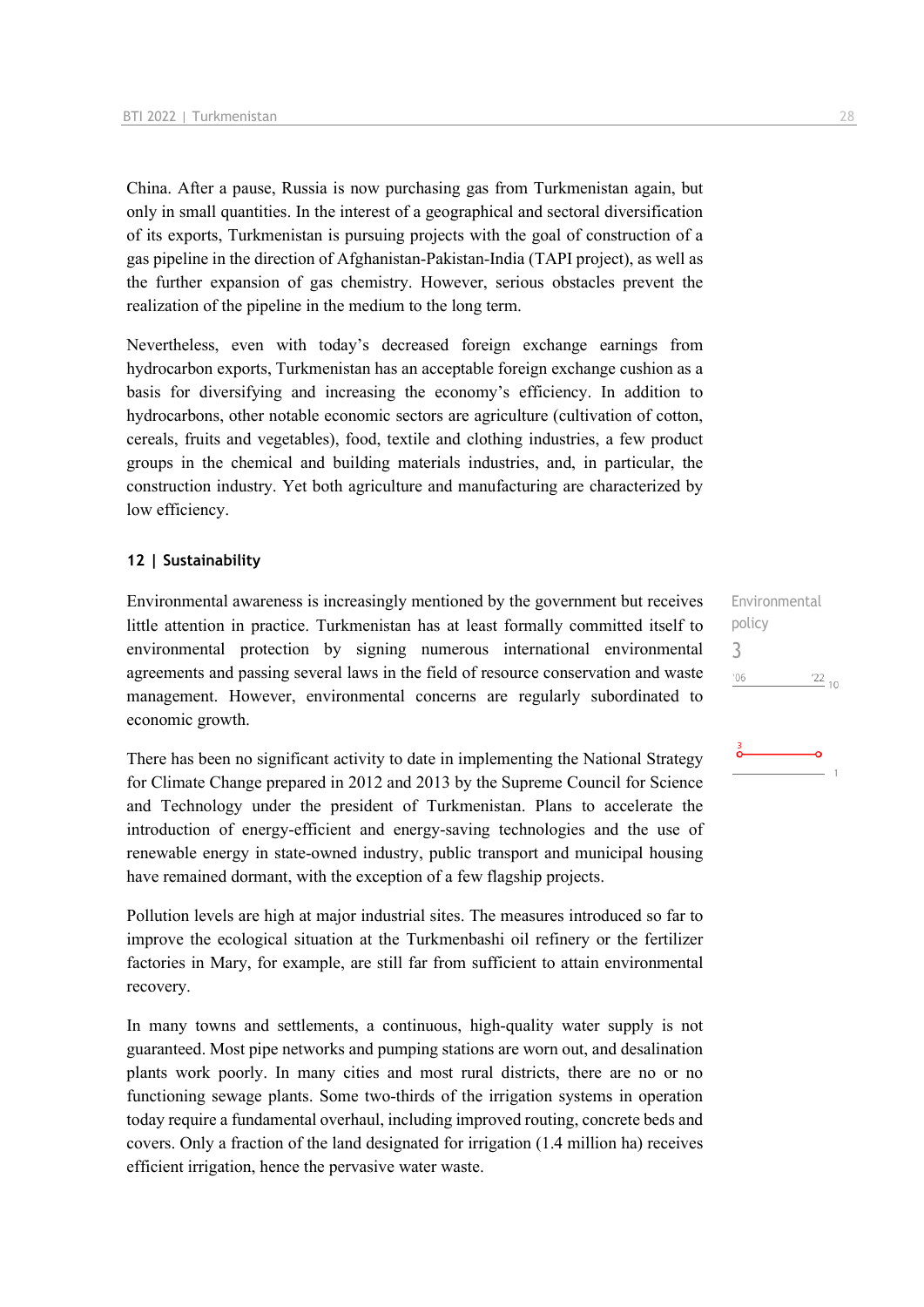During the USSR, Turkmenistan had an education system of a relatively high standard accessible to all social classes. As a result of the cutbacks carried out by former President Niyazov, the school system was seriously degraded. President Berdymukhamedov has restored general, vocational and higher education to the usual standard hours and has pushed ahead with the construction of new school facilities.

Some new vocational and higher education institutions offer training and degree programs to meet the needs of dynamically developing sectors of the economy: oil and gas extraction, geology, oil processing, energy industry, agribusiness, textile and chemical industry, railway transport, construction and civil engineering and municipal economy. Berdymukhamedov has also reinstated the Academy of Sciences, which was liquidated by his predecessor.

Despite these changes, the current situation in the education sector is extremely critical. Annual expenditure on education, measured in terms of gross domestic product, is low by international standards. Total spending on the sector in 2019 was estimated at around 3% and investment in education at around 0.5% of GDP. Nominal investment amounted to just over \$200 million. Total investment in R&D is unlikely to have exceeded \$25-\$30 million in 2019. There is an acute shortage of qualified teachers and science-based teaching materials. The study and training courses are overloaded with ideologized "social science" curricula.

Turkmenistan has some of the lowest levels of higher education in the world: for every 10,000 citizens, there were only slightly more than 80 students in the academic year 2020/2021 (for comparison, in 1989 there were 117 students). Although annual enrollment has increased from 8,500 (2015/2016) to 14,300 (2020/2021) over the last five years, it is still at a very low level. The number of new enrolments in vocational schools has remained at the low level of 8,500 to 9,500 students. This means that about 70% of secondary school leavers have no chance of a solid secondary education. These young people often attend only a few months of basic driving, accountancy or other courses.

Education policy / R&D 3 $-06$  $^{22}$  10

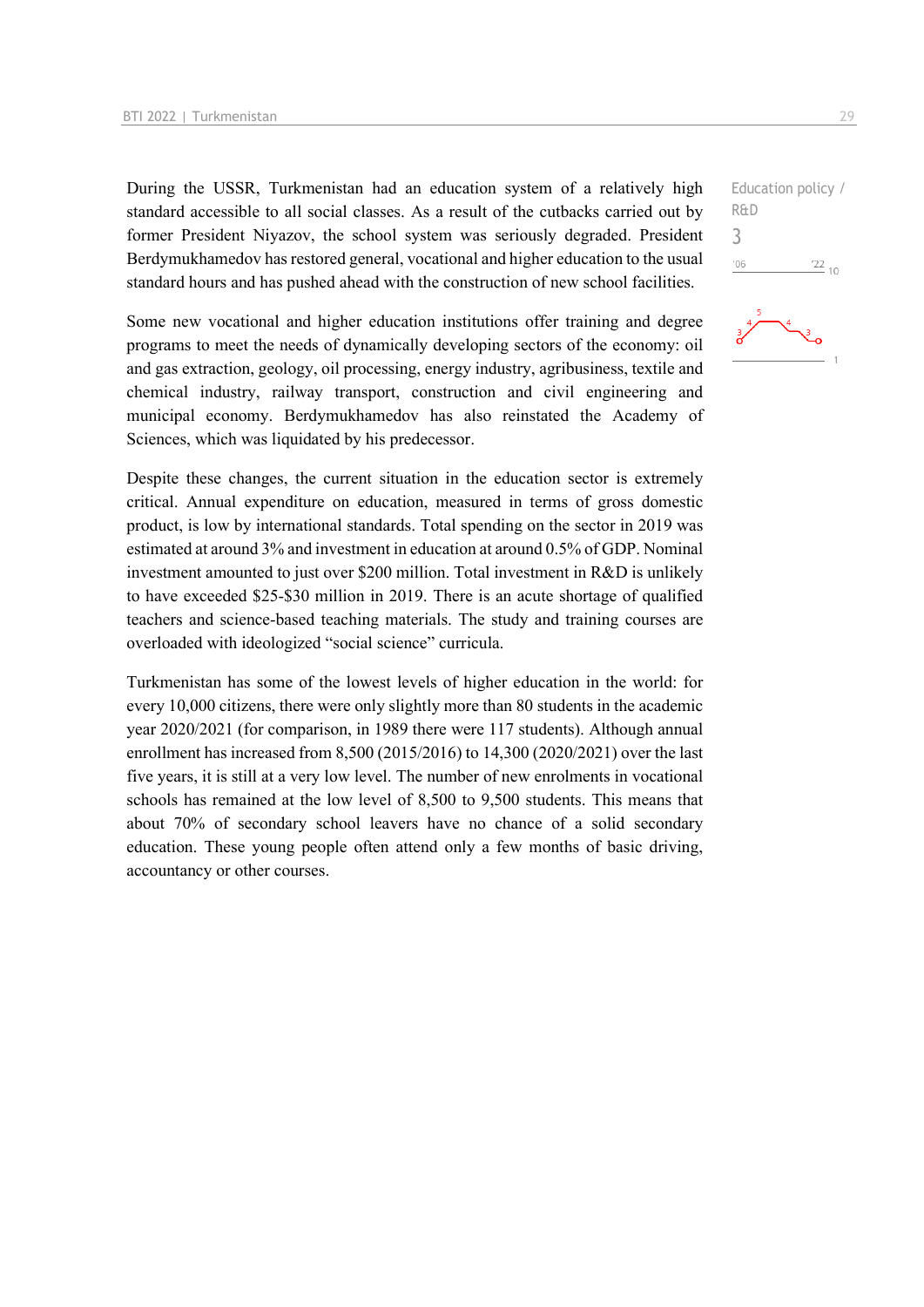# Governance

# I. Level of Difficulty

Turkmenistan, which officially has only about six million inhabitants, has huge natural gas reserves and large oil deposits. It is one of the world's 10 largest producers of cotton. Its geographical location offers great potential for expansion as a regional and international hub for transport and logistics.

In principle, these resources comprise good prerequisites for the socioeconomic development of the country and the steering capacity of the political leadership. Yet, the state in the person of the president and his inner circle uses these resources for the maintenance of power and the private enrichment of the elite. This has not changed during the reporting period.

Many of the major structural problems existing in the country (high poverty, underdeveloped infrastructure, deficits in the education and health sectors and others) are a consequence of this "use of resources." However, in the interest of social peace, the state is increasingly forced to invest more in such areas as water supply, irrigation management and social objects.

The coronavirus crisis has further deepened the discrepancies between available resources and their effective use, which, however, cannot be reflected in reliable data – there are none. Only import-substitution forced by the state made some progress. The government accepts the negative consequences of the pandemic on the economic situation, not encouraging any reforms in politics and the economy.

In Turkmenistan, apart from a few so-called GONGOs (Government Organized Non-Governmental Organizations) and sports clubs, there are hardly any civil society organizations and thus hardly any civil society traditions. The small number of NGOs that exist focus narrowly on aid for the socially disadvantaged and nature conservation. They often benefit from financial support from foreign funders. Civil society organizations aimed at increasing political participation are not allowed to operate.

Regional and informal networks, which are usually based on patron-client relations, are to some extent a substitute for formally established civil society organizations. They mostly represent economic or certain social interests.

**Structural** constraints 5  $106$  $\frac{22}{10}$ 

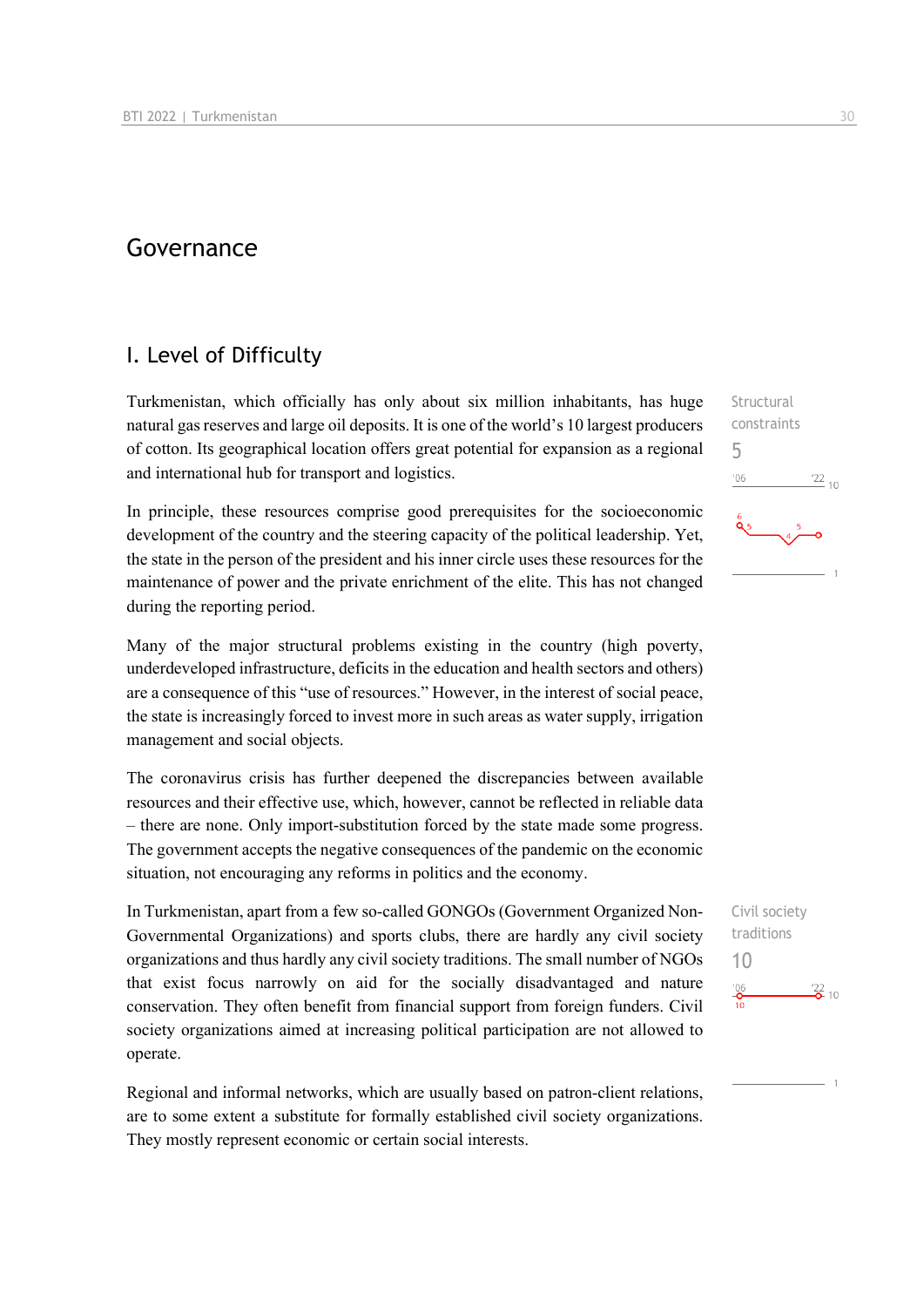Among the GONGOs active in the country, the trade unions (about 1.3 million members), the Magtymguly Youth Union (0.9 million members) and the Women's Union (0.7 million members) are particularly noteworthy. GONGOs, which are officially registered, support official policy and serve exclusively as a mouthpiece for the government. Their activities are limited to purely propagandistic activities, mobilization for mass meetings, and the development of medium-term government programs for trade union, women's and youth policies.

Due to the repressive nature of state power and the fear of severe and heavy penalties, open conflicts rarely occur in Turkmenistan. However, localized social protests increased during the reporting period and especially during the coronavirus pandemic. The population articulated its displeasure over unpaid wages and pensions, the lack of subsidized basic foodstuffs, severely limited access to their own bank accounts, massively restricted access to foreign currency and the lack of aid to deal with natural disasters. A rare protest took place in August 2020 in Ashgabat during which parents demanded that Russian-language classes not be curtailed in schools. Many parents see knowledge of Russian as a means of improving their children's opportunities to compete for educational places abroad.

During the reporting period, it could also be observed that more and more citizens were critical of the president's economic and social policies and his personality cult in conversations with like-minded people. In doing so, they expose themselves to danger of denunciation that should not be underestimated.

# II. Governance Performance

#### **14 | Steering Capability**

The most important strategic political and economic goals in Turkmenistan are set by the president and the presidential administration. The country's policy of permanent neutrality, declared in December 1995, and stable political relations with neighboring countries, including Afghanistan and the Caspian Sea states, are considered central elements of its foreign policy. Turkmenistan's primary foreign policy goal is to expand its economic contacts with a focus on the energy sector (the supply of natural gas, oil and oil products).

While clear objectives can be observed in Turkmenistan's foreign policy, the situation is different with regards to domestic policy. Political liberalization (i.e., a reduction of repression and the granting of more rights and freedoms to the population), is not supported by the president and his close advisers. Nevertheless, in the interest of safeguarding national independence, a trend toward promoting more

#### **Question** Score

# Prioritization 3 $\frac{22}{10}$  $106$



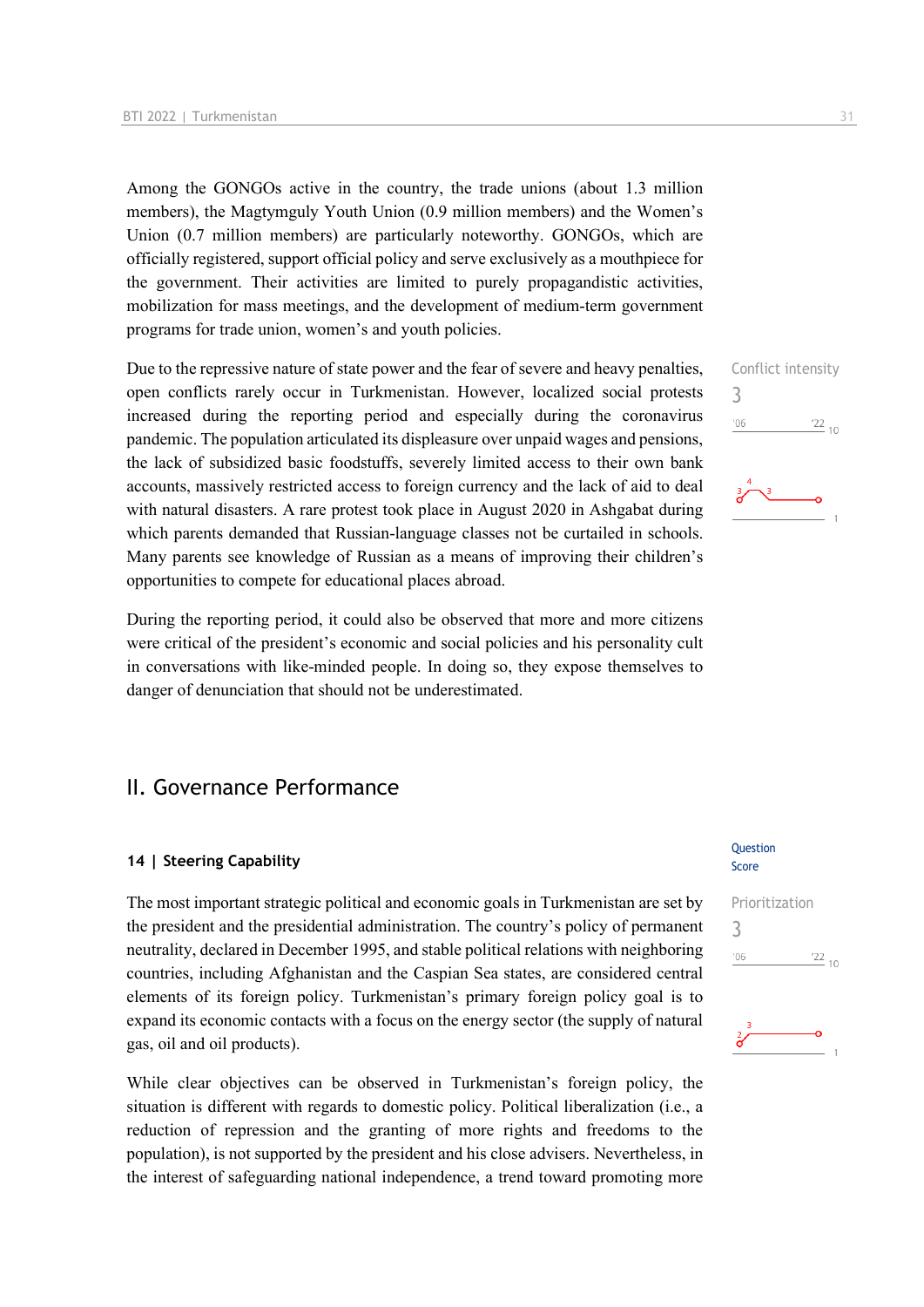professionalism in the state administration is emerging. One example of this is the opening of new universities that train students in the needs of the administration and state enterprises in priority sectors. However, these efforts are undermined by largescale corruption and the closed nature of the state.

To date, there is no clear strategy for economic development. The state wants to maintain its dominance in a number of service sectors and in the cotton and grain industries to generate income and maintain its power. Yet the state economy suffers from ineffective management, nontransparent personnel policies and a lack of longterm concepts. The coronavirus pandemic has had no discernible influence on any of these trends.

The president and his entourage are not interested in a real implementation of longterm reforms that would yield an open and market-oriented society. The entire administrative apparatus serves to consolidate and maintain the power of the elite.

Berdymukhamedov introduced some improvements to the business climate in the country after taking office (e.g., regulations for private entrepreneurship, the reduction or abolition of import and export duties, the reduction of permit and licensing procedures, and the expansion of commodity items for private exports). Yet, immature legislation, the absence of an independent judiciary, unabated state dirigisme in all the country's economic matters and the failure to privatize industry are major reasons why Turkmenistan's government cannot point to any significant progress in economic liberalization.

In the Index of Economic Freedom published annually by the Heritage Foundation and the Wall Street Journal, Turkmenistan ranks an inglorious 170th out of 180 countries surveyed (2020 Index). The poor ranking indicates that private companies can barely develop in the country. The business activities of private companies (members of the Union of Industrialists and Entrepreneurs) depend on the goodwill of the president and other members of the elite, including regional and local governors (häkim). The government has some interest in private sector projects in the context of import-substitution (with the aim of saving foreign exchange for imports).

All state institutions carry out their activities exclusively on the instructions of the president and his entourage. Staff members' own initiatives are undermined for fear of criticism and often reprisals. Arbitrary promotions and transfers to higher positions, together with the massive preferential treatment shown to "applicants" from the inner circle of the president and the elite, serve to maintain the low quality of the administrative apparatus. However, a certain inclination toward policy learning can be observed in adaptations to international standards demanded by the International Labor Organization.

Implementation 3  $^{\prime}06$  $\frac{22}{10}$ 



Policy learning  $\overline{\phantom{0}}$  $^{\prime}06$  $\frac{22}{10}$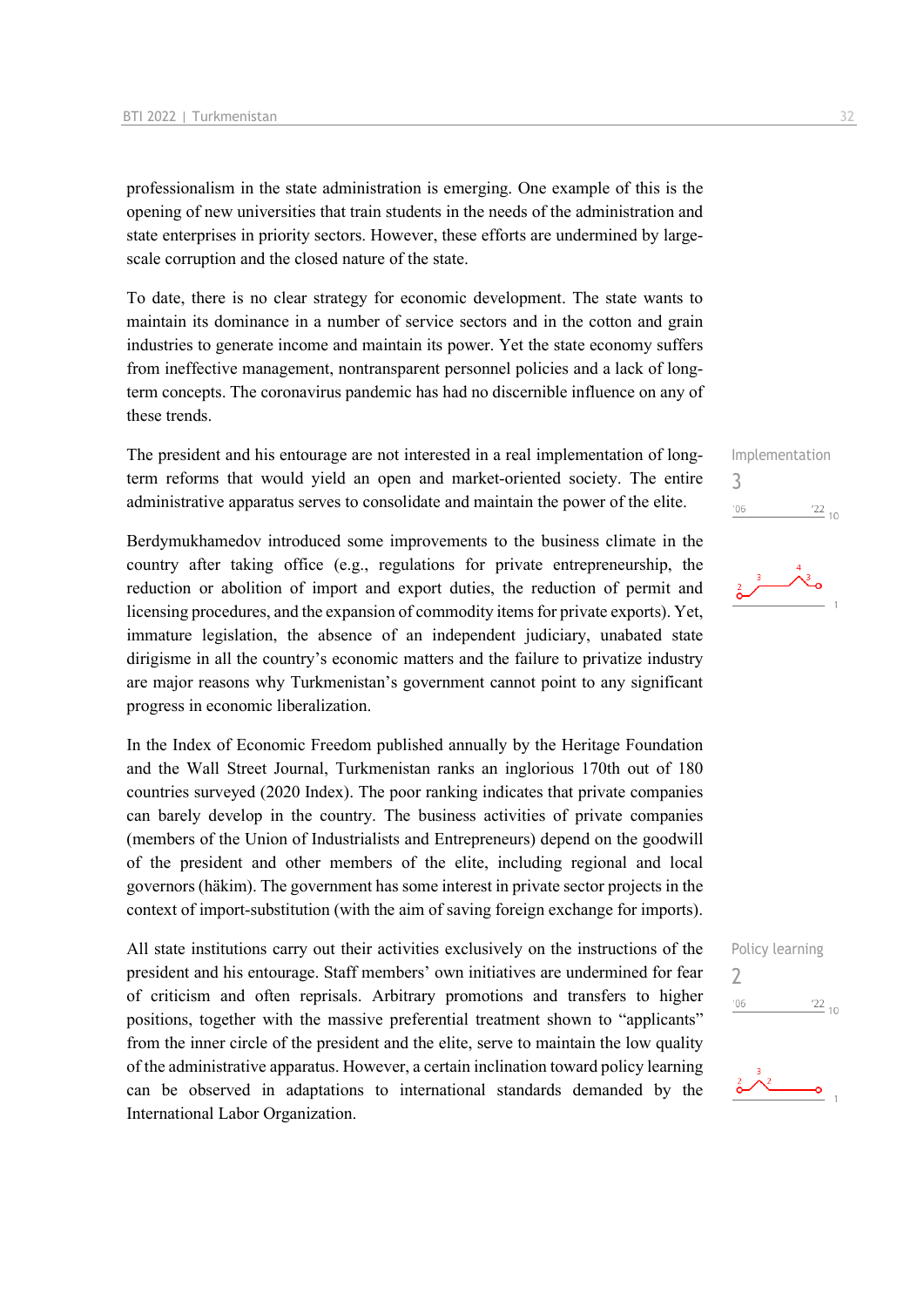#### **15 | Resource Efficiency**

Turkmenistan, a country rich in natural resources, is far from using its human and economic resources effectively. Cronyism, a high degree of job rotation in middle and upper management, bureaucratic procedures and the inadequate education and training of staff create an inefficient public administration.

Poorly managed state-owned enterprises, delayed restructuring and disregard for demand-oriented production cause low-capacity utilization and a lack of profits in industrial enterprises.

The agricultural sector suffers from government over-regulation, lack of investment in upstream areas (especially in water supply, irrigation and pasture management) and a great lack of transparency in the provision of fertilizers and agricultural technology. The long-ago announced reform of agriculture has failed to materialize.

In the health care sector, the modern and expensive medical technology installed in new public hospitals and health centers in the city of Ashgabat often remains underutilized because there are too few medical professionals, and no long-term service contracts have been signed with the suppliers of those technologies.

Central investment policy suffers from considerable misallocations to prestigious construction projects, poorly planned new industrial projects, and oversized transport infrastructure (i.e., Ashgabat airport, Turkmenbashi seaport). The president wanted to lease terminals and storage capacities in the Turkmenbashi seaport to foreign transport companies in the interest of better utilization. Many billions of U.S. dollars have been poured into tremendously expensive, hardly used administrative buildings and a now derelict Olympic village.

This trend continues unabated today. In early 2020, for example, the president allocated \$1.5 billion for the construction of the new local capital of Ahal Province, which will most likely serve as the future "official residence" of Berdymukhamedov's son (and prospective successor) Serdar Berdymukhamedov. In addition, the president approved \$2.3 billion for the construction of the approximately 600-kilometer-long Ashgabat-Turmenabat motorway, which is planned for completion in 2023. Contractors for both projects, which were awarded without tenders, are construction companies owned by close family members of the president. According to insider reports, at least one-third of the money for such large projects ends up in private domestic and foreign accounts owned by the president and his entourage.

In line with the president's demands, new magnificent concert halls in the form of gigantic yurts for at least 3,000 visitors each are soon to be inaugurated in all provincial capitals. The president's latest prestige project is the construction of a recreation area on the capital's Lake Altyn Köl for the needs of the well-to-do.

Efficient use of

 $\frac{22}{10}$ 

assets 2

 $06'$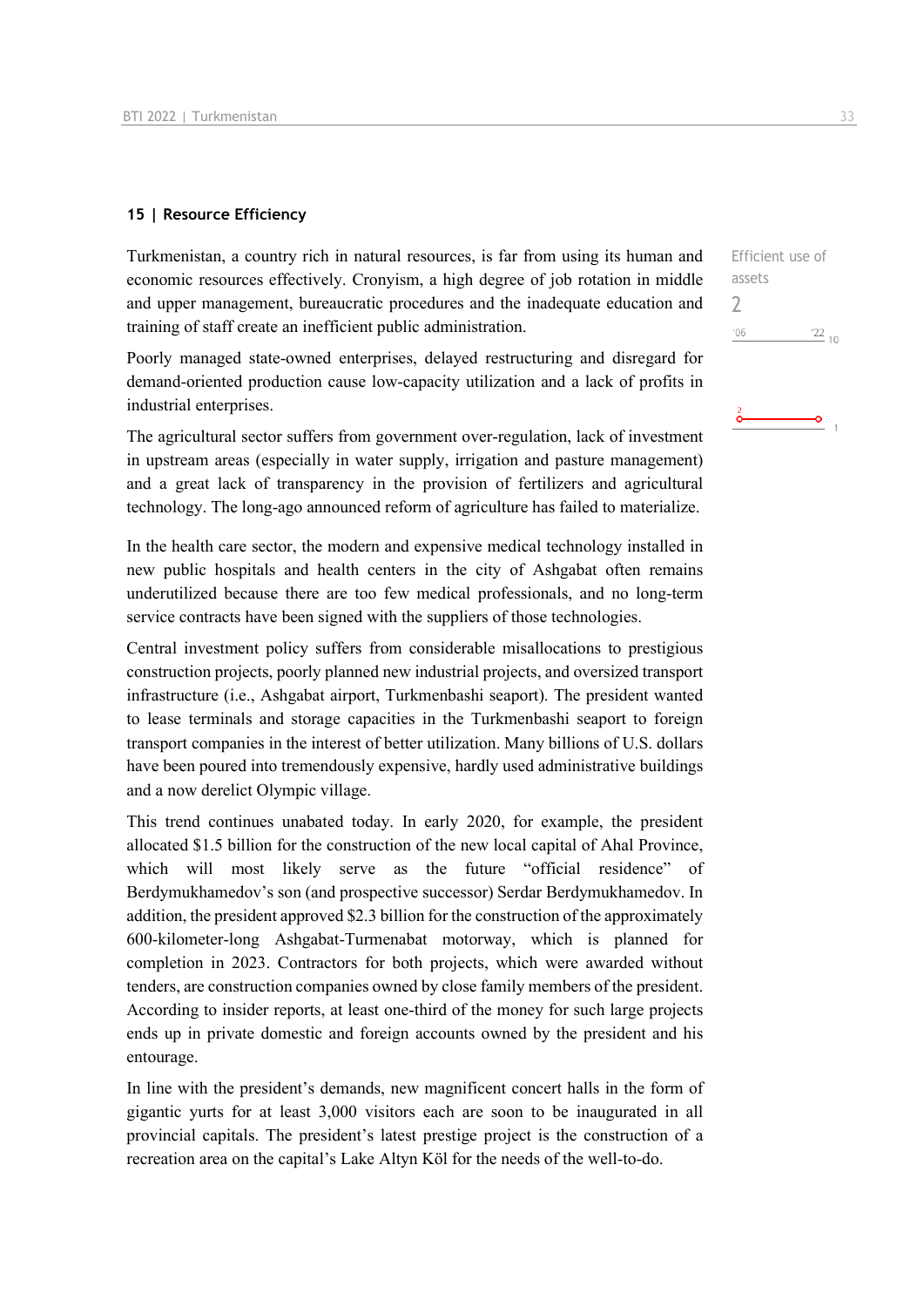Every year, three million new trees are planted in the country. A large proportion of these dry out due to lack of irrigation and have to be replaced again and again. Even during the coronavirus pandemic, the president did not cut back on his prestige building projects or other expenditures that comprise part of the cultivation of his personality cult.

The regime of authoritarian kleptocracy that is sustained by the president and his inner circle does not coordinate conflicting policy goals. There is also no horizontal or vertical political and technical coordination within and across ministries, downstream agencies and regional and local administrations. All aspects of preparing, adopting and implementing "reform projects," strategic documents, development programs and action plans are in the hands of individual deputy prime ministers responsible for their respective part of the country (province) and/or economic sector and are submitted to the president for approval.

Unsolicited initiatives by ministries and other authorities are not only unwelcome, but undesirable. Only in the planning and implementation of certain concrete economic projects is there a limited degree of coordination between ministries. Decision-making power for such projects remains with the president, although his decisions are often incomprehensible and influenced by self-interest.

Turkmenistan has no real reform programs. At the meetings of the Cabinet of Ministers, the president sells his visions of the country's development and even slight legislative changes as "reform."

Even after the adoption of Turkmenistan's first anti-corruption law on March 3, 2014, and other anti-corruption measures introduced in the following years (including the creation of an anti-corruption committee), there has been little change in the rampant level of corruption throughout the state administration and the public sector.

Experiences of abuse of power and corruption are part of everyday life for Turkmenistan's population. The high prevalence of corruption in the public administration is the result of many factors, including patronage, the great dependence of construction and other companies on state contracts, a bloated bureaucracy, a lack of control of public finances and an underdeveloped tax system.

Several dozen high-ranking public servants of central authorities, as well as regional and local administrative heads, including numerous officeholders in the security and education sectors, had to vacate their chairs in 2019 and 2020 by order of the president due to "corrupt behavior." Often, such removals consist of dismissal of disgraced officials or officials who have committed acts of corruption above the "usual level." Not infrequently, there are purely political or personal motives.

New legal provisions in the Penal Code of November 30, 2019, prohibit the pardon or amnesty of convicted persons serving prison sentences for corruption offenses. Prison sentences for such offenses range from eight to 12 years. The new regulations

Policy coordination  $\overline{\phantom{0}}$  $\frac{22}{10}$  $'06$ 

| Anti-corruption |                 |
|-----------------|-----------------|
| policy          |                 |
|                 |                 |
| 106             | $\frac{22}{10}$ |
|                 |                 |

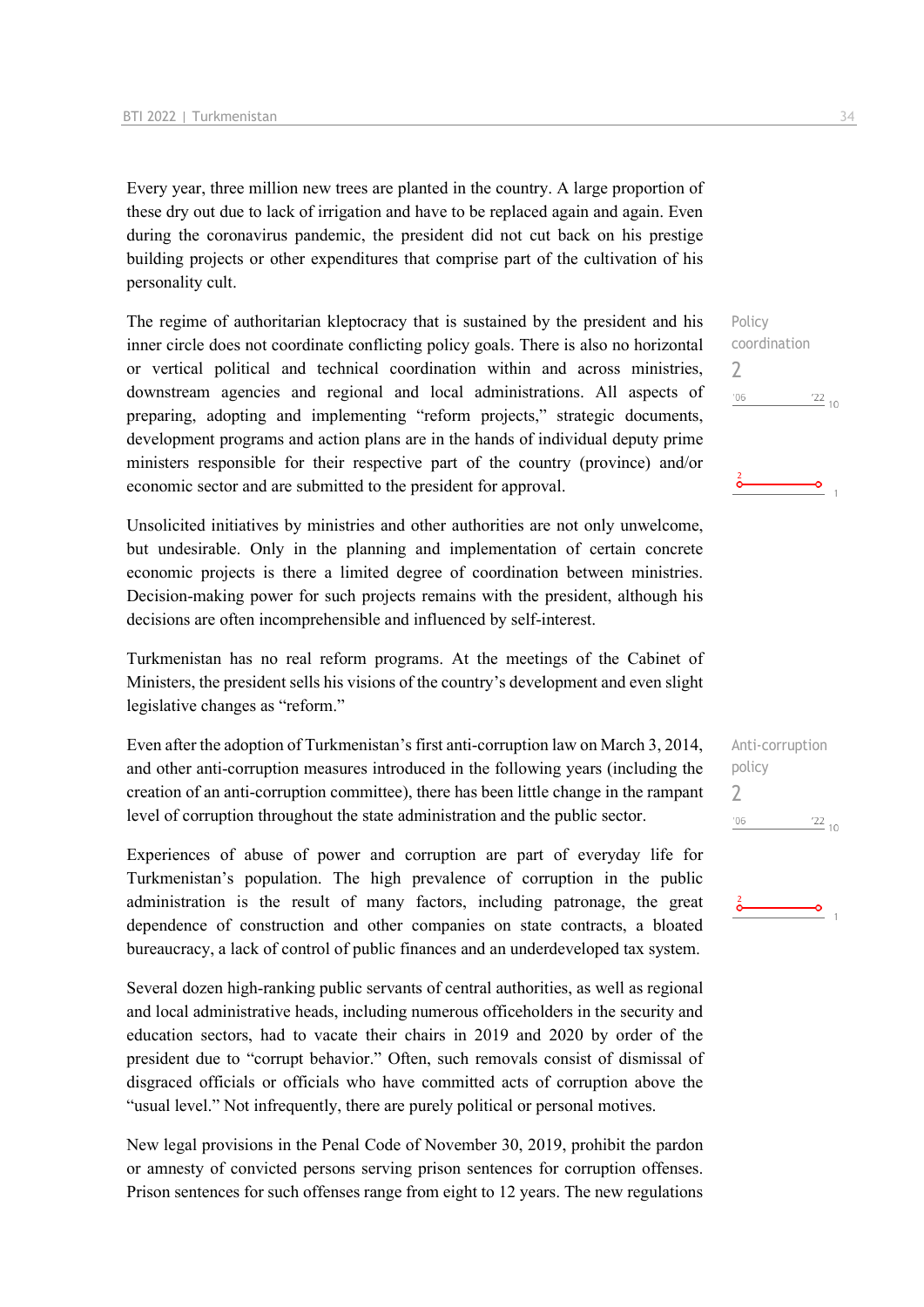are closely related to the convictions of the former minister of the Interior and the former chairman of the Security Service. It is suspected that these convictions were primarily aimed at strengthening the president's power base in the security apparatus.

#### **16 | Consensus-Building**

There are no major political actors or interest groups in Turkmenistan in a position to facilitate democratic practices. The current president does not allow the formation of any opposition groups that could challenge his authority. Because of the president's dominant position, rivalries among different state institutions, such as the security apparatus, judiciary and the ministries, take the form of reciprocal denunciations of rivals' "corrupt practices."

There is no class of independent Turkmenistan businesspeople able to strive for an open market economy. The president sets the agenda and permits elements of a market economy only if those have the benefit of increasing the state's export (i.e., his own) revenues or facilitating the goal of import-substitution. Moreover, government elites in the various ministries and agencies fail to formulate agendas that would benefit the country owing to their short periods in office.

In Turkmenistan, the state is fundamentally anti-democratic. President Berdymukhamedov is not committed to liberal democracy and suppresses almost all activity in support of democratic reform.

Some cleavages exist along regional, ethnic, social and religious lines in Turkmenistan, but the personal rule of the president and the extensive control mechanism of the security apparatus keep dissent to a minimum. As an example, many non-Ahal Turkmen are marginalized and denied access to political and economic positions. The "Ahalization" of the republic has entailed the government offering jobs and opportunities for investment almost exclusively to residents of the Western Ahal region. Despite such favoritism, tight control over the population prevents cleavage-based conflicts from escalating. As long as the president is able to maintain control over different informal networks, the prospect of conflict remains low.

Consensus on goals 1  $\frac{22}{10}$  $'06$ 



| Anti-democratic |         |
|-----------------|---------|
| actors          |         |
|                 |         |
| '06             | $'22$ , |

Cleavage / conflict management 4 $106$  $\frac{22}{10}$ 

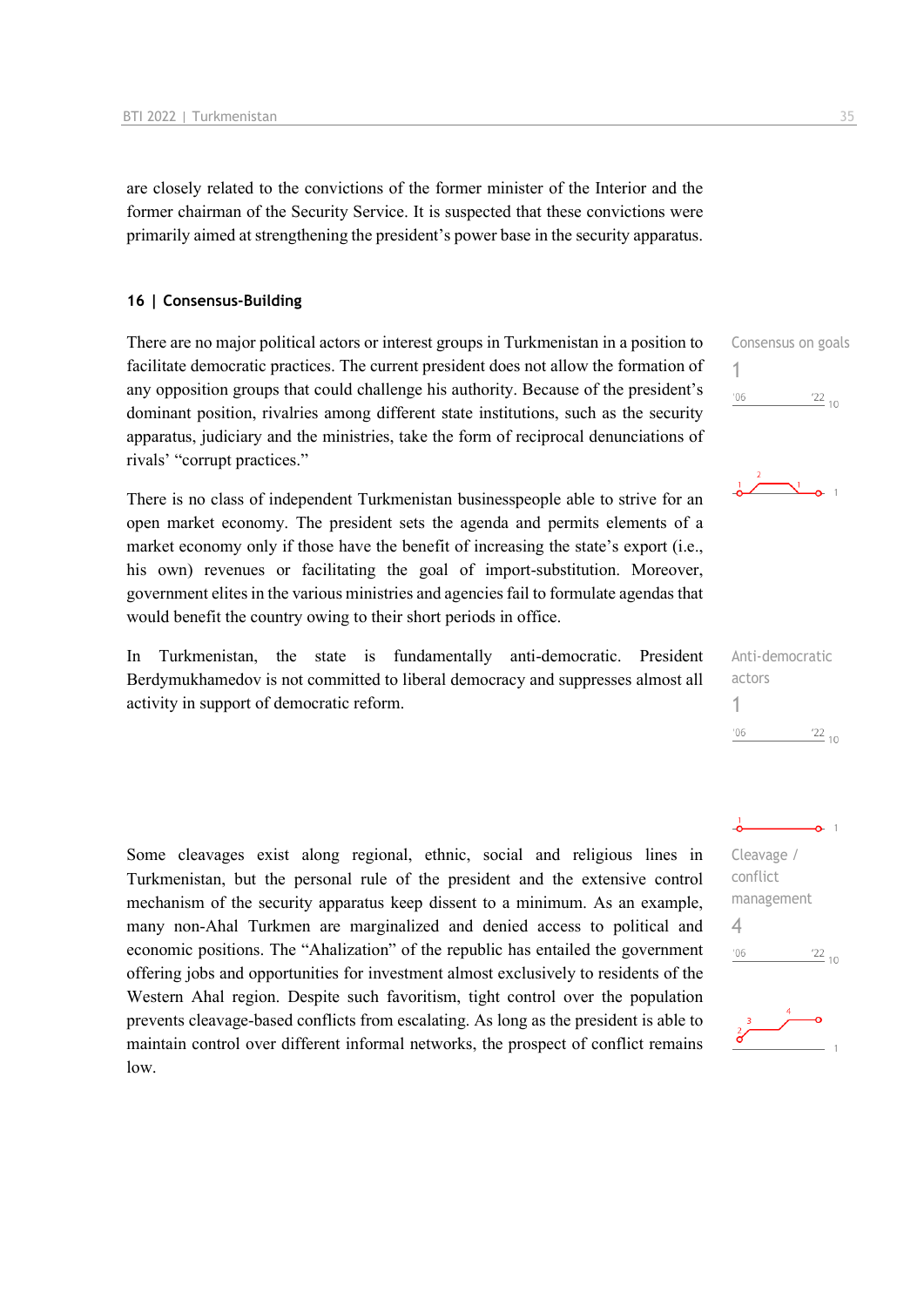The leadership excludes all civil society actors without official sanction from the political process. It is almost impossible for independent NGOs to register and operate legally unless they are completely loyal to the regime (if not, they are not able to open bank accounts, rent space, or install internet connections). Only progovernmental organizations, such as the Woman's Union, the Turkmenistan Youth Union and the Veteran's Association, and three political parties have obtained official registration. Within Turkmenistan itself, there are only a very small number of official and informal groups connected through limited social networks (for example, the ecological movement, support of families and persons in need and support for disabled people).

Prisoners who were sentenced to long prison terms or disgraced after unfair trials at the turn of the millennium for an alleged assassination attempt on former President Niyazov in November 2002 are still in prison. For years, there has been hardly any information about their whereabouts or health conditions. This also applies, with reservations, to the approximately 60 imprisoned persons who are allegedly connected to the Gülen movement. Due to the nontransparent judicial system, there is no reliable information on the total number of politically persecuted prison inmates.

The international campaign, Prove They Are Alive, launched by human rights groups in 2013 and the activities of other international human rights organizations have achieved partial success. These include the government publicizing a list of people imprisoned during Niyazov's term in office, diplomats and civil society organization representatives being allowed to visit detention centers for the first time, and several prison inmates being able to establish contact with their families. In addition, former prison inmates report that the food supply has improved in at least some prisons (showcase facilities) during the reporting period. However, the information provided on the list is very limited and "carefully prepared" prison visits did not allow for direct contact with the inmates.

The common practice of arrests without due process did not change during the reporting period, as evidenced by many detentions. Turkmenistan continues to reject OSCE and U.N. offers to help rectify the human rights situation, including reform of the prison system and a visit to the country by the Working Group on Enforced and Involuntary Disappearances. Turkmenistan also ignores the repeated requests from the OSCE and the European Commission to ratify the U.N. Optional Protocol to the Convention against Torture and Other Cruel, Inhuman or Degrading Treatment or Punishment (OPCAT) of December 18, 2002. Abolishing acts of injustice and reconciliation are still not on the government's agenda.

Civil society participation 1  $^{\prime}06$  $\frac{22}{10}$ 

Reconciliation  $\overline{\phantom{0}}$  $^{\prime}06$  $\frac{22}{10}$ 



 $\overline{1}$ Ō.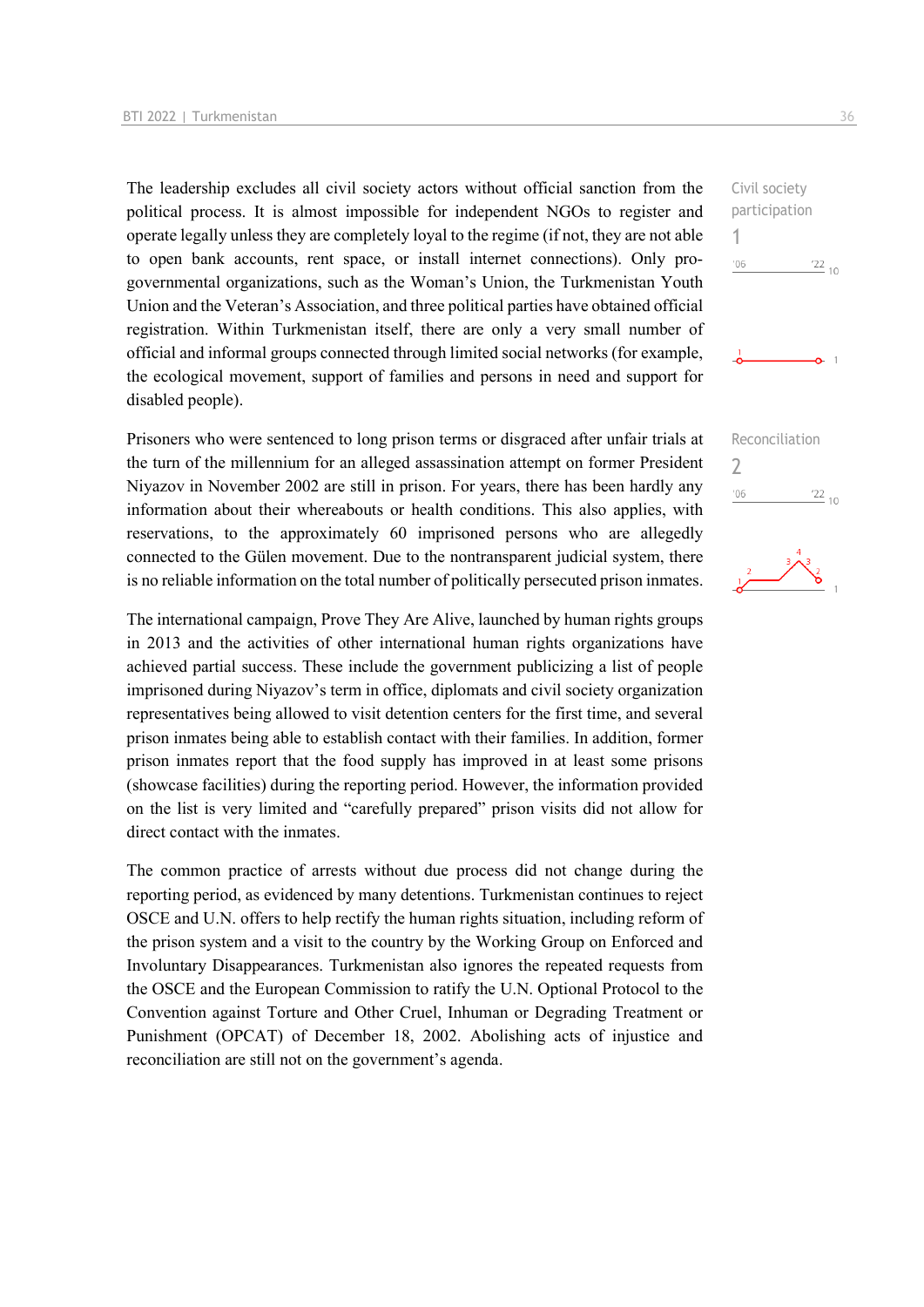#### **17 | International Cooperation**

Turkmenistan is represented in almost 50 international organizations and has signed around 160 international treaties and conventions (as of January 1, 2021). It is a member of the United Nations, the Non-Aligned Movement and the OSCE and cooperates with many other international organizations that provide support for economic and social development.

Among its foreign policy achievements during the reporting period, the government notably held memberships on several U.N. commissions (Population and Development: 2016 to 2020; Science and Technology for Development: 2017 to 2020; Social Development: 2017 to 2021; Inland Transport Committee (ITC) of the Economic Commission for Europe: 2019 to 2020); the UNICEF Board (2018 to 2020) and the UNESCO Intergovernmental Committee for Physical Education and Sport (2018 to 2021).

Despite this impressive list, the government of Turkmenistan makes only purely pro forma efforts to act as a partner abroad, and its membership in numerous international organizations, conventions and treaties serves primarily to legitimize its place in the international order. Membership also serves the purpose of demonstrating to Turkmenistan's population that their homeland is an internationally recognized and highly respected country. The pandemic protection plan developed by the government in close cooperation with the United Nations with a planned budget of \$1 billion clearly fits into this scenario, while actual implementation remains unlikely.

The commitments made by the Turkmenistan government in the state's various accession agreements are primarily for propaganda purposes. The president and his associates have no genuine interest in receiving assistance from international partners so as to conduct their declared, but unwanted, reform policies.

International donor banks began to withdraw from Turkmenistan since the mid-1990s owing to the heavy state regulation of their activities and the withholding of information on the state of Turkmenistan's economy. Recently, however, thanks to some significant cross-border infrastructure projects, some of these institutions have taken up activity in Turkmenistan again. In particular, the Asian Development Bank, the Islamic Development Bank and the European Bank for Reconstruction and Development have provided financial support for a few projects. Yet a real breakthrough in terms of the government cooperating with these institutions is not to be expected.

| Effective use of |          |
|------------------|----------|
| support          |          |
| 3                |          |
| $^{\prime}$ 06   | $122$ 10 |

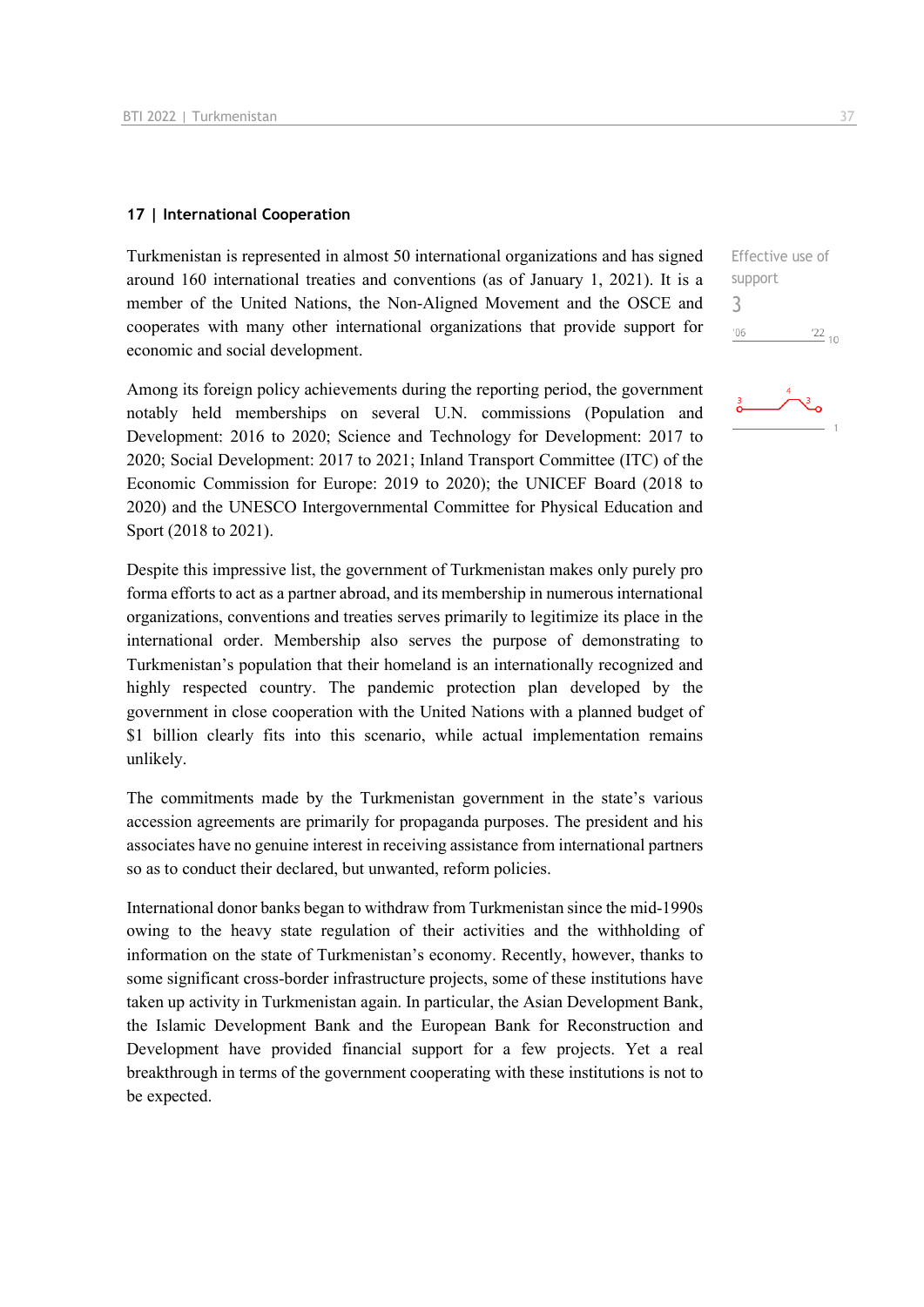In an egregious repudiation of its responsibilities as a member of the international community, Turkmenistan continues to maintain that there has not been a single case of COVID-19 in its territory, even though independent media sources have reported on the large number of people who have been hospitalized or died with coronavirus symptoms. It is one of the few states in the world that not only does not disclose information about the spread of the coronavirus in the country, but deliberately provides international observers, including the World Health Organization (WHO), with false information about the pandemic.

Restrictive visa policies for entering and leaving the country and bureaucratic procedures for organizing meetings with foreign partners in Turkmenistan are indicative of the government's disinterest in pursuing international contacts. Cooperation with foreign partners is subject to strict state control.

Cooperation at the multilateral level generally only takes place on a subject- or project-related basis. This applies above all to cooperation within the framework of the Commonwealth of Independent States (associate member) and the Shanghai Cooperation Organization (cooperation on energy supplies). The president of Turkmenistan justifies the country's non-membership in multilateral organizations by citing its neutrality, declared in 1995. In reality, neutrality status serves as a cover for isolating the country in the interests of regime stability.

The reporting period has been characterized by Turkmenistan continuing its formal presence on the international stage. This included membership in international organizations, some political, economic and cultural contacts at the bilateral level, and the holding of international conferences in Turkmenistan, pretending to pursue a policy of openness.

In bilateral political and economic relations with the other Central Asian countries, the South Caucasian countries of Azerbaijan and Georgia, and Russia, opposing trends can be observed during the reporting period. At the declaratory level, there were more mutual visits, telephone contacts and signed memoranda of deepened cooperation compared to previous years. At the practical level, however, Turkmenistan's already minor importance in the revival of Central Asian regional cooperation, which is gaining momentum, has melted away. Bilateral contacts remain limited to a necessary minimum, focusing in the main on imports and exports.

The chief reasons for Turkmenistan's almost insignificant role in Central Asian regional cooperation are its worsening economic crisis and the fear of possible foreign influences on the population. By curbing cooperation with its neighbors Uzbekistan and Kazakhstan, the Turkmenistan government also wants to avoid a possible spillover of the reform and opening-up processes in those countries into its own society. The reactivation of official relations with Russia observed during the reporting period, including a certain revival of military and political cooperation, is motivated by the cross-border threat from Afghanistan, the great demand for technology for oil and gas production and the resumption of gas deliveries from Turkmenistan (since 2019).

Credibility  $\overline{\phantom{0}}$  $06'$  $\frac{22}{10}$ 



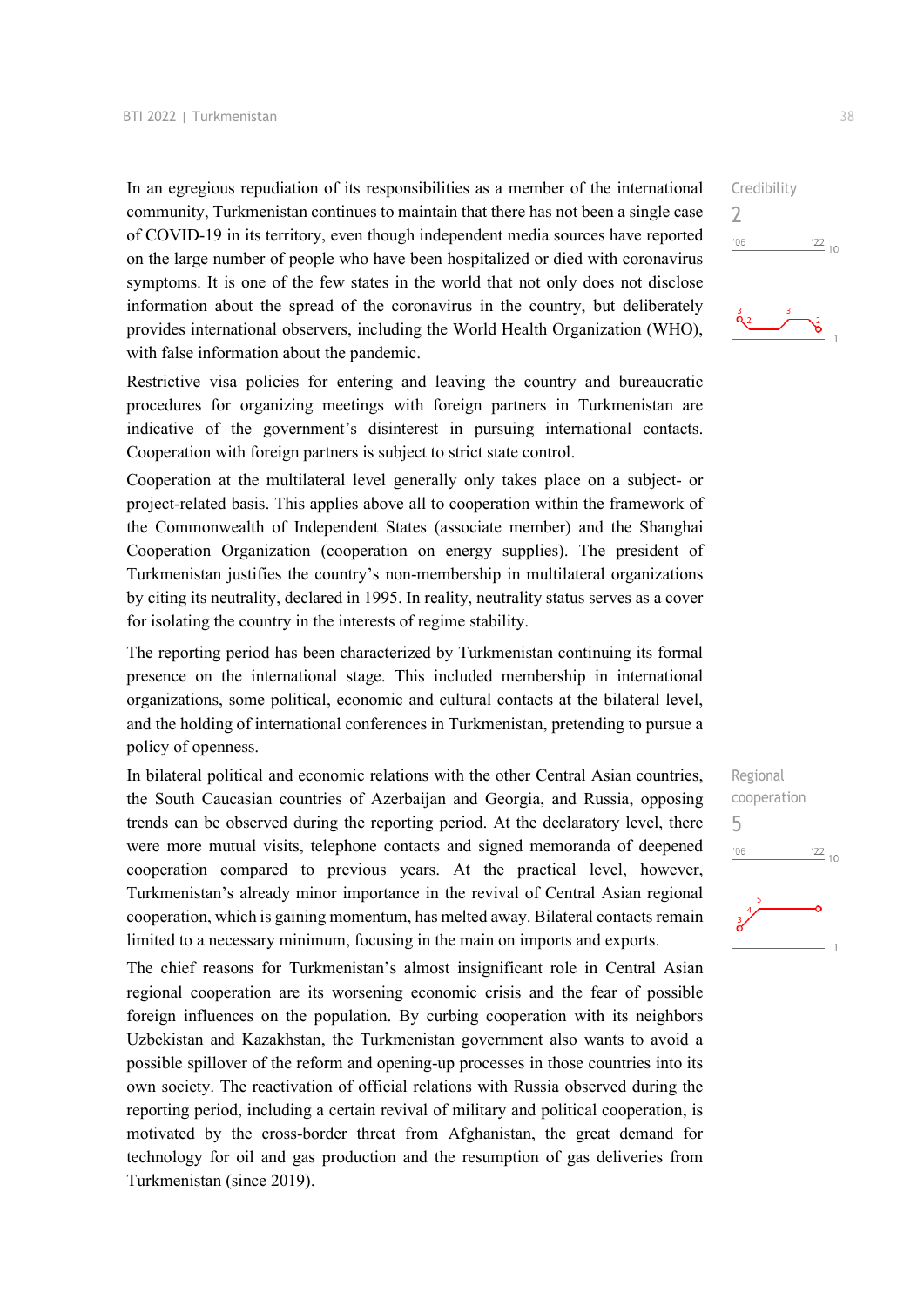Turkmenistan-Azerbaijan relations have been developing comparatively well for about five years. They are based on the expansion of the Transport Corridor Europe-Caucasus-Asia (TRACECA) corridors, Lapis Lazuli (Afghanistan-Turkmenistan-Azerbaijan-Georgia-Turkey) and Caspian Sea-Black Sea, the planned laying of a fiber-optic cable on the bottom of the Caspian Sea between Turkmenistan and Azerbaijan, and the construction of an approximately 300-km long Trans-Caspian submarine gas pipeline from Turkmenistan for the transport of Turkmenistan's natural gas via Azerbaijan, Georgia, and Turkey to Europe, which is under consideration by both countries.

Cooperation with neighboring Afghanistan plays an important role in regional cooperation. There are ongoing and planned projects in the sectors of gas and electricity supply, telecommunications and cross-border transport (rail and road). In addition, Turkmenistan has adopted a program for humanitarian aid to the people of Afghanistan for the years 2020 to 2022. Behind this cooperation is Turkmenistan's huge interest in building the Turkmenistan-Afghanistan-Pakistan-India gas pipeline. However, Afghanistan is also interesting as a sales market for Turkmenistan's industrial goods (oil products, electricity, foodstuffs, textiles and clothing).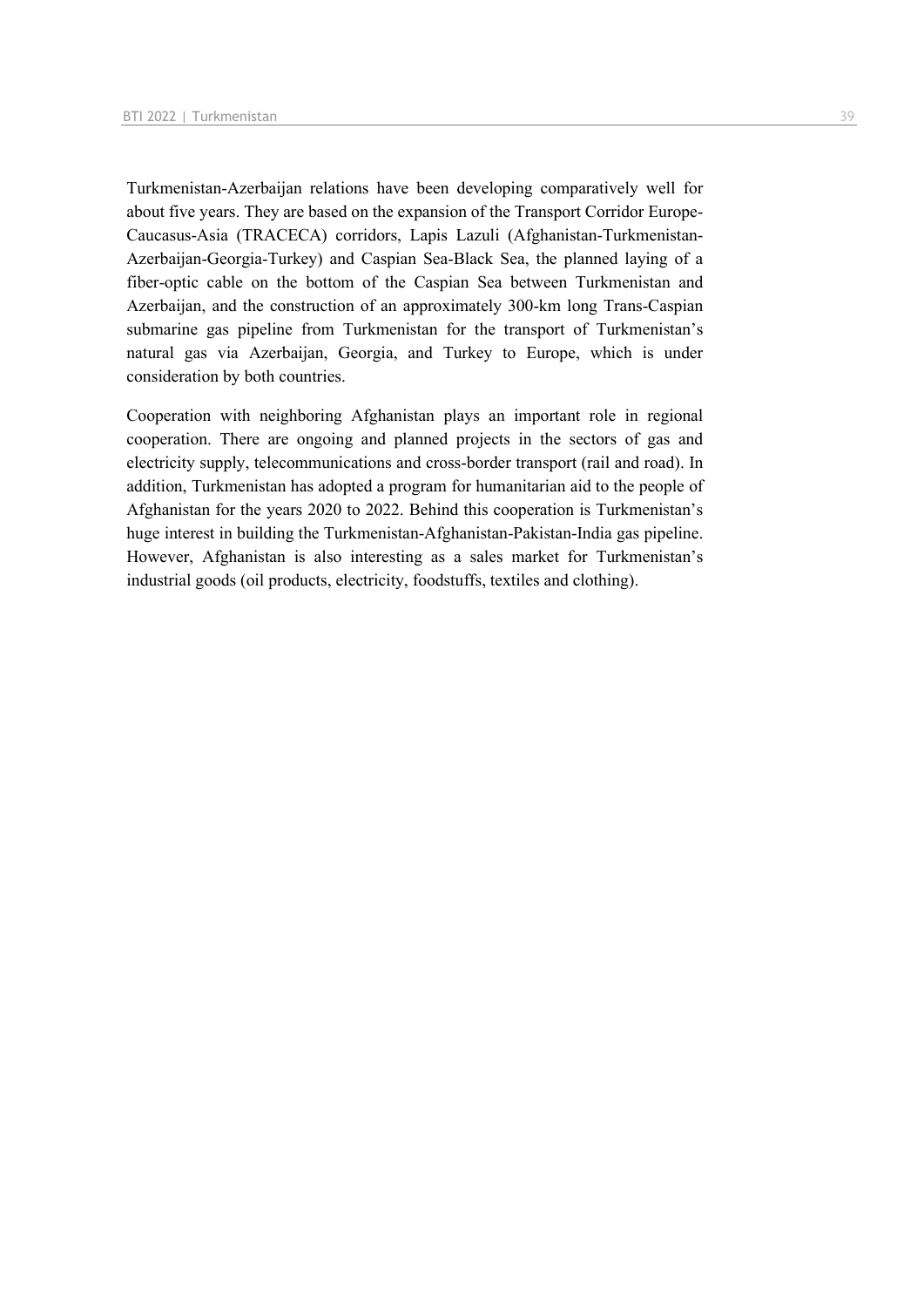# Strategic Outlook

The lack of the development of democracy and the market economy during the period under review is sobering. The president has fully consolidated his power, which puts him in a position to evade the control of the legislature and the judiciary. Both the previous unicameral parliament and the new bicameral parliament (from 2021) act as mere organs of acclamation.

The president's comprehensive power is based on control of the proceeds from the export of hydrocarbons and some other export goods. With these revenues, he finances a repressive security apparatus, his close followers (often by means of generous "grants" for public or parastatal projects) and, last but not least, his prestige building projects, in the interest of the total retention of power.

However, the government of Turkmenistan is under increasing pressure to implement new investment projects in order to boost export revenues and economic growth. The revival of the economy is all the more necessary because Turkmenistan can hardly count on revenues from gas exports via the planned Turkmenistan-Afghanistan-Pakistan-India pipeline in the medium term.

There is great doubt that official announcements for the implementation of a "new economic model" and a program for the management and reform of state-owned enterprises planned for the coming years will in any way be implemented. Rather, country insiders suspect that a direct redistribution of wealth and future profits in favor of the president and his entourage is behind the restructuring of state-owned enterprises. The government is hoping for a (somewhat realistic) increase in gas exports to traditional customers, rising gas prices and growing export revenues from the new polyolefins and liquid fuel plants.

The further deterioration of the socioeconomic situation in the last two years has led to an accumulation of localized protests by the population that are likely to gain further momentum. But justified fears of massive reprisals by the state and the security apparatus stand in the way of open protests, which remain unlikely for the foreseeable future. Deeply embedded corruption will act as a brake on substantive change. Economic and social problems, which have continued unabated since the 2015 crisis and have been dramatically exacerbated by the coronavirus pandemic, remain unresolved. Easing of the difficult situation is not in sight in the medium term.

Even if no political or economic turnaround is to be expected in the near future, national and international actors can possibly contribute to partial progress via a variety of instruments and initiatives. Donor organizations should focus on three sectors: advising on economic policy, including budgetary, financial and foreign exchange policy; alleviating shortcomings in good governance; and promoting small and medium-sized private companies (through the provision of individual financing and/or credit lines). The latter should be promoted above all if it contributes to a revival in cross-border trade and thus to an opening of the country. The promotion of various infrastructure projects may also be promising in terms of improving water and energy supplies. Finally, international actors should intensify political, cultural and economic cooperation in border areas.